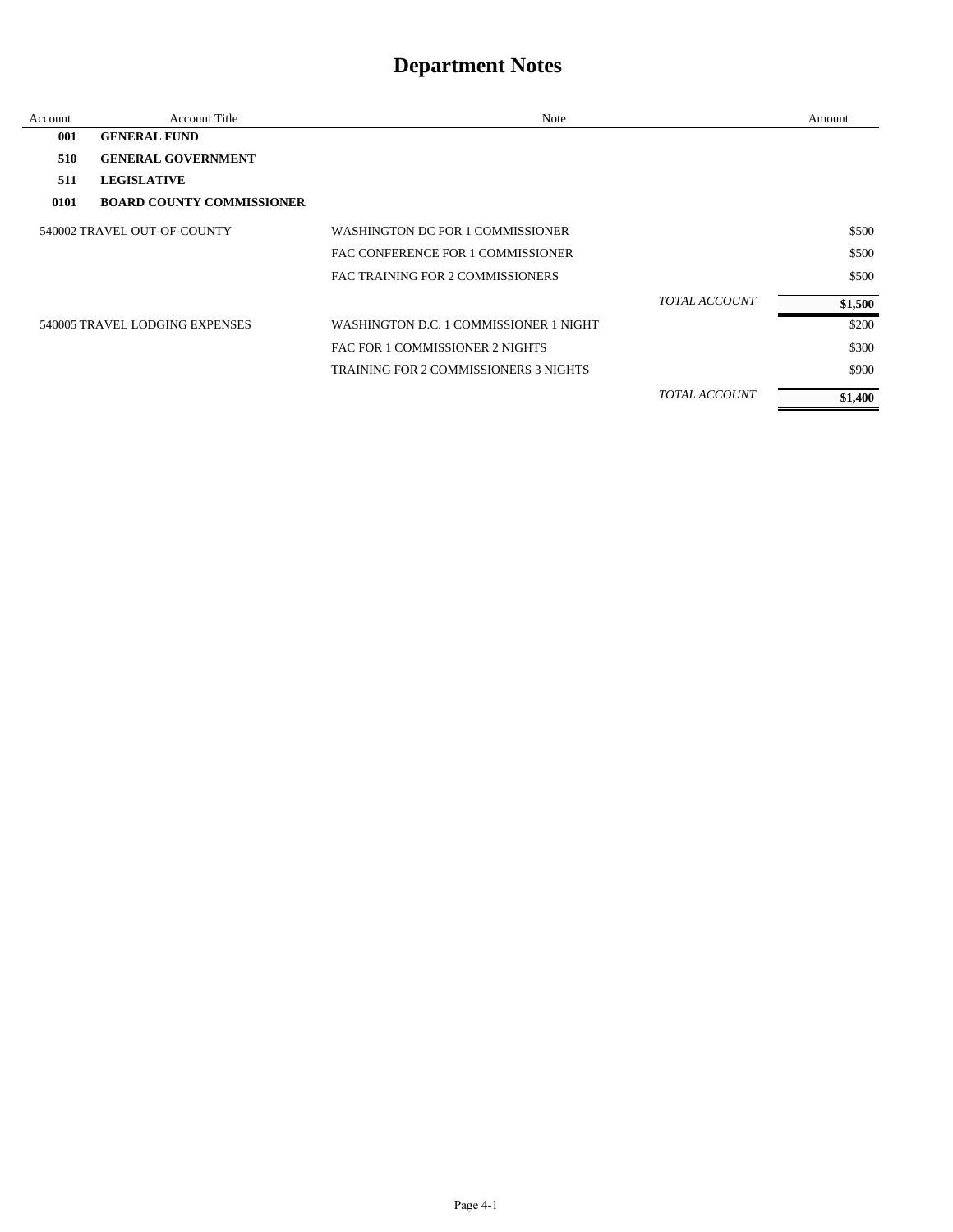| Account | <b>Account Title</b>           | <b>Note</b>             |                      | Amount |
|---------|--------------------------------|-------------------------|----------------------|--------|
| 001     | <b>GENERAL FUND</b>            |                         |                      |        |
| 510     | <b>GENERAL GOVERNMENT</b>      |                         |                      |        |
| 512     | <b>EXECUTIVE</b>               |                         |                      |        |
| 0102    | <b>COUNTY ADMINISTRATOR</b>    |                         |                      |        |
|         | 540002 TRAVEL OUT-OF-COUNTY    | FCCMA ANNUAL CONFERENCE |                      | \$400  |
|         |                                |                         | <b>TOTAL ACCOUNT</b> | \$400  |
|         | 540005 TRAVEL LODGING EXPENSES | FCCMA ANNUAL 4 NIGHTS   |                      | \$600  |
|         |                                |                         | <b>TOTAL ACCOUNT</b> | \$600  |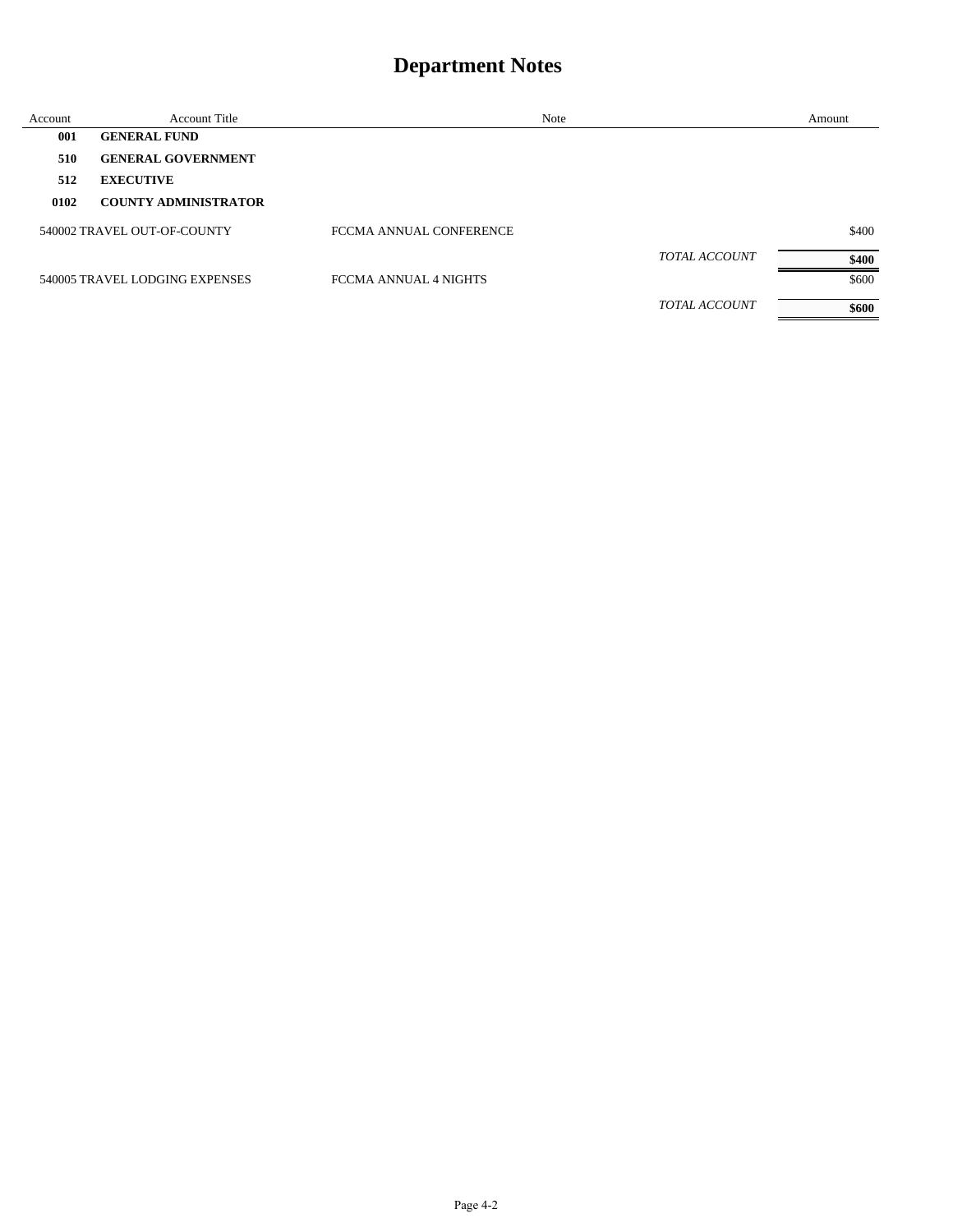| Account | <b>Account Title</b>                  | Note                                                | Amount |
|---------|---------------------------------------|-----------------------------------------------------|--------|
| 001     | <b>GENERAL FUND</b>                   |                                                     |        |
| 510     | <b>GENERAL GOVERNMENT</b>             |                                                     |        |
| 513     | <b>FINANCIAL &amp; ADMINISTRATIVE</b> |                                                     |        |
| 0104    | <b>HUMAN RESOURCES</b>                |                                                     |        |
|         | 534003 CS-CONSULTING                  | COMPENSATION SUPPORT TMG (6 @ \$150)                | \$900  |
|         |                                       | <b>TOTAL ACCOUNT</b>                                | \$900  |
|         | 540002 TRAVEL OUT-OF-COUNTY           | MEALS - PER DIEM (\$41/DAY*4 DAYS*2 PEOPLE SHRM FL) | \$328  |
|         |                                       | <b>TOTAL ACCOUNT</b>                                | \$328  |
|         | 540005 TRAVEL LODGING EXPENSES        | SHRM FL CONFERENCE (3 NIGHTS @ \$130 - ROOM SHARE)  | \$390  |
|         |                                       | <b>TOTAL ACCOUNT</b>                                | \$390  |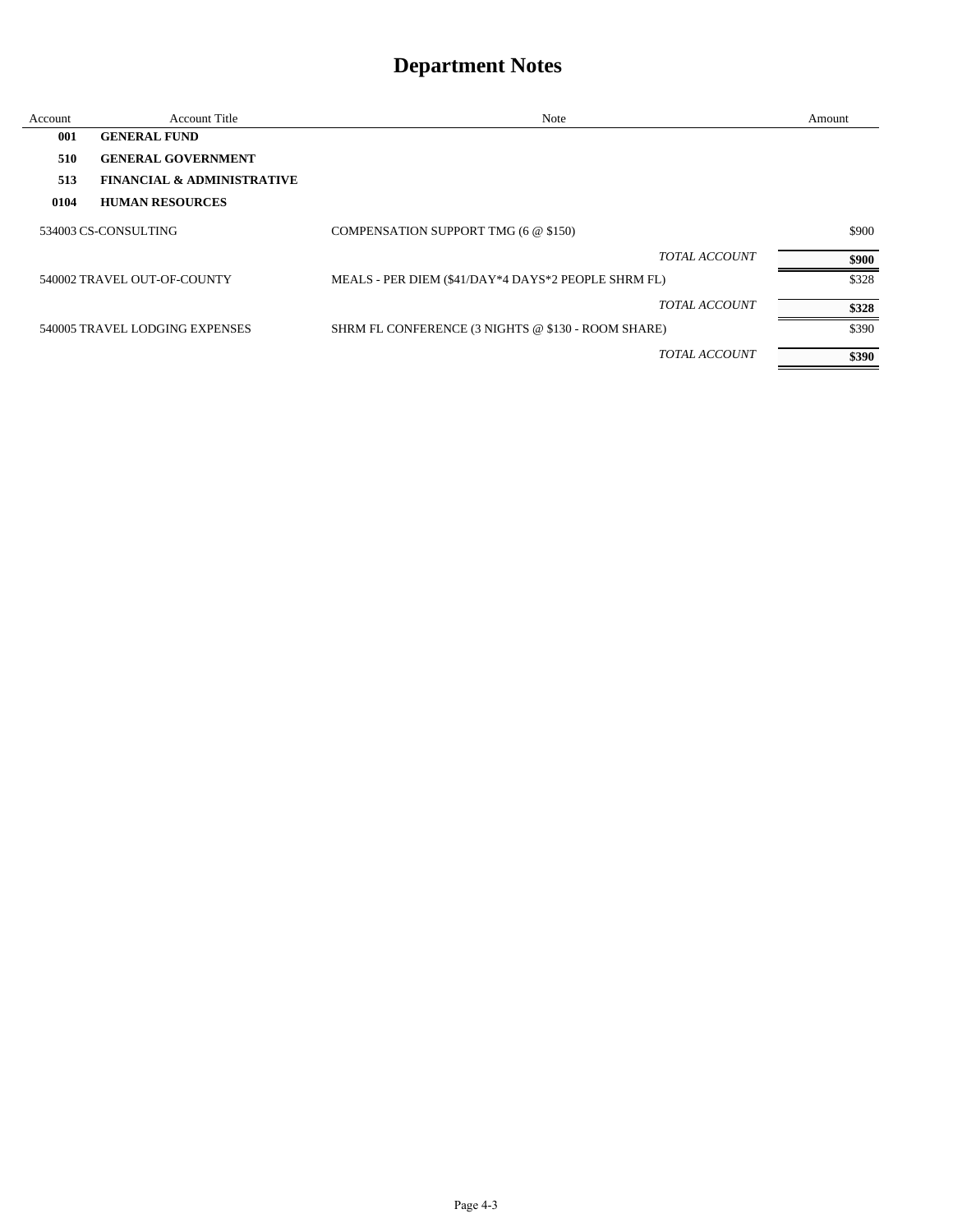| Account | <b>Account Title</b>            | <b>Note</b>                                            |                      | Amount       |
|---------|---------------------------------|--------------------------------------------------------|----------------------|--------------|
| 001     | <b>GENERAL FUND</b>             |                                                        |                      |              |
| 510     | <b>GENERAL GOVERNMENT</b>       |                                                        |                      |              |
| 515     | <b>COMPREHENSIVE PLANNING</b>   |                                                        |                      |              |
| 0108    | PLANNING DEPARTMENT             |                                                        |                      |              |
|         | 512010 SALARIES/WAGES-FULL-TIME | DELETE 6910-PLANNING ANALYST (MOVED TO DEPT 0113-6382) |                      | $(\$31,450)$ |
|         |                                 |                                                        | <b>TOTAL ACCOUNT</b> | $(\$31,450)$ |
|         | 534900 CS-OTHER                 | 50% OF \$21,187 TYLER TECH EDEN MAINTENANCE            |                      | \$11,653     |
|         |                                 |                                                        | <b>TOTAL ACCOUNT</b> | \$11,653     |
|         | 540002 TRAVEL OUT-OF-COUNTY     | FLORIDA AMERICAN PLANNING ASSOC. (FAPA) CONFERENCE     |                      | \$500        |
|         |                                 | FEMA AND CERTIFIED FLOOD MANAGEMENT (CFM)              |                      | \$250        |
|         |                                 | DAY TRIPS TO SURROUNDING COUNTIES (AFFORDABLE HOUSING  |                      |              |
|         |                                 | WORK FORCE, BRAC & JLUS)                               |                      | \$250        |
|         |                                 |                                                        | <b>TOTAL ACCOUNT</b> | \$1,000      |
|         | 540005 TRAVEL LODGING EXPENSES  | FLORIDA AMERICAN PLANNING ASSOC (FAPA)                 |                      | \$300        |
|         |                                 | FEMA & CERTIFIED FLOOD MANAGEMENT (CFM) - 2 EMPLOYEES  |                      | \$1,200      |
|         |                                 |                                                        | <b>TOTAL ACCOUNT</b> | \$1,500      |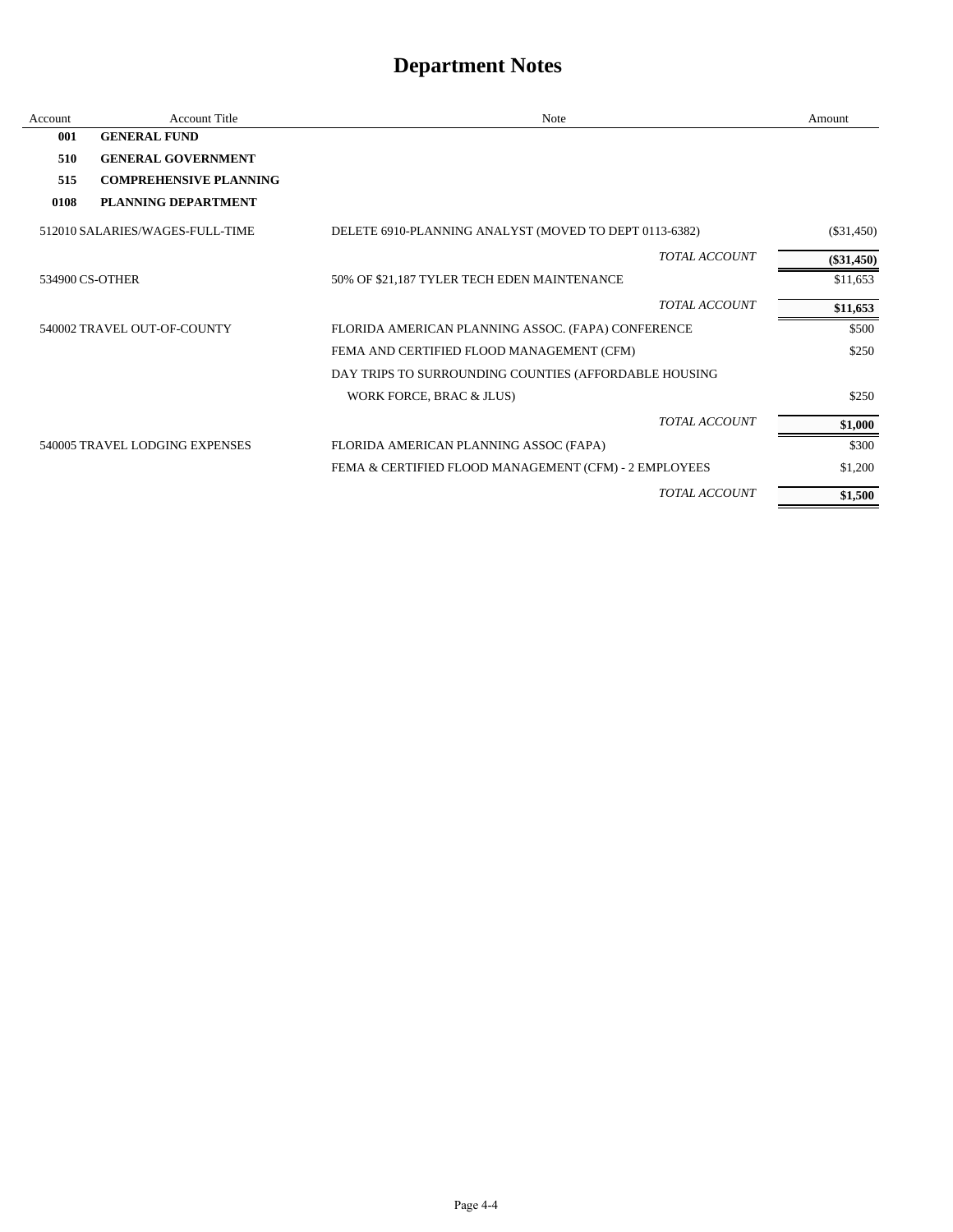| Account | <b>Account Title</b>            |                   | Note |                      | Amount  |
|---------|---------------------------------|-------------------|------|----------------------|---------|
| 001     | <b>GENERAL FUND</b>             |                   |      |                      |         |
| 510     | <b>GENERAL GOVERNMENT</b>       |                   |      |                      |         |
| 515     | <b>COMPREHENSIVE PLANNING</b>   |                   |      |                      |         |
| 0109    | <b>GEN SERV-PLANNING</b>        |                   |      |                      |         |
|         | 581101 WE REGIONAL PLAN COUNCIL | <b>WFRPC DUES</b> |      |                      | \$4,185 |
|         |                                 | <b>TPO DUES</b>   |      |                      | \$4,158 |
|         |                                 |                   |      | <b>TOTAL ACCOUNT</b> | \$8,343 |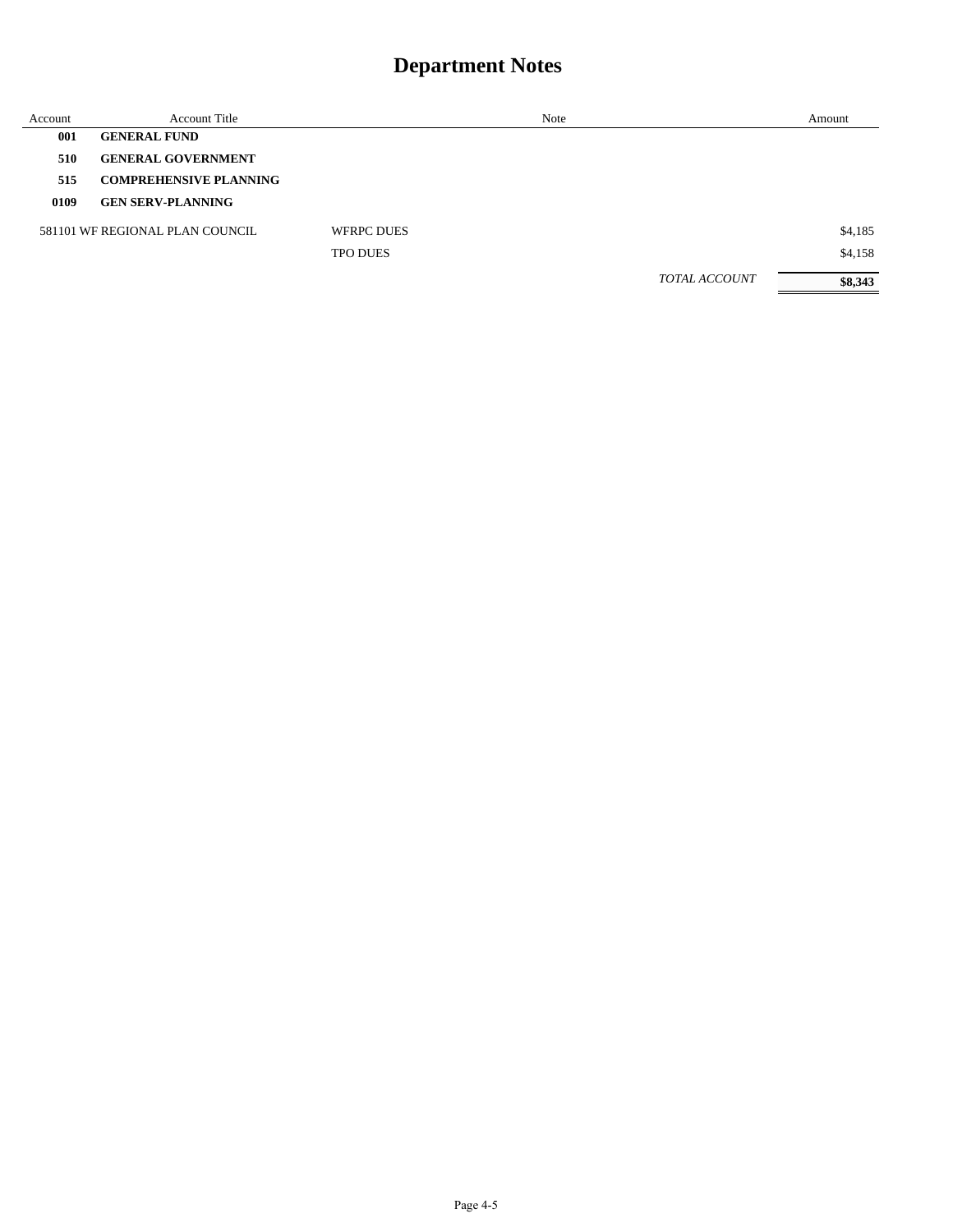| Account | <b>Account Title</b>                | Note                                |                      | Amount |
|---------|-------------------------------------|-------------------------------------|----------------------|--------|
| 001     | <b>GENERAL FUND</b>                 |                                     |                      |        |
| 510     | <b>GENERAL GOVERNMENT</b>           |                                     |                      |        |
| 519     | OTHER GENERAL GOVERNMENTAL SERVICES |                                     |                      |        |
| 01112   | <b>GEOGRAPHICAL INFO SYSTEMS</b>    |                                     |                      |        |
|         | 534550 CS-UNIFORMS                  | FIELD PERSONNEL UNIFORMS (UNIFIRST) |                      | \$750  |
|         |                                     |                                     | <b>TOTAL ACCOUNT</b> | \$750  |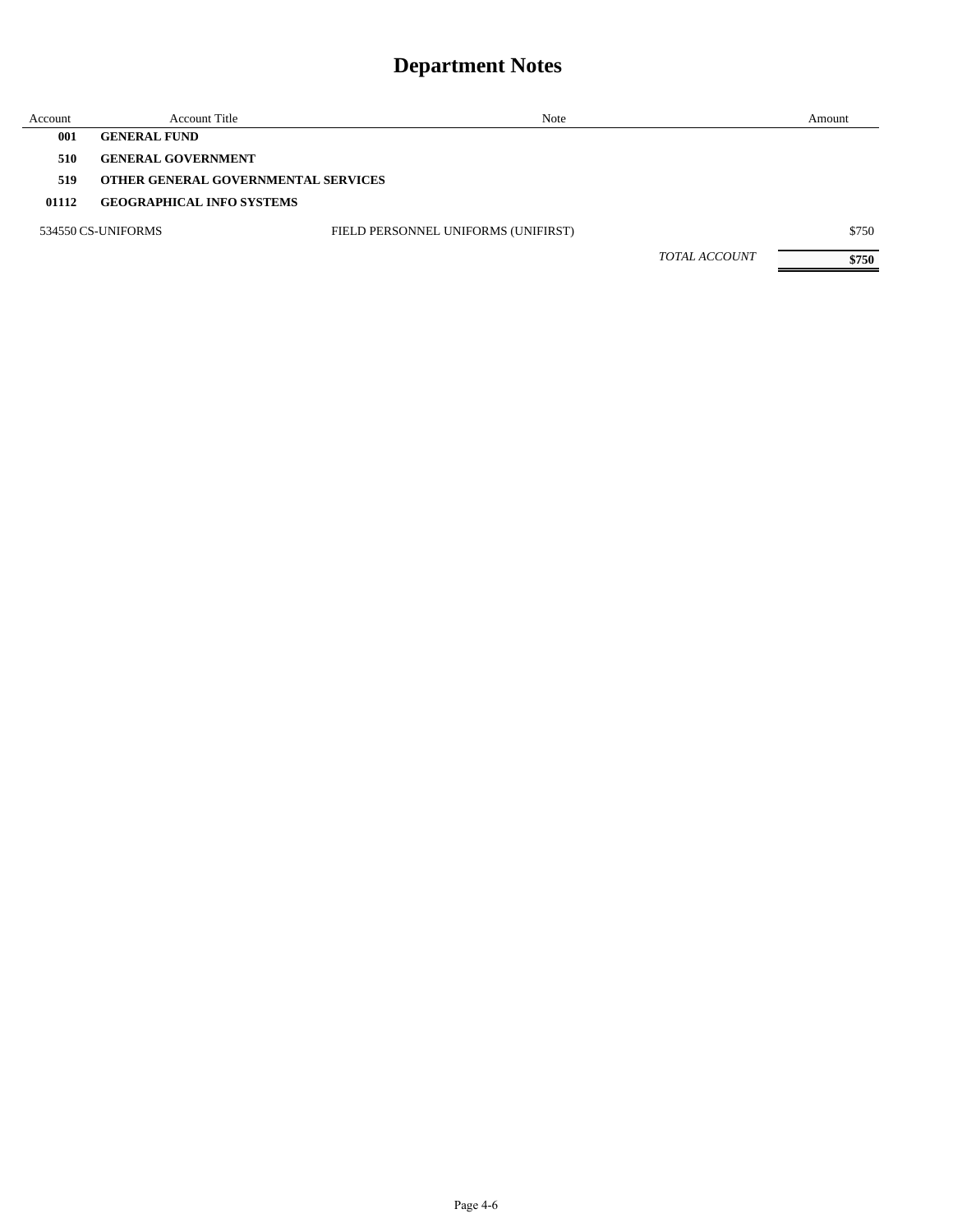| Account | <b>Account Title</b>                       |                | Note | Amount                          |
|---------|--------------------------------------------|----------------|------|---------------------------------|
| 001     | <b>GENERAL FUND</b>                        |                |      |                                 |
| 510     | <b>GENERAL GOVERNMENT</b>                  |                |      |                                 |
| 519     | <b>OTHER GENERAL GOVERNMENTAL SERVICES</b> |                |      |                                 |
| 01114   | <b>APPLICATIONS &amp; ADMIN</b>            |                |      |                                 |
|         | 531100 PS-CONSULTANT                       | WEB CONSULTING |      | \$5,000                         |
|         |                                            |                |      | <b>TOTAL ACCOUNT</b><br>\$5,000 |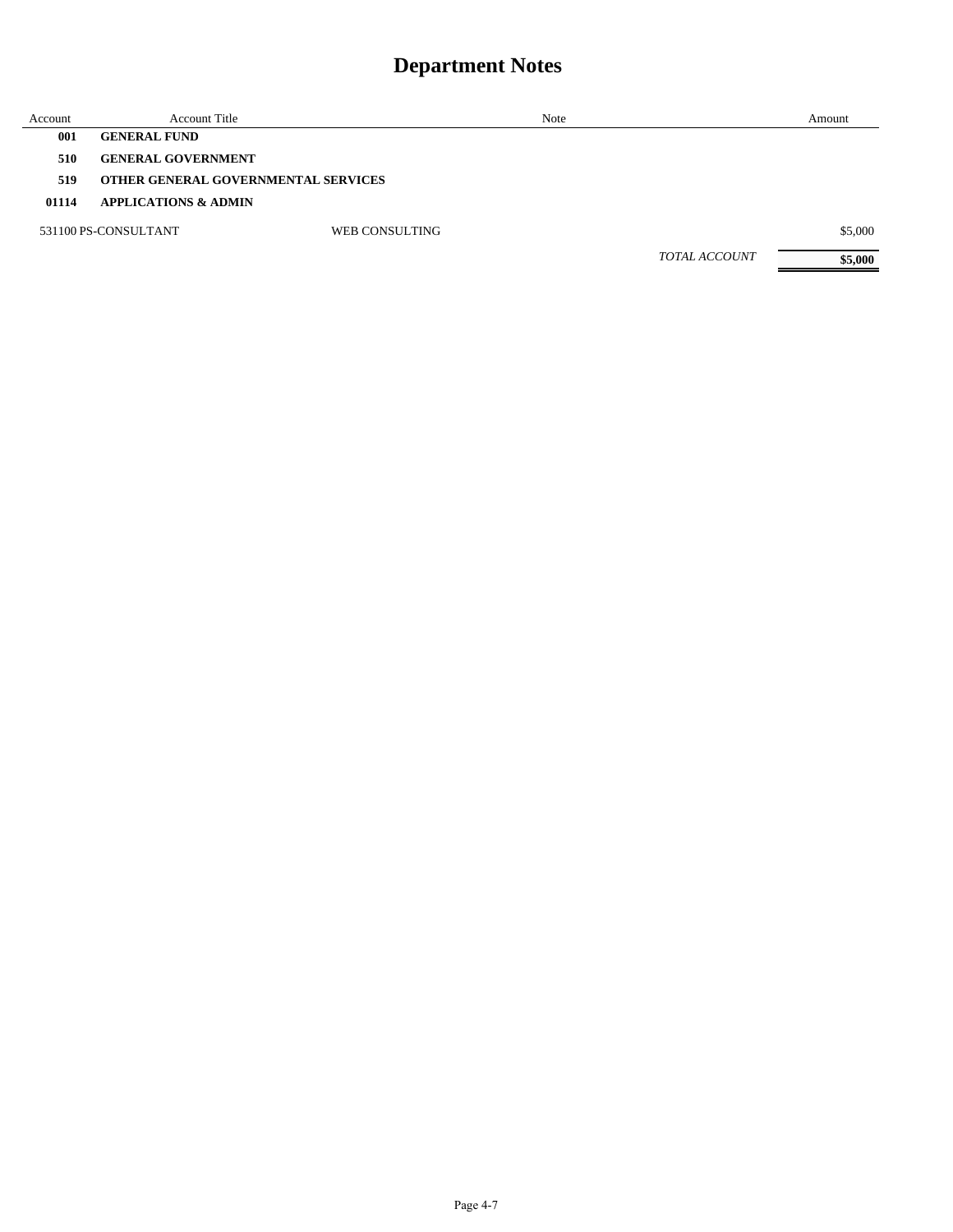| Account | <b>Account Title</b>                | Note                                                    | Amount       |
|---------|-------------------------------------|---------------------------------------------------------|--------------|
| 001     | <b>GENERAL FUND</b>                 |                                                         |              |
| 510     | <b>GENERAL GOVERNMENT</b>           |                                                         |              |
| 519     | OTHER GENERAL GOVERNMENTAL SERVICES |                                                         |              |
| 0112    | <b>FACILITIES MAINTENANCE</b>       |                                                         |              |
|         | 512010 SALARIES/WAGES-FULL-TIME     | DELETE 7510 - SENIOR JAIL MAINTENANCE TECHNICIAN (VSIP) | $(\$40,629)$ |
|         |                                     | DELETE 8210 - PEST CONTROL SPECIALIST                   | $(\$25,418)$ |
|         |                                     | <b>TOTAL ACCOUNT</b>                                    | $(\$66,046)$ |
|         | 523000 LIFE & HEALTH INSURANCE      | \$376.54*12 (COBRA OR RETIREE INSURANCE)                | \$4,518      |
|         |                                     | <b>TOTAL ACCOUNT</b>                                    | \$4,518      |
|         | 546647 RM-MAJOR PROJECTS            | UVC LAMP REPLACEMENTS                                   | \$11,000     |
|         |                                     | HUMAN RESOURCES CARPET REPLACEMENT & ABATEMENT          | \$18,000     |
|         |                                     | S. AG. BUILDING REPLACE CEILING TILES                   | \$1,600      |
|         |                                     | N. PW - PAINT EXTERIOR LAVERTE ROGERS BLDG              | \$1,200      |
|         |                                     | EMS SUPPLY BLDG. IOWA ST. - DELETE EXTERIOR WINDOWS     | \$3,200      |
|         |                                     | WRIGHT LANDFILL BREAK RM. - REROOF WITH METAL           | \$3,000      |
|         |                                     | N. PW - EXTRA YARD LIGHTING (+ MORE ELECTRICITY)        | \$2,000      |
|         |                                     | MISC REKEYING, SECURITY KEY BLANKS, FLOOR MATS, FANS    | \$1,200      |
|         |                                     | X-RAY MACHINES MAINTENANCE AND SERVICE                  | \$4,300      |
|         |                                     | CARD READER SERVICE AND MAINTENANCE                     | \$1,338      |
|         |                                     | <b>SECURITY CAMERAS</b>                                 | \$2,200      |
|         |                                     | ROOF REPAIRS - C'VIEW COURTHOUSE                        | \$6,000      |
|         |                                     | EXTERIOR PAINTING - C'VIEW COURTHOUSE                   | \$10,000     |
|         |                                     | ANNEX: CARPET, PAINT, COVE 4 BEN GORDON CONF            | \$2,000      |
|         |                                     | <b>ANNEX: GAL CARPET &amp; COVE</b>                     | \$3,000      |
|         |                                     | ANNEX: COURTROOM "F" JURY RM & BACK HALL CARPET         | \$1,500      |
|         |                                     | <b>TOTAL ACCOUNT</b>                                    | \$71,538     |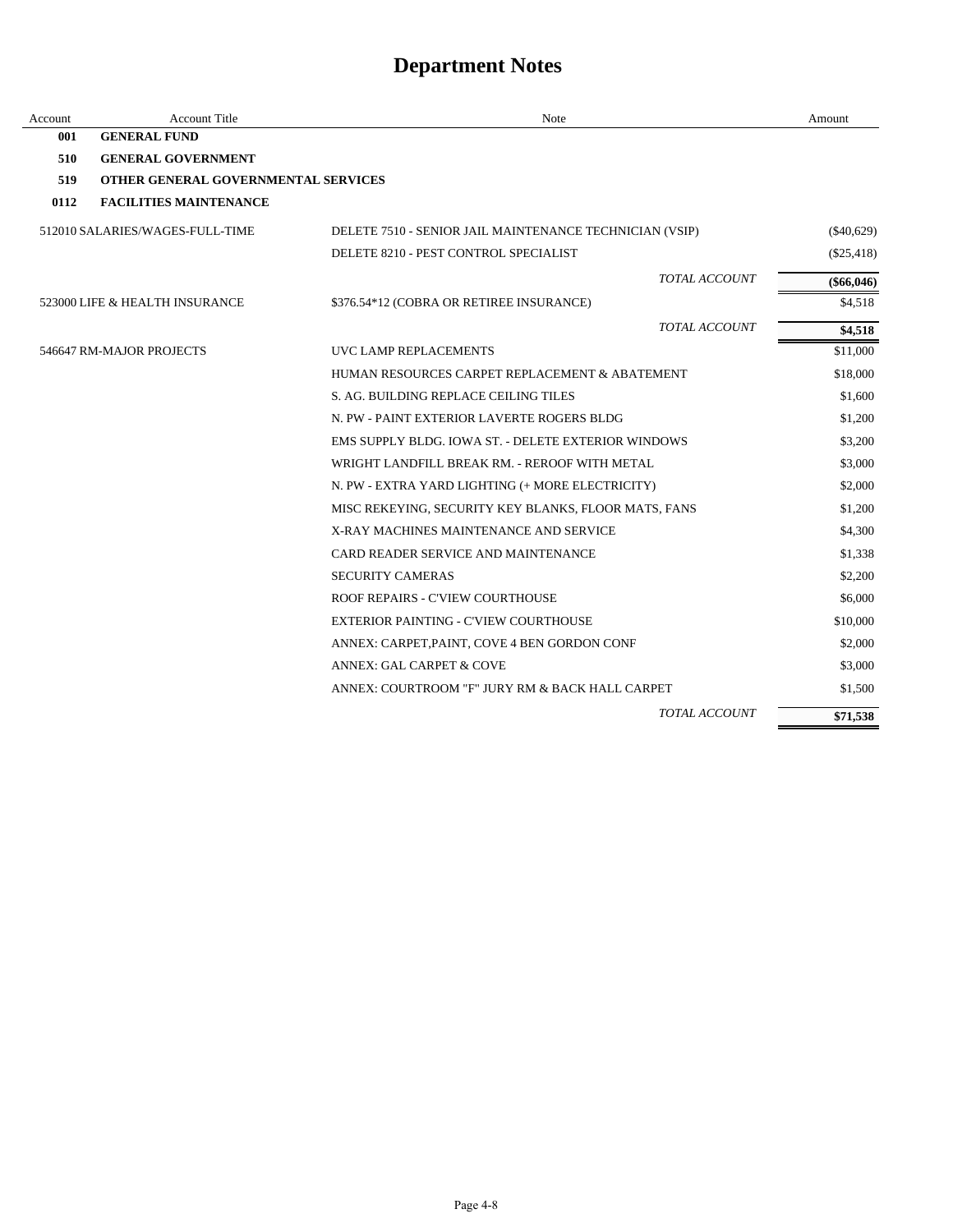| Account | <b>Account Title</b>                       | <b>Note</b>                                   |                      | Amount       |
|---------|--------------------------------------------|-----------------------------------------------|----------------------|--------------|
| 001     | <b>GENERAL FUND</b>                        |                                               |                      |              |
| 510     | <b>GENERAL GOVERNMENT</b>                  |                                               |                      |              |
| 519     | <b>OTHER GENERAL GOVERNMENTAL SERVICES</b> |                                               |                      |              |
| 0113    | <b>ADMINISTRATIVE SERVICES</b>             |                                               |                      |              |
|         | 512010 SALARIES/WAGES-FULL-TIME            | DELETE 6150 - COURIER (VSIP)                  |                      | (\$28,090)   |
|         |                                            | 6150 - COURIER (FROM FLEET)                   |                      | \$19,573     |
|         |                                            | DELETE 6382 - EXECUTIVE ASSISTANT II (VSIP)   |                      | $(\$42,283)$ |
|         |                                            | 6382 - EXECUTIVE ASSISTANT II (FROM PLANNING) |                      | \$27,477     |
|         |                                            |                                               | <b>TOTAL ACCOUNT</b> | $(\$23,324)$ |
|         | 523000 LIFE & HEALTH INSURANCE             | \$376.54*12 (COBRA OR RETIREE INSURANCE)      |                      | \$4,518      |
|         |                                            | \$376.54*12 (COBRA OR RETIREE INSURANCE)      |                      | \$4,518      |
|         |                                            |                                               | <b>TOTAL ACCOUNT</b> | \$9,037      |
|         | 540002 TRAVEL OUT-OF-COUNTY                | FCCMA ANNUAL CONFERENCE                       |                      | \$400        |
|         |                                            |                                               | <b>TOTAL ACCOUNT</b> | \$400        |
|         | 540005 TRAVEL LODGING EXPENSES             | FCCMA ANNUAL CONFERENCE 4 NIGHTS              |                      | \$600        |
|         |                                            |                                               | <b>TOTAL ACCOUNT</b> | \$600        |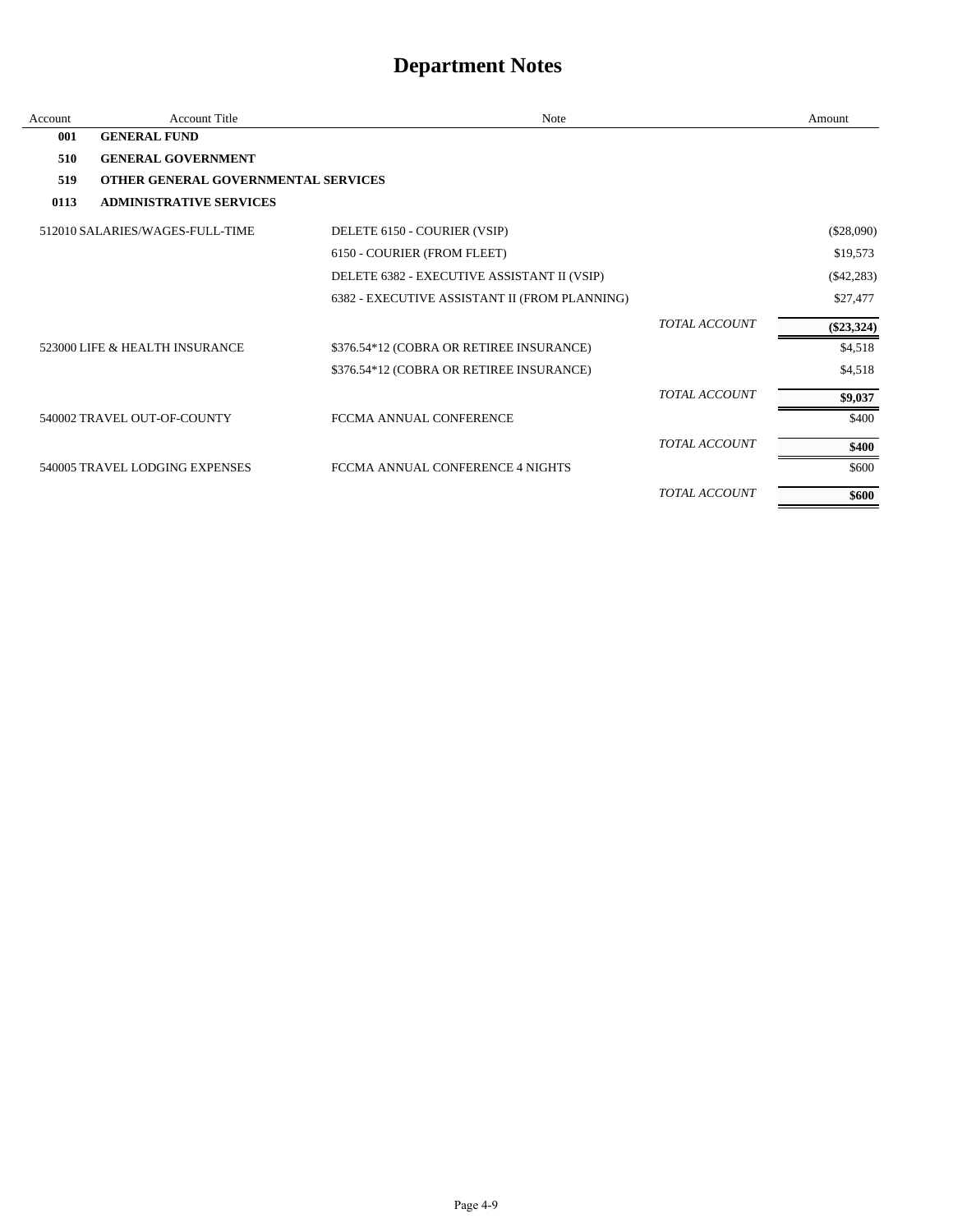| Account         | <b>Account Title</b>                | Note                                                   | Amount    |
|-----------------|-------------------------------------|--------------------------------------------------------|-----------|
| 001             | <b>GENERAL FUND</b>                 |                                                        |           |
| 510             | <b>GENERAL GOVERNMENT</b>           |                                                        |           |
| 519             | OTHER GENERAL GOVERNMENTAL SERVICES |                                                        |           |
| 0114            | <b>GEN SERV-OTHER</b>               |                                                        |           |
|                 | 531012 PS-APPRAISAL                 | <b>VALUE ADJUSTMENT BOARD</b>                          | \$15,000  |
|                 |                                     | <b>TOTAL ACCOUNT</b>                                   | \$15,000  |
|                 | 531014 PS-LOBBYIST                  | ALCALDE & FAY (\$5,000/MONTH + EXPENSES) 12-31-2010    | \$60,000  |
|                 |                                     | TOTAL ACCOUNT                                          | \$60,000  |
|                 | 531100 PS-CONSULTANT                | FIRST SOUTHWEST COMPANY (\$24,000/ANNUAL) 8-19-2010    | \$22,800  |
|                 |                                     | TOTAL ACCOUNT                                          | \$22,800  |
|                 | 532001 ACCOUNTING & AUDITING        | O'SULLIVAN-CREEL LLP (\$207,835)                       | \$120,335 |
|                 |                                     | TOTAL ACCOUNT                                          | \$120,335 |
|                 | 534003 CS-CONSULTING                | THE ADVOCACY GROUP (\$40,000/ANNUAL + EXP) 9-30-2010   | \$38,000  |
|                 |                                     | TOTAL ACCOUNT                                          | \$38,000  |
|                 | 534201 CS-BRINKS                    | BRINKS CRESTVIEW (\$462.27/MONTH)                      | \$5,547   |
|                 |                                     | BRINKS FORT WALTON BEACH (\$438.17/MONTH)              | \$5,258   |
|                 |                                     | BRINKS EGLIN AFB (\$450.00/MONTH)                      | \$5,400   |
|                 |                                     | 9.5% FUEL SURCHARGE (\$250.00/MONTH)                   | \$3,000   |
|                 |                                     | <b>TOTAL ACCOUNT</b>                                   | \$19,205  |
| 544610 R/L-LAND |                                     | SOVEREIGN SUBMERGED LAND LEASE-OKALOOSA ISLAND PIER    | \$3,500   |
|                 |                                     | TOTAL ACCOUNT                                          | \$3,500   |
|                 | 544620 R/L-BUILDINGS                | NWFSC 40 YEAR LEASE FOR EOC                            | \$10      |
|                 |                                     | FIRST NATIONAL BANK (19,800 @ 13.50 = \$22,275/MONTH)  | \$267,300 |
|                 |                                     | <b>INSURANCE AND TAX ESTIMATE</b>                      | \$40,000  |
|                 |                                     | MONTLY UTILITIES ESTIMATE (3,500 * 12)                 | \$42,000  |
|                 |                                     | <b>TOTAL ACCOUNT</b>                                   | \$349,310 |
|                 | 549900 MISCELLANEOUS CHARGES        | EOG/OTTED QTI PROGRAM (BAE SYSTEMS TECHNICAL SERVICES) | \$10,200  |
|                 |                                     | EOG/OTTED QTI PROGRAM (CRESTVIEW AEROSPACE CORP)       | \$5,800   |
|                 |                                     | TOTAL ACCOUNT                                          | \$16,000  |
|                 | 554001 BOOK/PUB/SUB/MEMBERSHIPS     | NATIONAL ASSOCIATION OF COUNTIES (ANNUAL MEMBERSHIP)   | \$3,481   |
|                 |                                     | <b>FLORIDA ASSOCIATION OF COUNTIES</b>                 | \$23,516  |
|                 |                                     | TOTAL ACCOUNT                                          | \$26,997  |
|                 | 564103 COMPUTER EQUIPMENT           | COMPUTER REPLACEMENT PROGRAM                           | \$25,000  |
|                 |                                     | TOTAL ACCOUNT                                          | \$25,000  |
|                 | 581290 OTHER PUBLIC SAFETY          | DEPARTMENT OF JUVENILE JUSTICE                         | \$823,203 |
|                 |                                     | TOTAL ACCOUNT                                          | \$823,203 |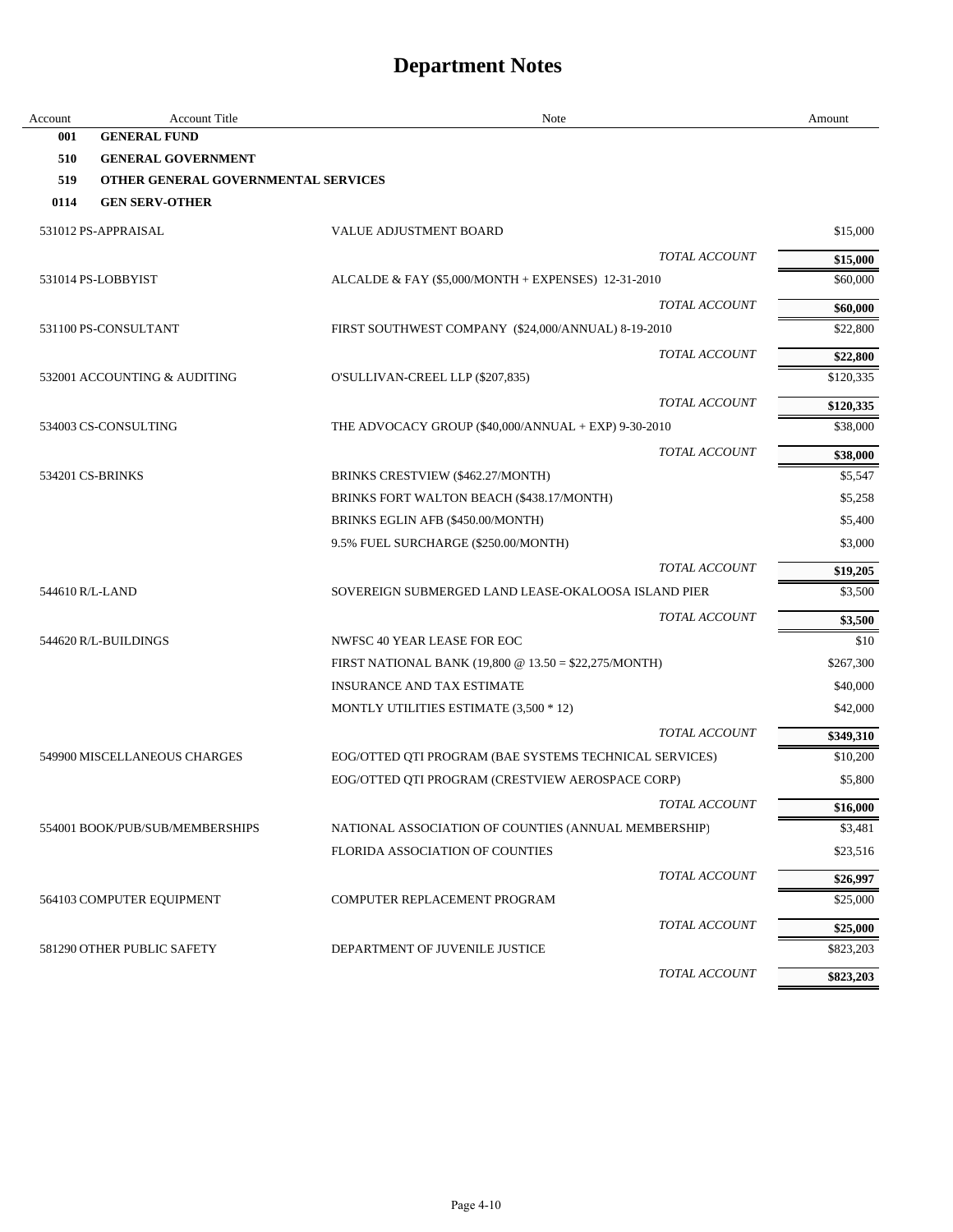| Account | Account Title                         | Note                                                   | Amount    |
|---------|---------------------------------------|--------------------------------------------------------|-----------|
| 001     | <b>GENERAL FUND</b>                   |                                                        |           |
| 510     | <b>GENERAL GOVERNMENT</b>             |                                                        |           |
| 513     | <b>FINANCIAL &amp; ADMINISTRATIVE</b> |                                                        |           |
| 0115    | <b>PROP APPRAISER OPERATING</b>       |                                                        |           |
|         | 544620 R/L-BUILDINGS                  | UPTOWN STATION (12,381 SQ FT) @ \$13.91 BASE           | \$172,220 |
|         |                                       | UPTOWN STATION (12,381 SQ FT) @ \$1.80 COMMON AREA     | \$22,285  |
|         |                                       | UPTOWN STATION (12,381 SO FT) @ \$2.07 TAX & INSURANCE | \$25,628  |
|         |                                       | UPTOWN STATION (12,381 SQ FT) @ \$1.8717 UTILITIES     | \$23,174  |
|         |                                       | <b>TOTAL ACCOUNT</b>                                   | \$243,307 |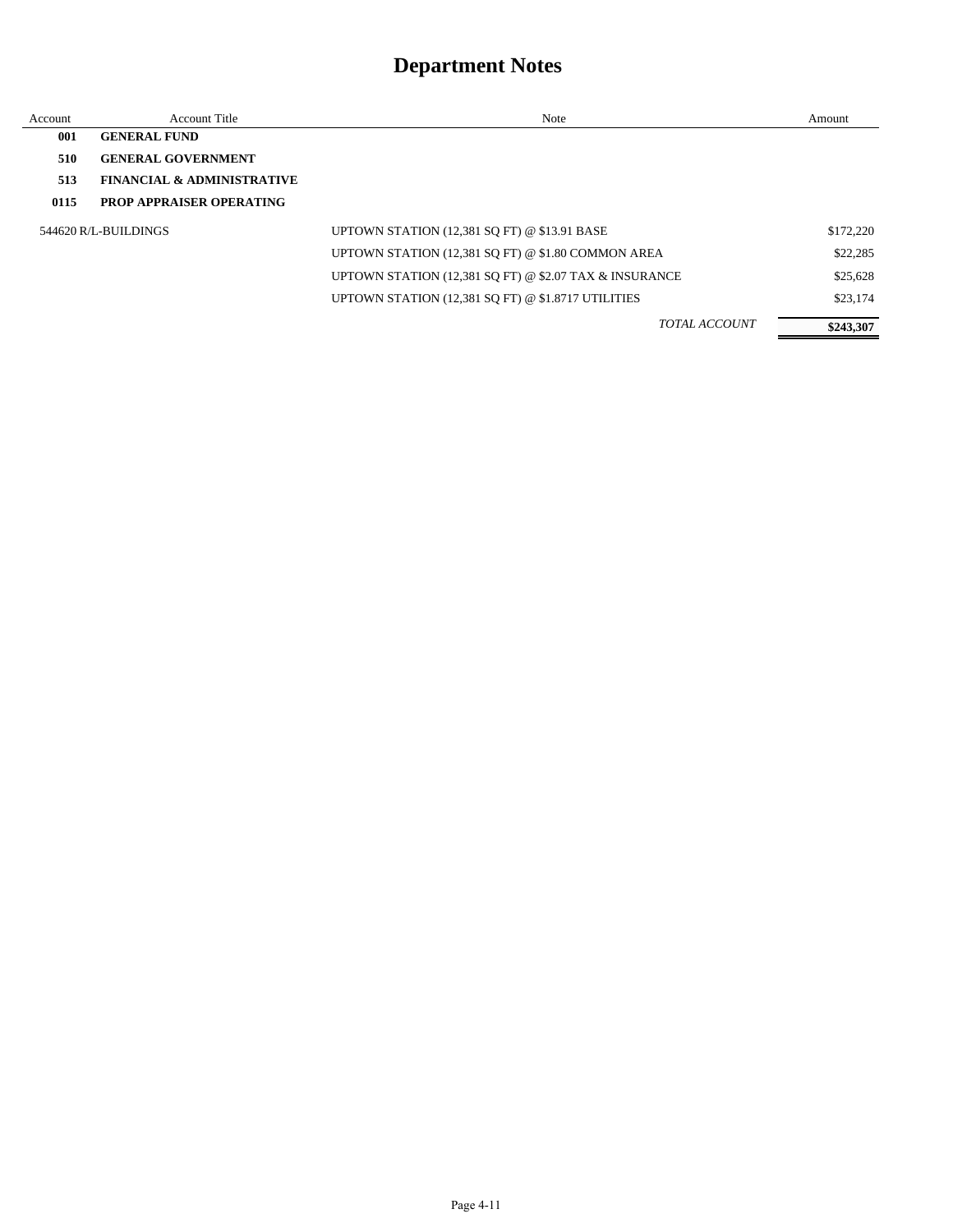| Account | <b>Account Title</b>                  | Note                                                   | Amount    |
|---------|---------------------------------------|--------------------------------------------------------|-----------|
| 001     | <b>GENERAL FUND</b>                   |                                                        |           |
| 510     | <b>GENERAL GOVERNMENT</b>             |                                                        |           |
| 513     | <b>FINANCIAL &amp; ADMINISTRATIVE</b> |                                                        |           |
| 0116    | <b>TAX COLLECTOR OPERATING</b>        |                                                        |           |
|         | 544620 R/L-BUILDINGS                  | <b>UPTOWN STATION (12,937 SO FT) @ \$13.91 BASE</b>    | \$179,954 |
|         |                                       | UPTOWN STATION (12,937 SQ FT) @ \$1.80 COMMON AREA     | \$23,287  |
|         |                                       | UPTOWN STATION (12,937 SQ FT) @ \$2.07 TAX & INSURANCE | \$26,779  |
|         |                                       | UPTOWN STATION (12,937 SQ FT) @ \$1.7876 UTILITIES     | \$23,127  |
|         |                                       | <b>TOTAL ACCOUNT</b>                                   | \$253,147 |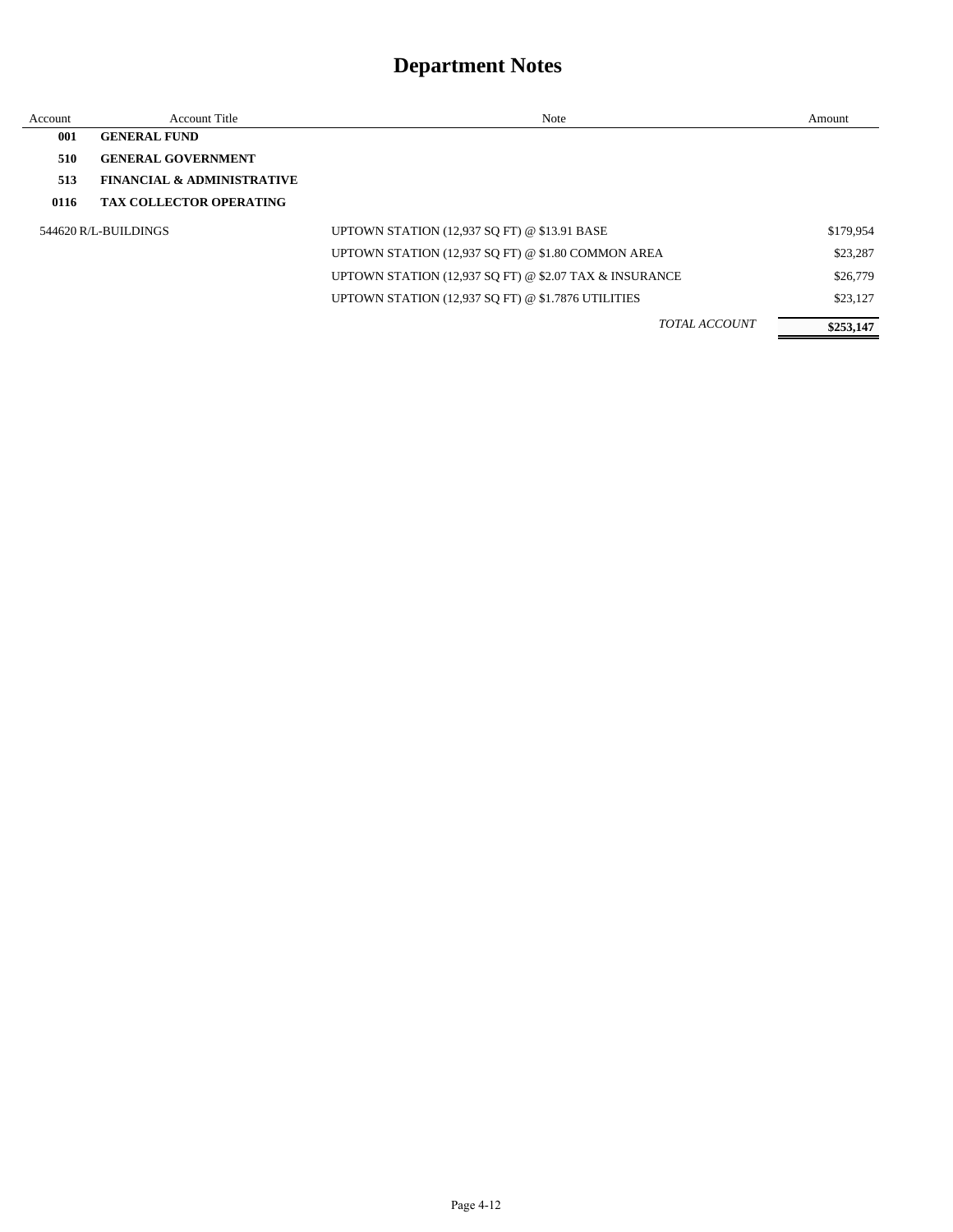| Account | <b>Account Title</b>                          | Note                           |                      | Amount |
|---------|-----------------------------------------------|--------------------------------|----------------------|--------|
| 001     | <b>GENERAL FUND</b>                           |                                |                      |        |
| 520     | <b>PUBLIC SAFETY</b>                          |                                |                      |        |
| 525     | <b>EMERGENCY AND DISASTER RELIEF SERVICES</b> |                                |                      |        |
| 0121    | <b>EMERGENCY MANAGEMENT</b>                   |                                |                      |        |
|         | 540002 TRAVEL OUT-OF-COUNTY                   | HURRICANE AND FEPA CONFERENCES |                      | \$500  |
|         |                                               |                                | <b>TOTAL ACCOUNT</b> | \$500  |
|         | 540005 TRAVEL LODGING EXPENSES                | HURRICANE AND FEPA CONFERENCES |                      | \$500  |
|         |                                               |                                | <b>TOTAL ACCOUNT</b> | \$500  |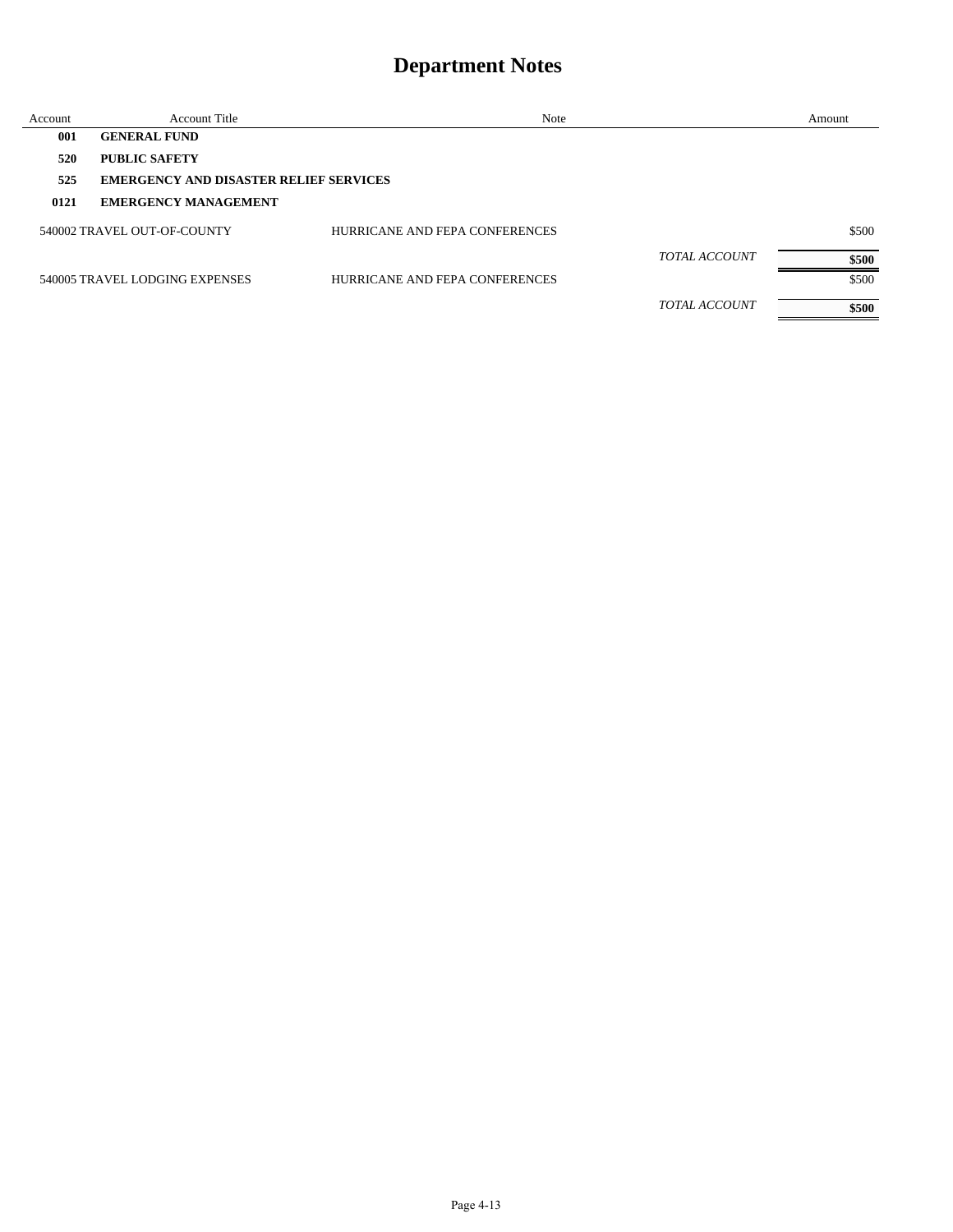| Account | <b>Account Title</b>                          | Note                                                | Amount       |
|---------|-----------------------------------------------|-----------------------------------------------------|--------------|
| 001     | <b>GENERAL FUND</b>                           |                                                     |              |
| 520     | <b>PUBLIC SAFETY</b>                          |                                                     |              |
| 525     | <b>EMERGENCY AND DISASTER RELIEF SERVICES</b> |                                                     |              |
| 0122    | <b>COUNTY WARNING POINT</b>                   |                                                     |              |
|         | 512010 SALARIES/WAGES-FULL-TIME               | DELETE 6307 - COMMUNICATIONS TECHNICIAN (VSIP)      | $(\$34,586)$ |
|         |                                               | 6307 - COMMUNICATIONS TECHNICIAN (FROM CORRECTIONS) | \$27,477     |
|         |                                               | <b>TOTAL ACCOUNT</b>                                | $(\$7,110)$  |
|         | 514011 OVERTIME-SCHEDULED                     | <b>208 HOURS PER 9 EMPLOYEES</b>                    | \$45,380     |
|         |                                               | <b>TOTAL ACCOUNT</b>                                | \$45,380     |
|         | 523000 LIFE & HEALTH INSURANCE                | \$376.54*12 (COBRA OR RETIREE INSURANCE)            | \$4,518      |
|         |                                               | <b>TOTAL ACCOUNT</b>                                | \$4,518      |
|         | 564203 COMPUTER EQUIPMENT                     | DISPATCH COMPUTERS (5 @ \$3,200 EACH)               | \$16,000     |
|         |                                               | <b>TOTAL ACCOUNT</b>                                | \$16,000     |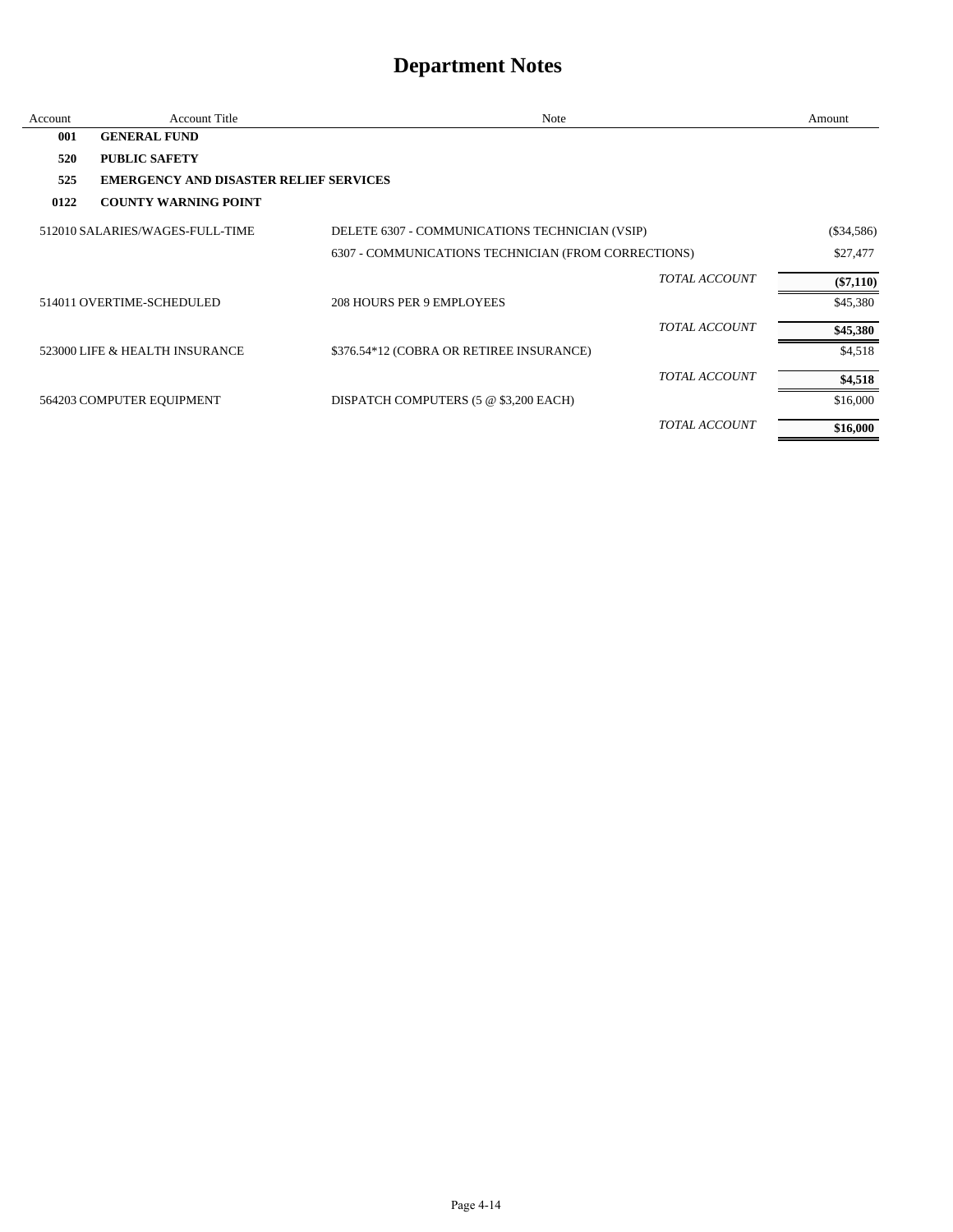| Account | <b>Account Title</b>                          | Note                                |                      | Amount   |
|---------|-----------------------------------------------|-------------------------------------|----------------------|----------|
| 001     | <b>GENERAL FUND</b>                           |                                     |                      |          |
| 520     | <b>PUBLIC SAFETY</b>                          |                                     |                      |          |
| 525     | <b>EMERGENCY AND DISASTER RELIEF SERVICES</b> |                                     |                      |          |
| 0123    | 911 COORDINATOR                               |                                     |                      |          |
|         | 514011 OVERTIME-SCHEDULED                     | 208 HOURS PER 3 EMPLOYESS           |                      | \$12,901 |
|         |                                               |                                     | <b>TOTAL ACCOUNT</b> | \$12,901 |
|         | 540002 TRAVEL OUT-OF-COUNTY                   | DATABASE & 911 COORDINATOR MEETINGS |                      | \$500    |
|         |                                               |                                     | <b>TOTAL ACCOUNT</b> | \$500    |
|         | 540005 TRAVEL LODGING EXPENSES                | DATABASE & 911 COORDINATOR MEETINGS |                      | \$1,000  |
|         |                                               |                                     | <i>TOTAL ACCOUNT</i> | \$1,000  |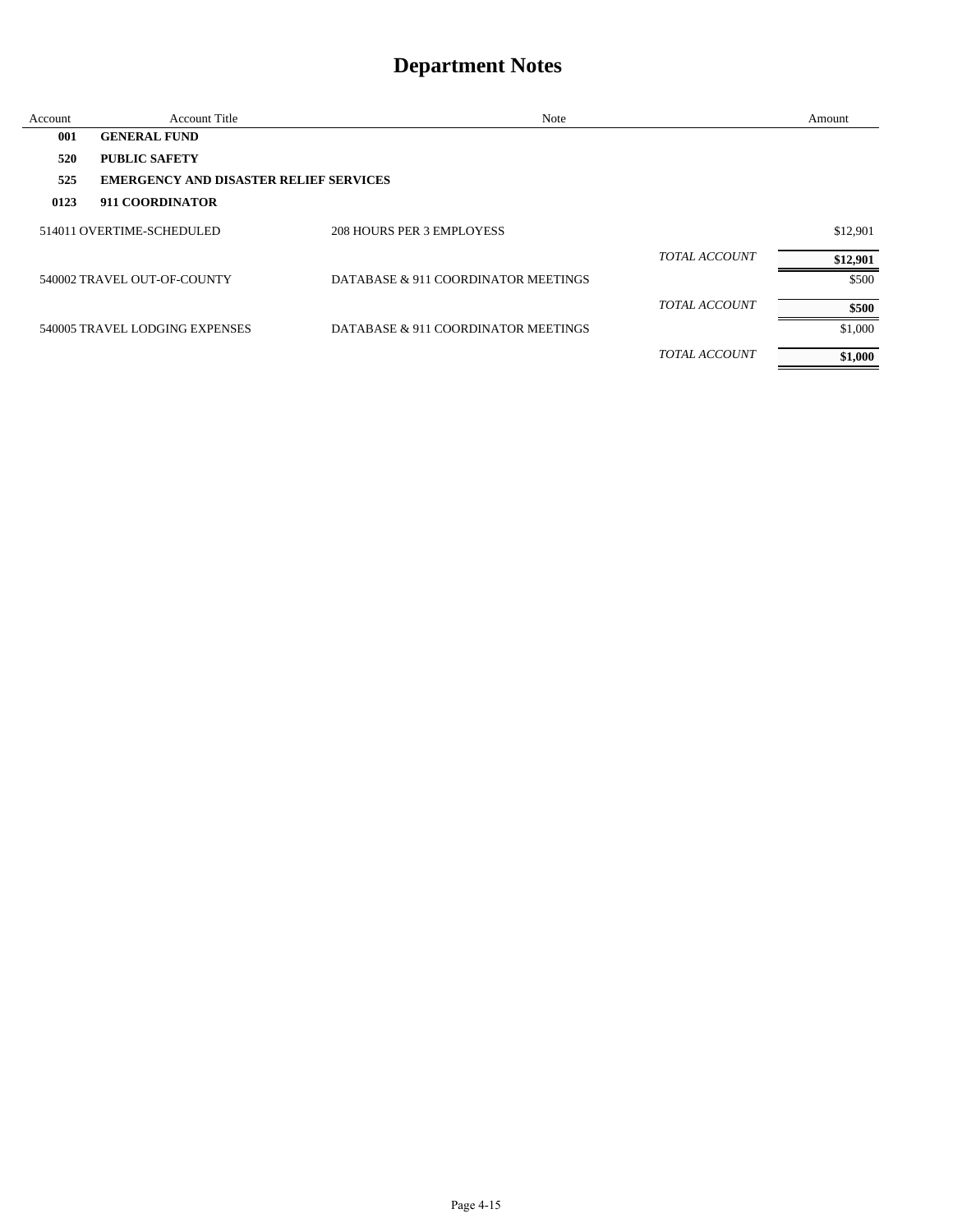| Account | Account Title                  | Note                                                    | Amount  |
|---------|--------------------------------|---------------------------------------------------------|---------|
| 001     | <b>GENERAL FUND</b>            |                                                         |         |
| 520     | <b>PUBLIC SAFETY</b>           |                                                         |         |
| 524     | <b>PROTECTIVE INSPECTIONS</b>  |                                                         |         |
| 0124    | <b>CODE ENFORCEMENT</b>        |                                                         |         |
|         | 540002 TRAVEL OUT-OF-COUNTY    | CONSTRUCTION LICENSING OFFICIALS ASSOCIATION OF FLORIDA | \$400   |
|         |                                | FLORIDA ASSOCIATION OF CODE ENFORCEMENT                 | \$300   |
|         |                                | <b>TOTAL ACCOUNT</b>                                    | \$700   |
|         | 540005 TRAVEL LODGING EXPENSES | CONSTRUCTION LICENSING OFFICIALS ASSOCIATION OF FLORIDA | \$750   |
|         |                                | FLORIDA ASSOCIATION OF CODE ENFORCEMENT                 | \$750   |
|         |                                | <b>TOTAL ACCOUNT</b>                                    | \$1,500 |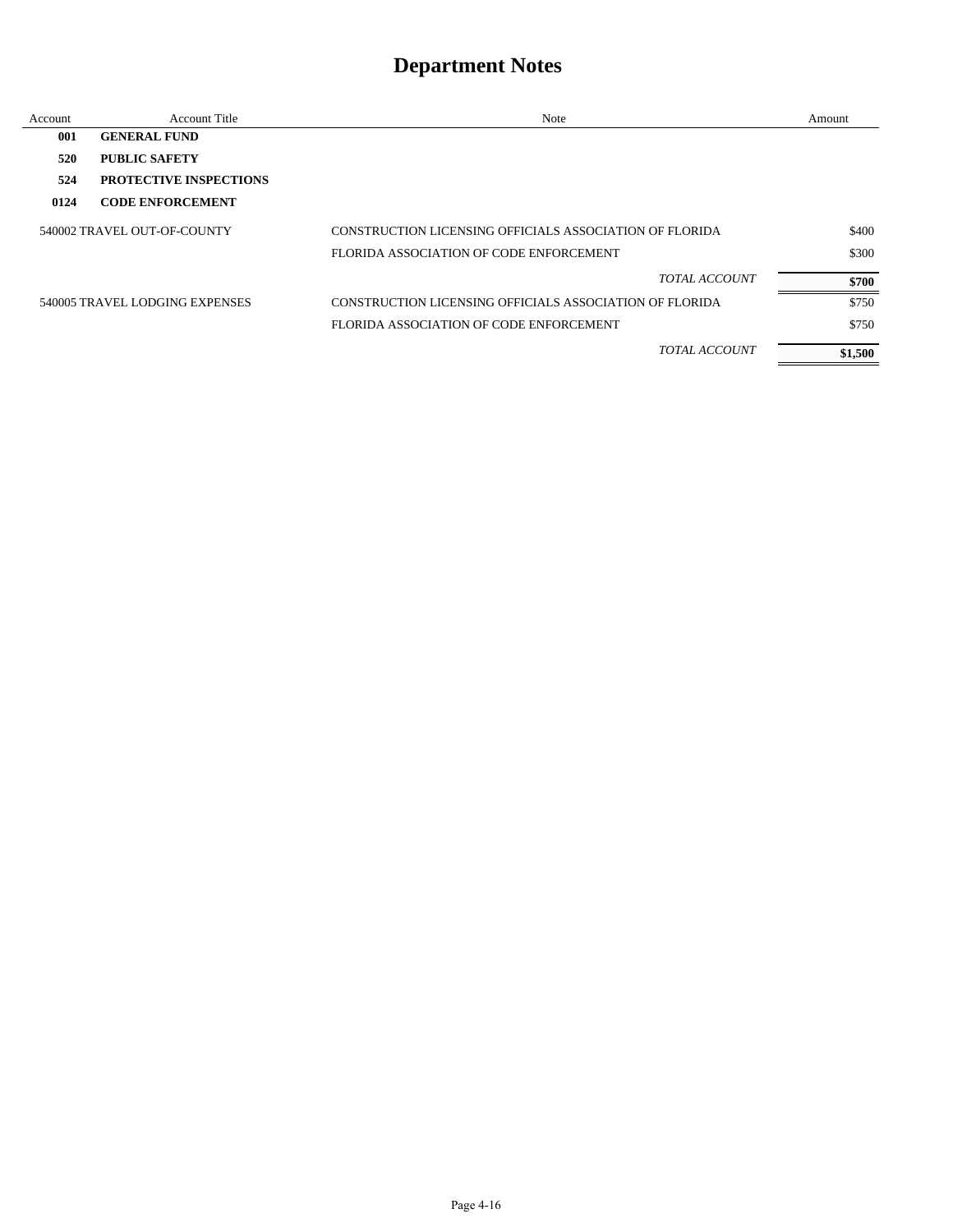| Account | <b>Account Title</b>           | Note                                   |                      | Amount |
|---------|--------------------------------|----------------------------------------|----------------------|--------|
| 001     | <b>GENERAL FUND</b>            |                                        |                      |        |
| 520     | <b>PUBLIC SAFETY</b>           |                                        |                      |        |
| 529     | <b>OTHER PUBLIC SAFETY</b>     |                                        |                      |        |
| 0125    | <b>BEACH SAFETY</b>            |                                        |                      |        |
|         | 540002 TRAVEL OUT-OF-COUNTY    | USLA & BEACH PATROL CHIEF'S CONFERENCE |                      | \$100  |
|         |                                |                                        | <b>TOTAL ACCOUNT</b> | \$100  |
|         | 540005 TRAVEL LODGING EXPENSES | USLA & BEACH PATROL CHIEF'S CONFERENCE |                      | \$100  |
|         |                                |                                        | <b>TOTAL ACCOUNT</b> | \$100  |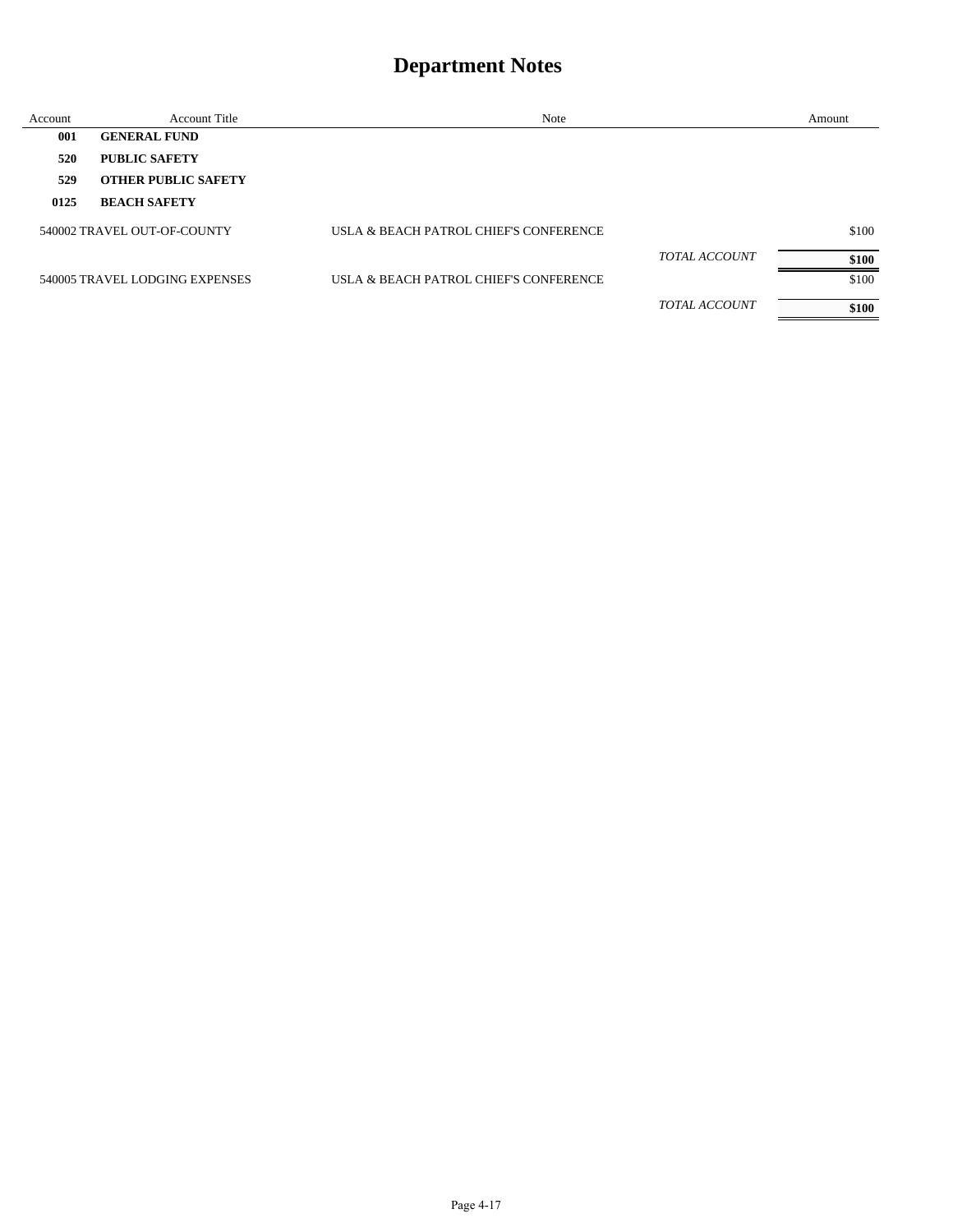| Account | <b>Account Title</b>                        | Note                                                  | Amount |
|---------|---------------------------------------------|-------------------------------------------------------|--------|
| 001     | <b>GENERAL FUND</b>                         |                                                       |        |
| 530     | PHYSICAL ENVIRONMENT                        |                                                       |        |
| 537     | <b>CONSERVATION AND RESOURCE MANAGEMENT</b> |                                                       |        |
| 0130    | <b>AGRICULTURE EXTENSION</b>                |                                                       |        |
|         | 540002 TRAVEL OUT-OF-COUNTY                 | NATIONAL EXT ASSOCIATION FAMILY & CONSUMER SCIENCES   | \$200  |
|         |                                             | NATIONAL EXT 4-H ASSOCIATION                          | \$200  |
|         |                                             | NATIONAL ASSOCIATION OF COUNTY AGRICULTURAL AGENTS    | \$200  |
|         |                                             | FLORIDA ASSOCIATION OF EXTENSION PROFESSIONALS        | \$200  |
|         |                                             | <i>TOTAL ACCOUNT</i>                                  | \$800  |
|         | 540005 TRAVEL LODGING EXPENSES              | NATIONAL AGRICULTURE AGENTS ASSOCIATION MEETING       | \$200  |
|         |                                             | FLORIDA ASSOCIATION OF EXTENSION PROFESSIONALS        | \$200  |
|         |                                             | NATIONAL ASSOCIATION OF EXTENSION & CONSUMER SCIENCES | \$200  |
|         |                                             | NATIONAL EXTENSION 4-H ASSOCIATION                    | \$200  |
|         |                                             | <b>TOTAL ACCOUNT</b>                                  | \$800  |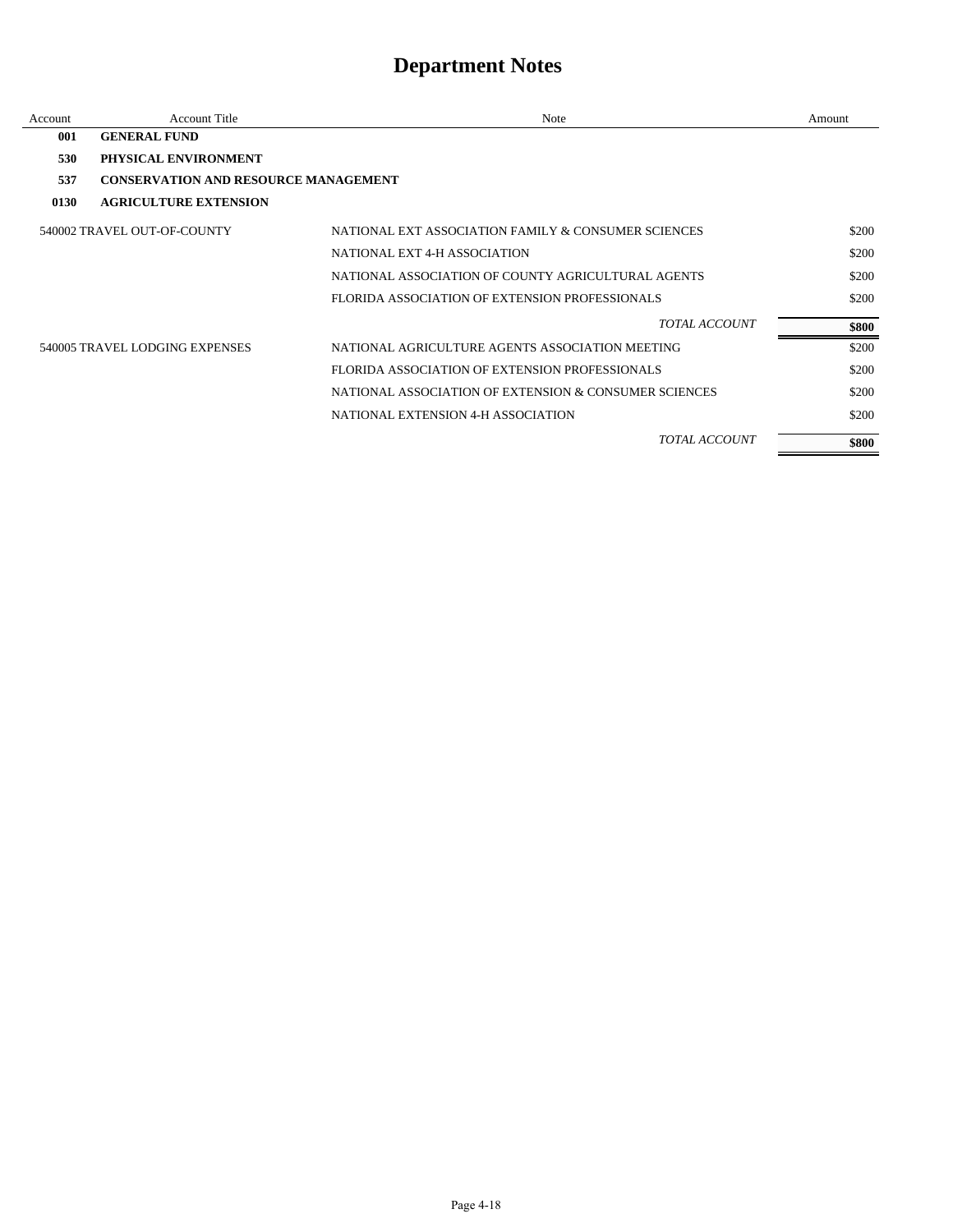| Account          | <b>Account Title</b>             | Note                                                  |                      | Amount    |
|------------------|----------------------------------|-------------------------------------------------------|----------------------|-----------|
| 001              | <b>GENERAL FUND</b>              |                                                       |                      |           |
| 540              | <b>TRANSPORTATION</b>            |                                                       |                      |           |
| 544              | <b>TRANSIT SYSTEMS</b>           |                                                       |                      |           |
| 0140             | <b>COORDINATE TRANSPORTATION</b> |                                                       |                      |           |
| 534410 CS-O.C.T. |                                  | MEDICAID REIMBURSEMENT, MEDICAID PARATRANSIT MEDICAL  |                      |           |
|                  |                                  | TRIPS. STATE ALLOCATION, NO LOCAL MATCH REQUIRED.     |                      | \$198,917 |
|                  |                                  |                                                       | <b>TOTAL ACCOUNT</b> | \$198,917 |
|                  | 582402 TRNSP DISADV COORD OFFICE | TRANSPORTATION DISADVANTAGED (TD) GRANT:              |                      |           |
|                  |                                  | \$25,000 SUPPLEMENT TO TD GRANT (\$340,930), PROVIDES |                      |           |
|                  |                                  | <b>PARATRANSIT TRIPS.</b>                             |                      | \$25,000  |
|                  |                                  |                                                       | <b>TOTAL ACCOUNT</b> | \$25,000  |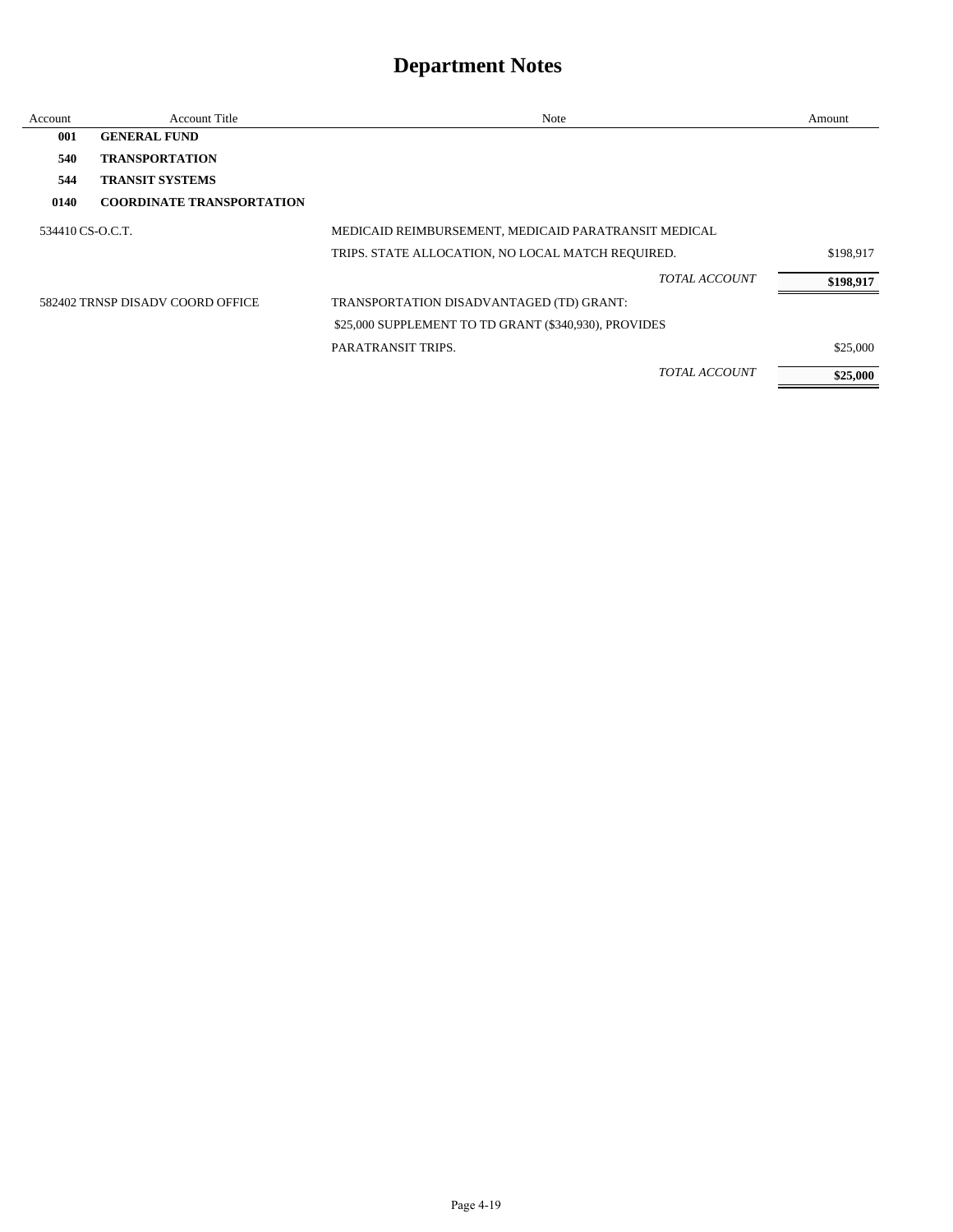| Account          | <b>Account Title</b>            | <b>Note</b>                                            | Amount    |
|------------------|---------------------------------|--------------------------------------------------------|-----------|
| 001              | <b>GENERAL FUND</b>             |                                                        |           |
| 540              | <b>TRANSPORTATION</b>           |                                                        |           |
| 544              | <b>TRANSIT SYSTEMS</b>          |                                                        |           |
| 0141             | <b>COMMUNITY TRANSIT (WAVE)</b> |                                                        |           |
| 534410 CS-O.C.T. |                                 | REDUCTION IN STATE FUNDING & 10% REDUCTION FROM FY10   |           |
|                  |                                 | BCC REQUEST RESULTS IN DISCONTINUING (2) CRESTVIEW     |           |
|                  |                                 | ROUTES. DISCONTINUE 1-2 FWB ROUTES &/OR EXPRESS ROUTE. |           |
|                  |                                 | MONDAY-FRIDAY SVC ONLY. NO WEEKEND SVC.                |           |
|                  |                                 | NO HOLIDAY SERVICE. TOTAL TRANSIT BCC REQUEST          |           |
|                  |                                 | FIXED ROUTE $$195,579 + PARRATRANSIT $25,000 =$        | \$195,579 |
|                  |                                 | $=$ \$220,579: 10% REDUCTIONFROM FY10                  |           |
|                  |                                 | <b>TOTAL ACCOUNT</b>                                   | \$195,579 |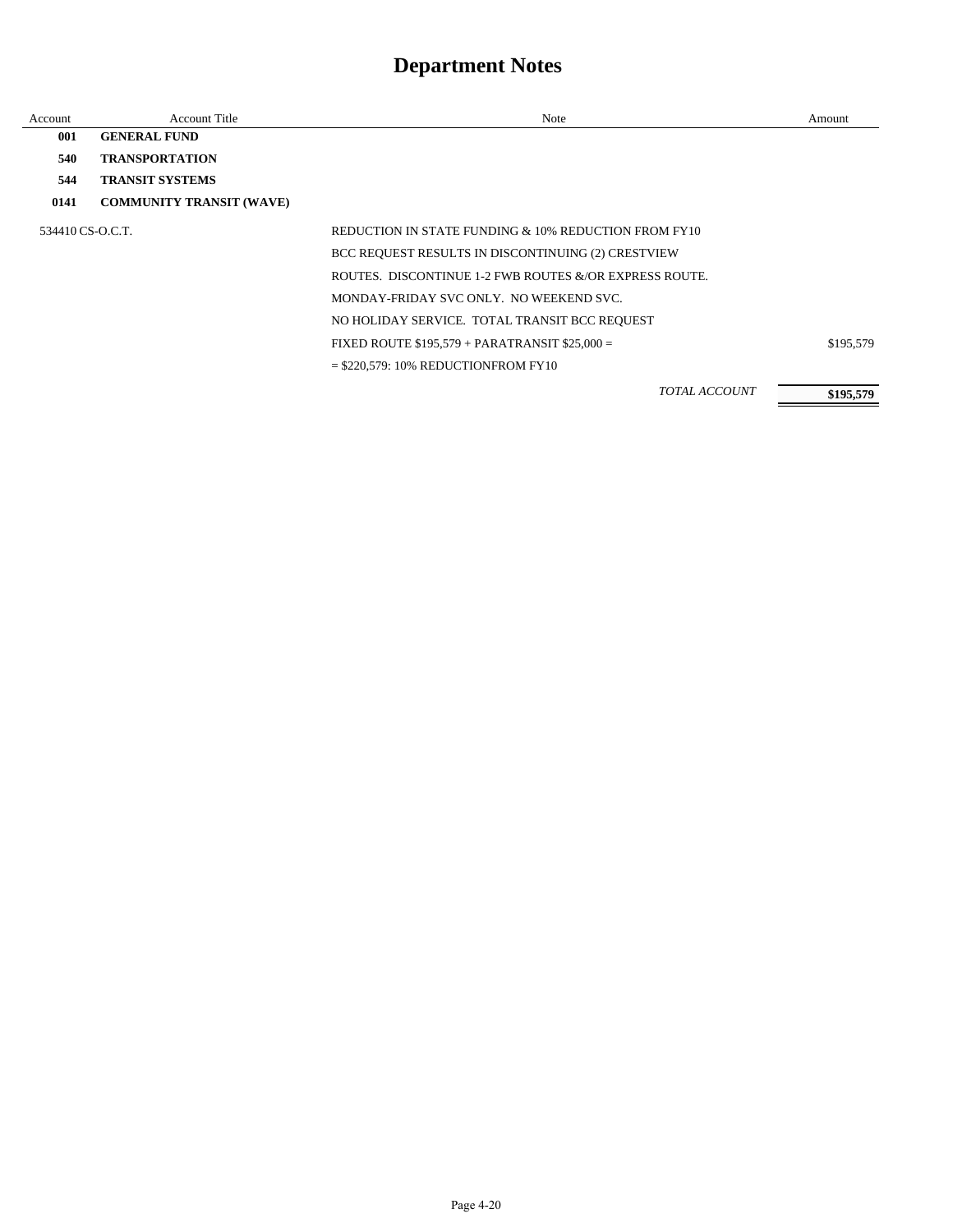| Account | <b>Account Title</b>            | Note                                                  | Amount       |
|---------|---------------------------------|-------------------------------------------------------|--------------|
| 001     | <b>GENERAL FUND</b>             |                                                       |              |
| 550     | <b>ECONOMIC ENVIRONMENT</b>     |                                                       |              |
| 553     | <b>VETERAN'S SERVICES</b>       |                                                       |              |
| 0151    | <b>VETERANS SERVICE</b>         |                                                       |              |
|         | 512010 SALARIES/WAGES-FULL-TIME | DELETE 6590 - VETERAN'S SERVICES COUNSELOR (VSIP)     | $(\$45,593)$ |
|         |                                 | <b>TOTAL ACCOUNT</b>                                  | $(\$45,593)$ |
|         | 523000 LIFE & HEALTH INSURANCE  | \$376.54*12 (COBRA OR RETIREE INSURANCE)              | \$4,518      |
|         |                                 | <b>TOTAL ACCOUNT</b>                                  | \$4,518      |
|         | 534900 CS-OTHER                 | VETERANS INFORMATION MANAGEMENT SYSTEM MAINT CONTRACT | \$700        |
|         |                                 | <b>TOTAL ACCOUNT</b>                                  | \$700        |
|         | 540002 TRAVEL OUT-OF-COUNTY     | OCT TRAINING CONF-CLEARWATER-PER DIEM (6 DAYS)        | \$195        |
|         |                                 | MAY TRAINING CONF-COCOA BCH-PER DIEM (6 DAYS)         | \$195        |
|         |                                 | <b>TOTAL ACCOUNT</b>                                  | \$390        |
|         | 540005 TRAVEL LODGING EXPENSES  | OCT TRAINING CONF LODGING-CLEARWATER (109 X 5 NIGHTS) | \$545        |
|         |                                 | MAY TRAINING CONF LODGING-COCOA BCH (106 X 5 NIGHTS)  | \$530        |
|         |                                 | <b>TOTAL ACCOUNT</b>                                  | \$1,075      |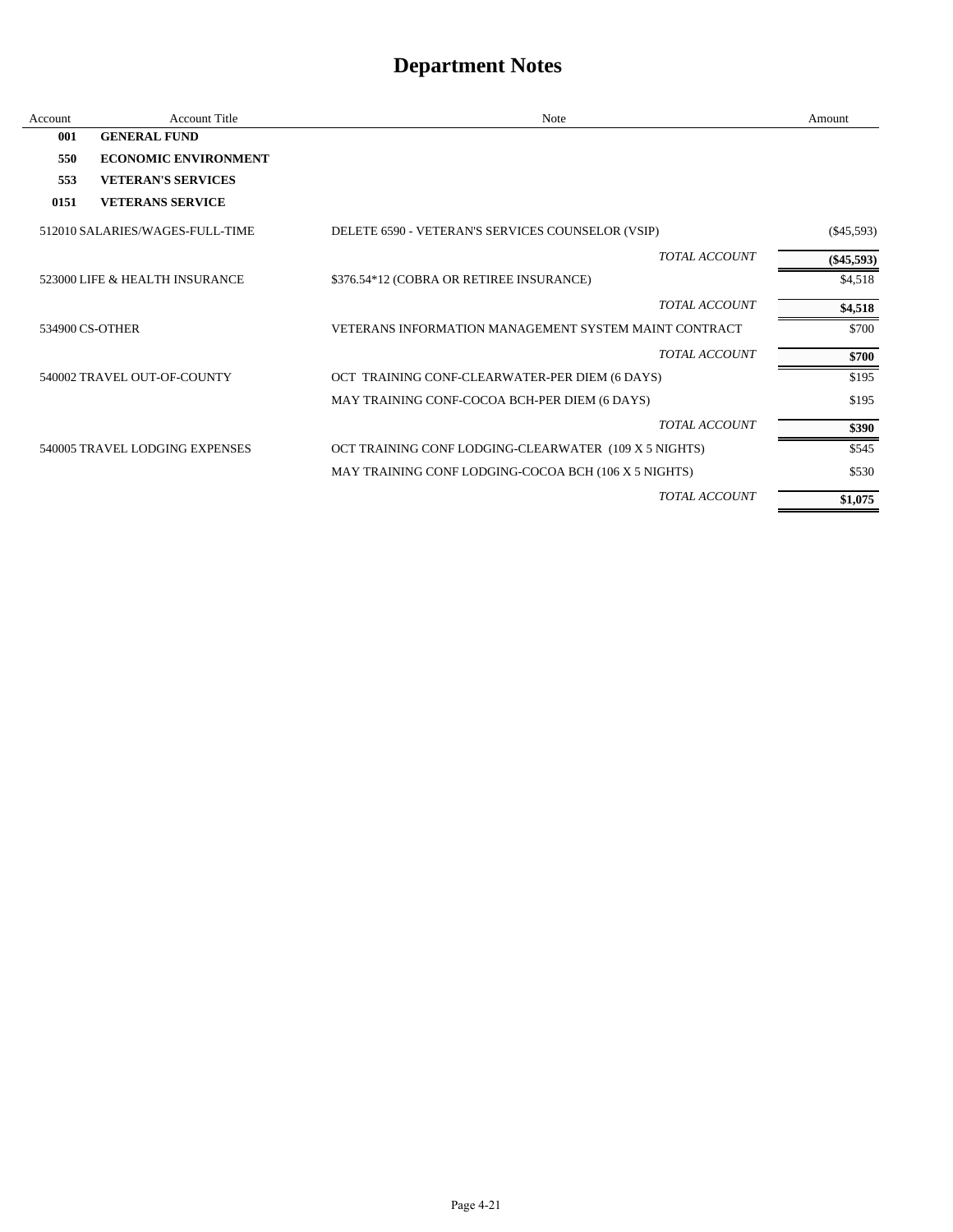| Account | <b>Account Title</b>            | Note                                                |                      | Amount   |
|---------|---------------------------------|-----------------------------------------------------|----------------------|----------|
| 001     | <b>GENERAL FUND</b>             |                                                     |                      |          |
| 570     | <b>CULTURE/RECREATION</b>       |                                                     |                      |          |
| 572     | PARKS AND RECREATION            |                                                     |                      |          |
| 0170    | <b>COUNTY PARKS</b>             |                                                     |                      |          |
|         | 534500 CS-PERSONNEL             | INMATE CREW FOREMAN #1 (35% OF \$56,467)            |                      | \$19,764 |
|         |                                 | INMATE CREW FOREMAN # 2 (35% OF \$56,467)           |                      | \$19,764 |
|         |                                 |                                                     | <b>TOTAL ACCOUNT</b> | \$39,527 |
|         | 540002 TRAVEL OUT-OF-COUNTY     | 1-3 DAY SEMINARS, WORKSHOPS (\$430 X 35%)           |                      | \$151    |
|         |                                 |                                                     | <b>TOTAL ACCOUNT</b> | \$151    |
|         | 540005 TRAVEL LODGING EXPENSES  | <b>OUT OF COUNTY TRAINING</b>                       |                      |          |
|         |                                 | 1-3 DAY SEMINARS, WORKSHOPS (\$1,000 X 35%)         |                      | \$350    |
|         |                                 |                                                     | <b>TOTAL ACCOUNT</b> | \$350    |
|         | 564702 CULTURE/RECREATION EQUIP | REPLACE TWO HUSTLER Z MOWERS (2 X\$9,000 @ 35%)     |                      | \$6,300  |
|         |                                 | REPLACE 1998 GEHL SKIDSTEER LOADER (\$60,000 @ 35%) |                      | \$21,000 |
|         |                                 |                                                     | <b>TOTAL ACCOUNT</b> | \$27,300 |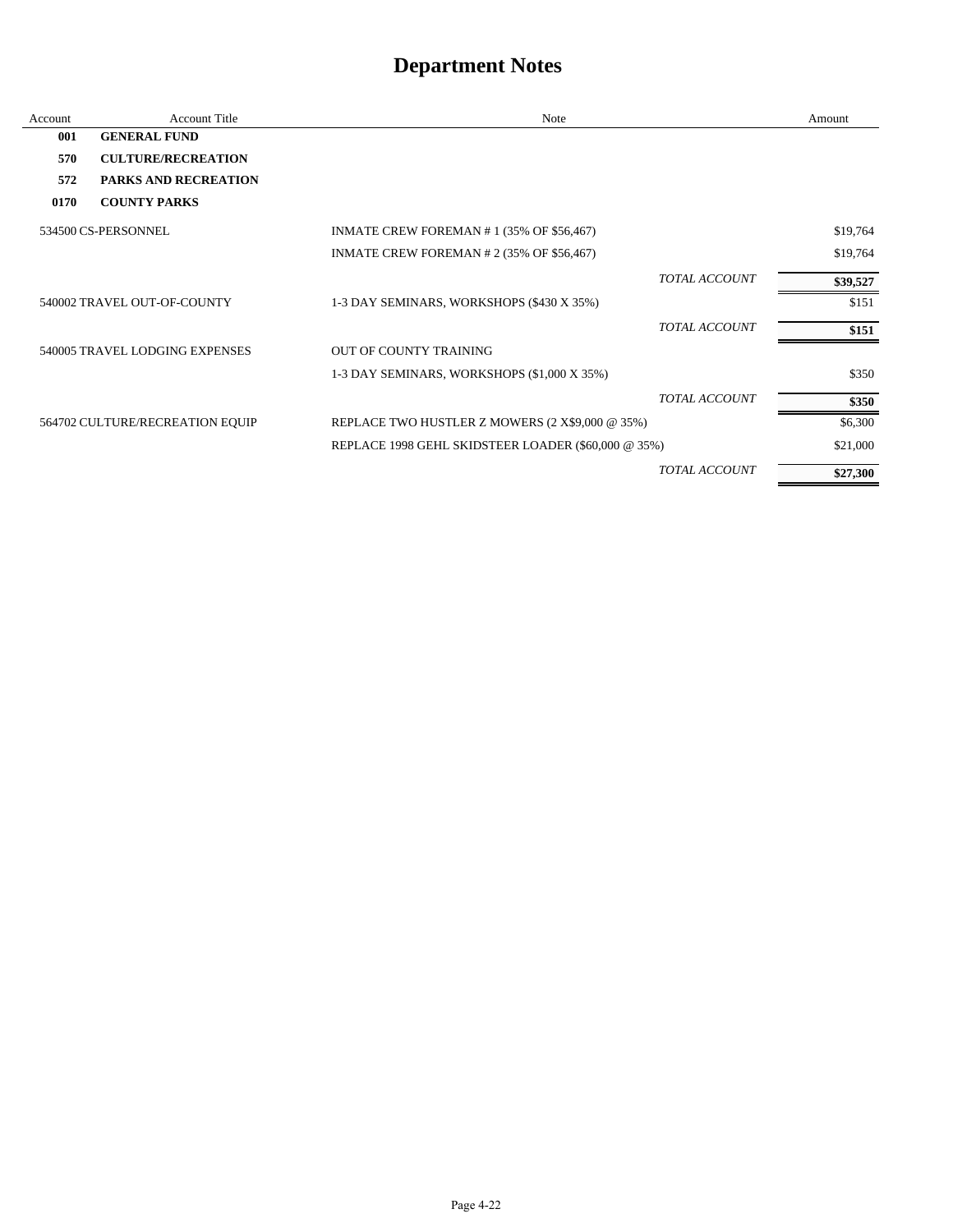| Account | <b>Account Title</b>                    | Note                                                  | Amount       |
|---------|-----------------------------------------|-------------------------------------------------------|--------------|
| 101     | <b>COUNTY TRANSPORTATION TRUST FUND</b> |                                                       |              |
| 540     | <b>TRANSPORTATION</b>                   |                                                       |              |
| 541     | <b>ROAD AND STREET FACILITIES</b>       |                                                       |              |
| 1001    | <b>ENGINEERING DEPARTMENT</b>           |                                                       |              |
|         | 512010 SALARIES/WAGES-FULL-TIME         | DELETE 3240 - SURVERY AIDE I (VSIP)                   | $(\$24,335)$ |
|         |                                         | DELETE 6372 - PROGRAM TECHNICIAN II (VSIP)            | $(\$35,452)$ |
|         |                                         | 1420 PUBLIC WORKS MANAGER (MOVE TO DEPT 1004)         | $(\$33,519)$ |
|         |                                         | RECLASSIFY ENGINEERING MANAGER TO COUNTY ENGINEER     |              |
|         |                                         | <b>TOTAL ACCOUNT</b>                                  | $(\$93,306)$ |
|         | 523000 LIFE & HEALTH INSURANCE          | \$376.54*12 (COBRA OR RETIREE INSURANCE)              | \$4,518      |
|         |                                         | \$376.54*12 (COBRA OR RETIREE INSURANCE)              | \$4,518      |
|         |                                         | <b>TOTAL ACCOUNT</b>                                  | \$9,037      |
|         | 540002 TRAVEL OUT-OF-COUNTY             | CONTINUED EDUCATION REQUIREMENTS FOR 3 ENGINEERS      | \$300        |
|         |                                         | CONTINUED EDUCATION REQUIREMENTS FOR SURVEYOR         | \$150        |
|         |                                         | DENSITY GUAGE CERTIFICATION REQUIRMENTS               | \$150        |
|         |                                         | ATTEND SWANA - JOHN HOFSTAD                           | \$200        |
|         |                                         | EROSION CONTROL, ASPHALT, EARTHWORK CERTIFICATIONS -  | \$400        |
|         |                                         | (4 PEOPLE)                                            |              |
|         |                                         | <b>TOTAL ACCOUNT</b>                                  | \$1,200      |
|         | 540005 TRAVEL LODGING EXPENSES          | TRAVEL REQUIREMENTS FOR CERTIFICATION OF 3 ENGINEERS  | \$450        |
|         |                                         | TRAVEL REQUIREMENTS FOR CERTIFICATION OF SURVEYOR     | \$300        |
|         |                                         | TRAVEL NEEDS FOR DENSITY GAUGE CERTIFICATIONS         | \$400        |
|         |                                         | ATTEND SWANA FOR JOHN HOFSTAD                         | \$300        |
|         |                                         | TRAVEL FOR EROSION CONTROL, ASPHALT, EARTHWORK CERTS. | \$500        |
|         |                                         | $-$ (4 PEOPLE)                                        |              |
|         |                                         | TOTAL ACCOUNT                                         | \$1,950      |

J.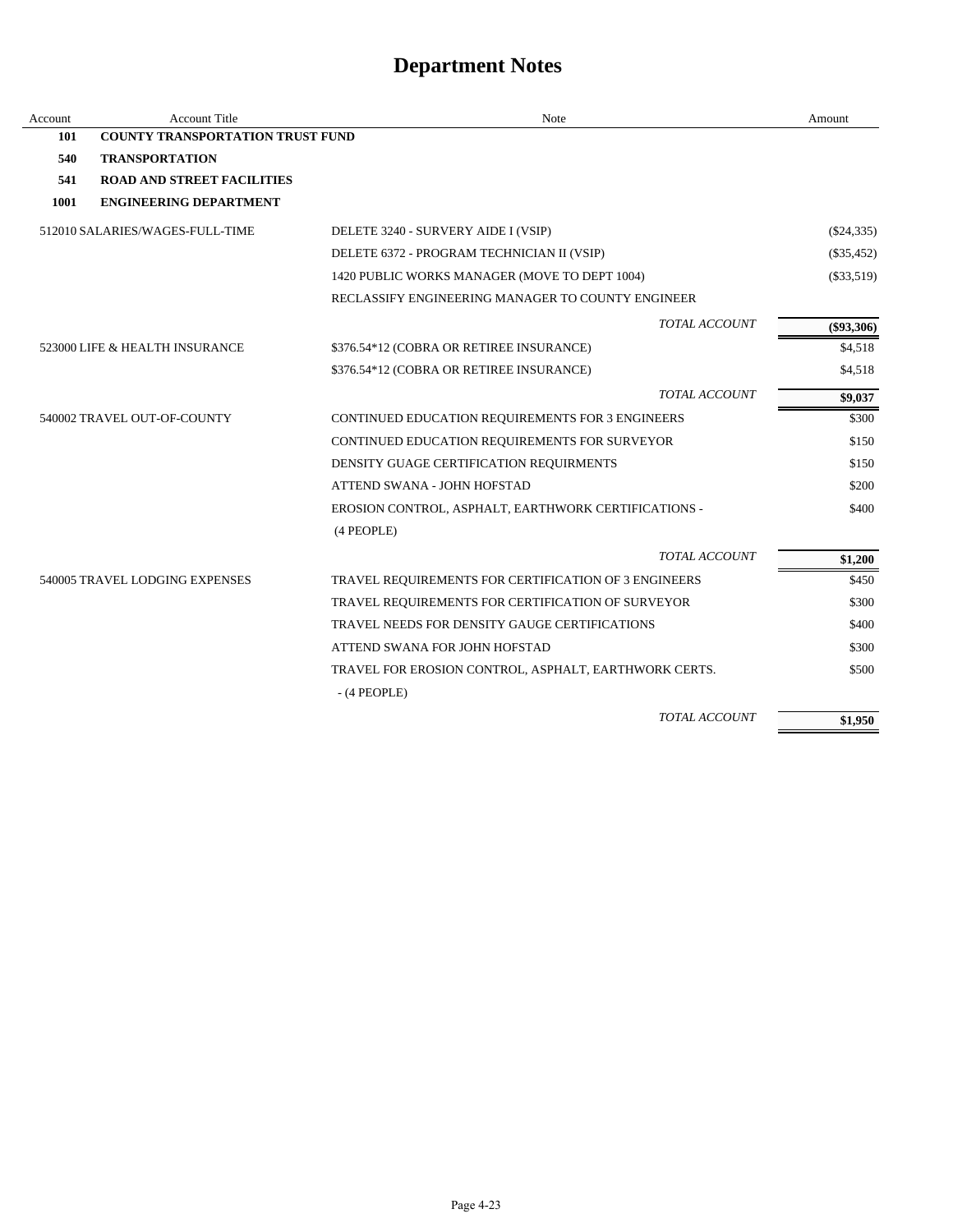| Account | <b>Account Title</b>                    | <b>Note</b>                                          | Amount       |
|---------|-----------------------------------------|------------------------------------------------------|--------------|
| 101     | <b>COUNTY TRANSPORTATION TRUST FUND</b> |                                                      |              |
| 540     | <b>TRANSPORTATION</b>                   |                                                      |              |
| 541     | <b>ROAD AND STREET FACILITIES</b>       |                                                      |              |
| 1002    | <b>ROAD DEPARTMENT</b>                  |                                                      |              |
|         | 512010 SALARIES/WAGES-FULL-TIME         | DELETE 7250 - LIGHT EQUIPMENT OPERATOR (VSIP)        | $(\$26,287)$ |
|         |                                         | <b>TOTAL ACCOUNT</b>                                 | $(\$26,287)$ |
|         | 523000 LIFE & HEALTH INSURANCE          | \$376.54*12 (COBRA OR RETIREE INSURANCE)             | \$4,518      |
|         |                                         | <b>TOTAL ACCOUNT</b>                                 | \$4,518      |
|         | 534500 CS-PERSONNEL                     | ANNUAL CONTRACT WITH OCI FOR 2 CORRECTIONAL OFFICERS | \$112,934    |
|         |                                         | <b>TOTAL ACCOUNT</b>                                 | \$112,934    |
|         | 534900 CS-OTHER                         | <b>ARCHEOLOGICAL REVIEWS</b>                         | \$1,500      |
|         |                                         | <b>TOTAL ACCOUNT</b>                                 | \$1,500      |
|         | 540002 TRAVEL OUT-OF-COUNTY             | TWO SIGN TECHNICIANS WHO NEED TO BE CERTIFIED IN     |              |
|         |                                         | RETROREFLECTIVITY.                                   | \$1,000      |
|         |                                         | <b>TOTAL ACCOUNT</b>                                 | \$1,000      |
|         | 540005 TRAVEL LODGING EXPENSES          | TWO SIGN TECHNICIANS WHO NEED TO BE CERTIFIED IN     |              |
|         |                                         | RETROREFLECTIVITY.                                   | \$1,000      |
|         |                                         | <b>TOTAL ACCOUNT</b>                                 | \$1,000      |
|         | 563401 MATERIAL-NEW CONSTRUCTION        | TWO BRIDGE CONVERSION FROM WOOD TO CONCRETE          | \$194,176    |
|         |                                         | <b>TOTAL ACCOUNT</b>                                 | \$194,176    |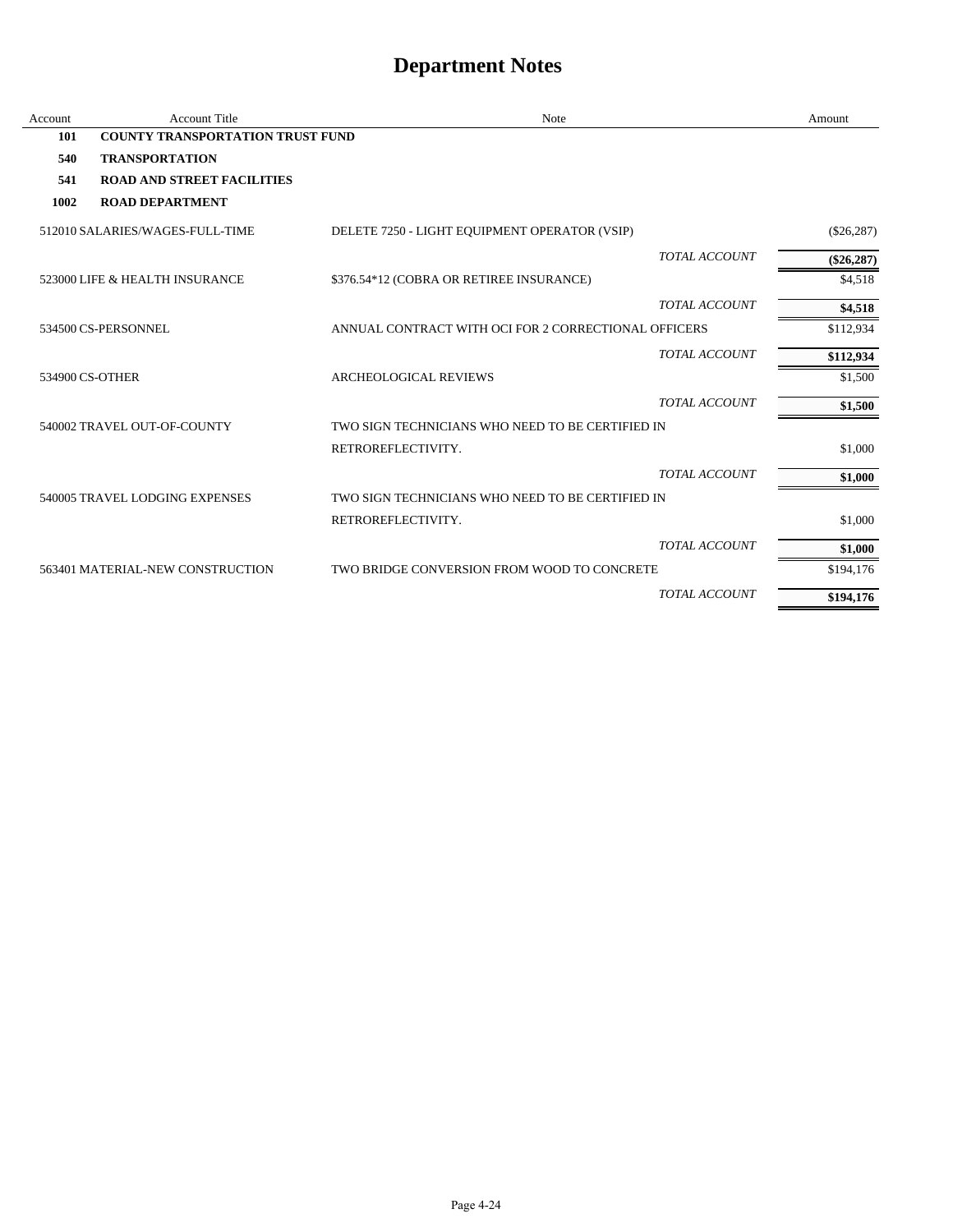| Account | <b>Account Title</b>                    |                                                   | Note     |                      | Amount   |
|---------|-----------------------------------------|---------------------------------------------------|----------|----------------------|----------|
| 101     | <b>COUNTY TRANSPORTATION TRUST FUND</b> |                                                   |          |                      |          |
| 540     | <b>TRANSPORTATION</b>                   |                                                   |          |                      |          |
| 541     | <b>ROAD AND STREET FACILITIES</b>       |                                                   |          |                      |          |
| 1003    | <b>TRAFFIC SIGNAL MAINTENANC</b>        |                                                   |          |                      |          |
|         | 534900 CS-OTHER                         | UTILITY LINE SPOTS                                |          |                      | \$4,000  |
|         |                                         | CSX MAINTENANCE FEE 10 RR CROSSINGS 1,600 EA      |          |                      | \$16,000 |
|         |                                         |                                                   |          | <b>TOTAL ACCOUNT</b> | \$20,000 |
|         | 540002 TRAVEL OUT-OF-COUNTY             | PER DIEM 2 PEOPLE 1 TECH SCHOOL 3 DAYS = 6X50     |          |                      | \$300    |
|         |                                         | PER DIEM 1 ENG 3 PROF ENG MEETINGS 3 DAYS = 9X450 |          |                      | \$450    |
|         |                                         |                                                   |          | <b>TOTAL ACCOUNT</b> | \$750    |
|         | 540005 TRAVEL LODGING EXPENSES          | AVG \$100 PER NIGHT 2 TECHS 1 EVENT 3 DAYS        |          |                      | \$600    |
|         |                                         | AVG \$145 PER NIGHT 1 ENG 3 EVENTS 3 DAYS         |          |                      | \$1,300  |
|         |                                         |                                                   |          | <b>TOTAL ACCOUNT</b> | \$1,900  |
|         | 563480 TRAFFIC MAIN INFRASTRUCT         | ITS CAMERA COMM EQUIP                             | 6 @ 2000 |                      | \$12,000 |
|         |                                         | FIELD COMM ETHERNET                               | 2 @ 1000 |                      | \$2,000  |
|         |                                         | NAZTEC TRAFFIC CONTROLLER                         | 3 @ 2800 |                      | \$8,400  |
|         |                                         | CONTROLLER CONFLICT MONITOR 3@1000                |          |                      | \$3,000  |
|         |                                         | FIELD CONTROLLER CABINET                          | 2 @ 7500 |                      | \$15,000 |
|         |                                         |                                                   |          | <b>TOTAL ACCOUNT</b> | \$40,400 |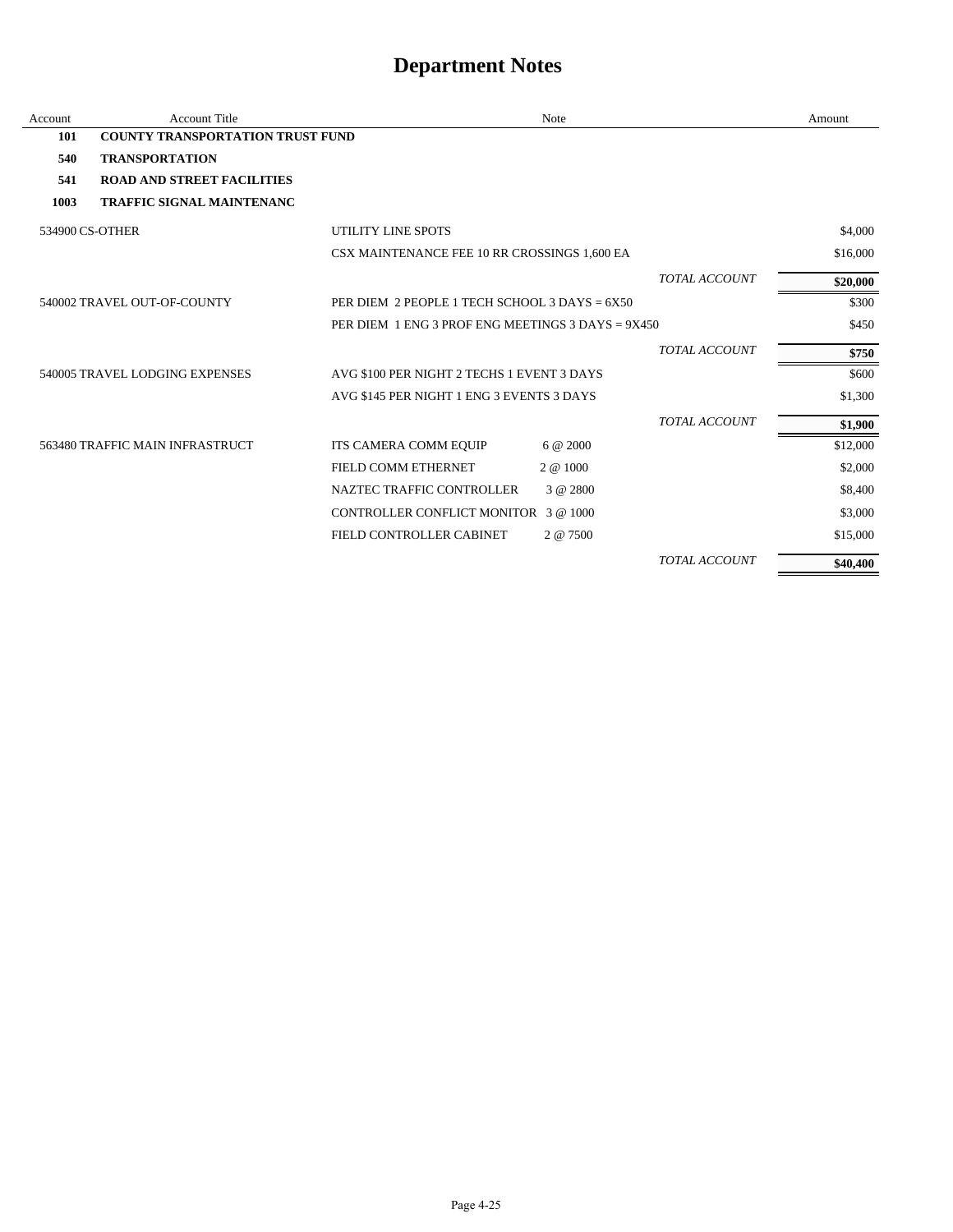| Account | <b>Account Title</b>                    | Note                                              |                      | Amount    |
|---------|-----------------------------------------|---------------------------------------------------|----------------------|-----------|
| 101     | <b>COUNTY TRANSPORTATION TRUST FUND</b> |                                                   |                      |           |
| 530     | PHYSICAL ENVIRONMENT                    |                                                   |                      |           |
| 538     | FLOOD CONTROL/STORMWATER MANAGEMENT     |                                                   |                      |           |
| 1004    | STORMWATER MANAGEMENT                   |                                                   |                      |           |
|         | 512010 SALARIES/WAGES-FULL-TIME         | 1420 PUBLIC WORKS MANAGER (MOVED FROM 1001)       |                      | \$33,519  |
|         |                                         |                                                   | <b>TOTAL ACCOUNT</b> | \$33,519  |
|         | 540002 TRAVEL OUT-OF-COUNTY             | FOR APPLICANTS TRAVEL FOR THE PW MANAGER POSITION |                      | \$1,000   |
|         |                                         |                                                   | <b>TOTAL ACCOUNT</b> | \$1,000   |
|         | 540005 TRAVEL LODGING EXPENSES          | FOR APPLICANTS FOR THE PW MANAGER POSITION        |                      | \$500     |
|         |                                         |                                                   | <b>TOTAL ACCOUNT</b> | \$500     |
|         | 563401 MATERIAL-NEW CONSTRUCTION        | MATERIALS REQUIRED FOR NEW CONSTRUCTION           |                      | \$45,000  |
|         |                                         |                                                   | <b>TOTAL ACCOUNT</b> | \$45,000  |
|         | 563490 OTHER IMPROVEMENTS               | <b>GAP CREEK - PHASE I</b>                        |                      | \$310,000 |
|         |                                         | DORCHESTER - RETENTION POND EXTENSION             |                      | \$120,000 |
|         |                                         | MAR WALT DRIVE (FWB) DRAINAGE                     |                      | \$50,000  |
|         |                                         | <b>CR2 - NEAR CRESTON BARROW CULVERT REPAIRS</b>  |                      | \$92,750  |
|         |                                         | STANDISH COURT - DRAINAGE AND SAFETY REPAIRS      |                      | \$225,000 |
|         |                                         | <b>FUTURE IMPROVEMENTS</b>                        |                      | \$23,031  |
|         |                                         |                                                   | <b>TOTAL ACCOUNT</b> | \$820,781 |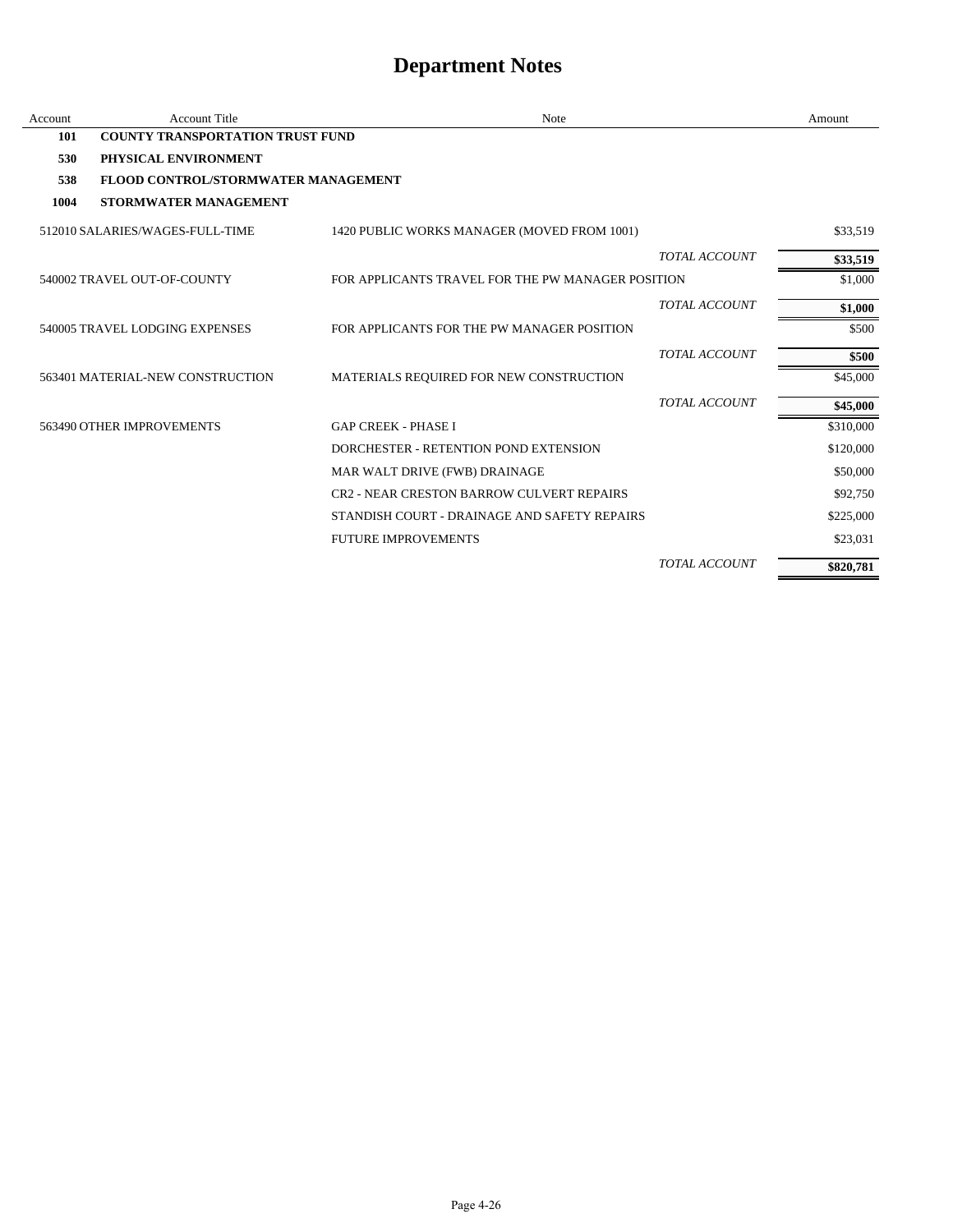| Account | <b>Account Title</b>               | Note                                                   |                      | Amount       |
|---------|------------------------------------|--------------------------------------------------------|----------------------|--------------|
| 102     | <b>FINE &amp; FORFEITURE FUND</b>  |                                                        |                      |              |
| 520     | <b>PUBLIC SAFETY</b>               |                                                        |                      |              |
| 523     | <b>DETENTION AND/OR CORRECTION</b> |                                                        |                      |              |
| 1051    | <b>CORRECTIONS DEPARTMENT</b>      |                                                        |                      |              |
|         | 512010 SALARIES/WAGES-FULL-TIME    | <b>BASE SALARIES</b>                                   |                      | \$5,524,265  |
|         |                                    | <b>INCENTIVE PAY</b>                                   |                      | \$60,720     |
|         |                                    | DELETE 4020 - CORRECTIONAL OFFICER I (VSIP)            |                      | $(\$36,512)$ |
|         |                                    | DELETE 4020 - CO-I (MOVE TO DEPT 0122-6307)            |                      | $(\$33,634)$ |
|         |                                    | DELETE 4020 - CO-I (MOVE TO DEPT 4500-3420)            |                      | $(\$33,634)$ |
|         |                                    | DELETE 4020 - CO-I (MOVE TO DEPT 4500-3420)            |                      | $(\$33,634)$ |
|         |                                    | DELETE 4020 - CO-I                                     |                      | $(\$33,634)$ |
|         |                                    | DELETE 6362 - ADMINISTRATIVE ASSISTANT II (VSIP)       |                      | $(\$27,814)$ |
|         |                                    |                                                        | TOTAL ACCOUNT        | \$5,386,125  |
|         | 521000 FICA TAXES                  | <b>FULL-TIME SALARIES</b>                              |                      | \$422,606    |
|         |                                    | PART-TIME SALARIES                                     |                      | \$4,437      |
|         |                                    | <b>INCENTIVE PAY</b>                                   |                      | \$6,659      |
|         |                                    | <b>OVERTIME</b>                                        |                      |              |
|         |                                    |                                                        | <b>TOTAL ACCOUNT</b> | \$433,702    |
|         | 522000 RETIREMENT CONTRIBUTIONS    | <b>SALARIES</b>                                        |                      | \$1,216,863  |
|         |                                    | <b>INCENTIVE PAY</b>                                   |                      | \$19,166     |
|         |                                    | <b>OVERTIME</b>                                        |                      |              |
|         |                                    |                                                        | <b>TOTAL ACCOUNT</b> | \$1,236,029  |
|         | 523000 LIFE & HEALTH INSURANCE     | \$376.54*12 (COBRA OR RETIREE INSURANCE)               |                      | \$4,518      |
|         |                                    | \$376.54*12 (COBRA OR RETIREE INSURANCE)               |                      | \$4,518      |
|         |                                    |                                                        | <b>TOTAL ACCOUNT</b> | \$9,037      |
|         | 534203 CS-FOOD SERVICES            | ARAMARK CORRECTIONAL SERVICES - CONTRACT FOOD SERVICES |                      | \$540,000    |
|         |                                    |                                                        | <b>TOTAL ACCOUNT</b> | \$540,000    |
|         | 534900 CS-OTHER                    | CONTRACT W/JUSTICE BENEFITS INC TO PROCURE GRANT FROM  |                      |              |
|         |                                    | <b>SCAAP</b>                                           |                      | \$9,500      |
|         |                                    |                                                        | TOTAL ACCOUNT        | \$9,500      |
|         |                                    |                                                        |                      |              |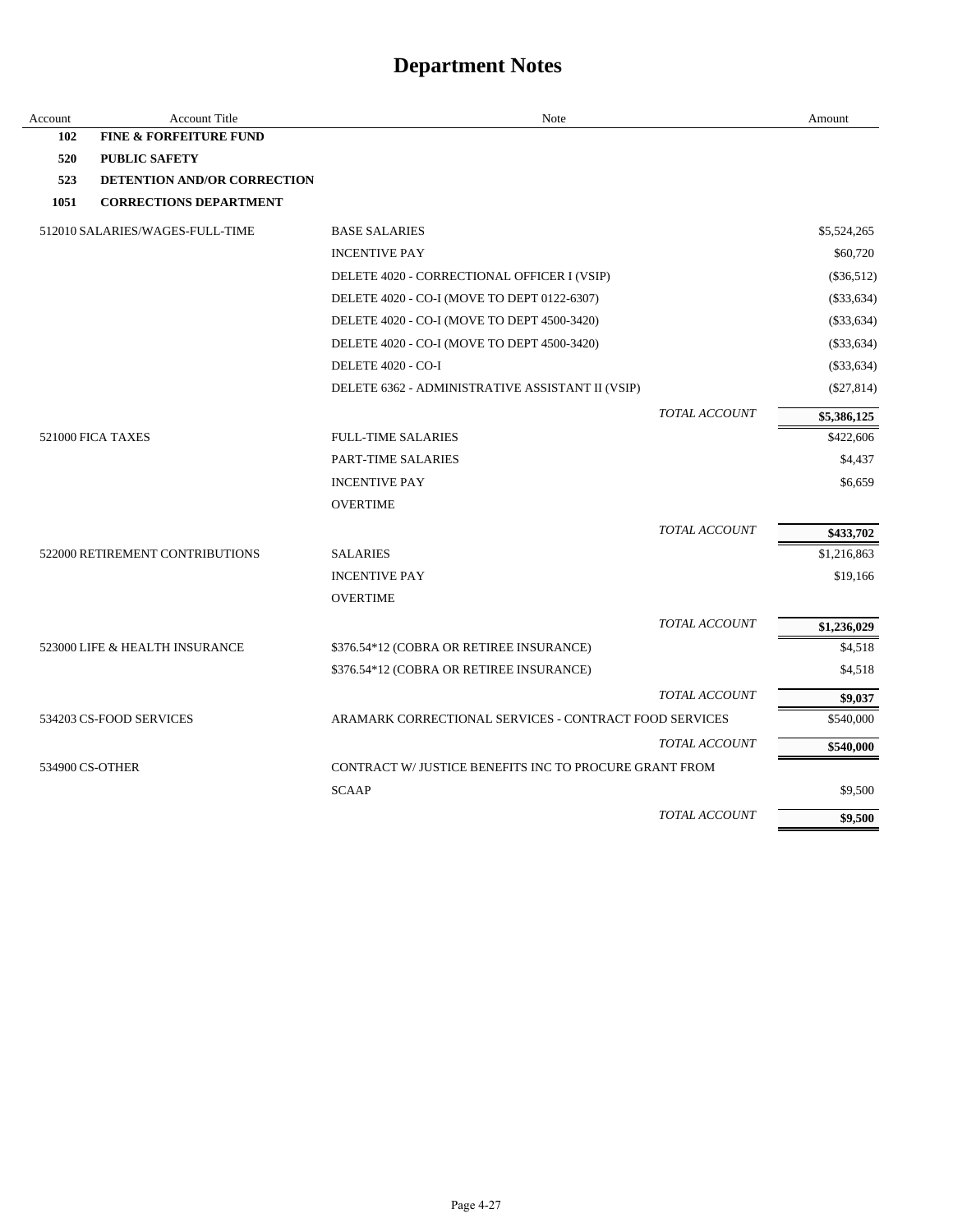| Account | <b>Account Title</b>              | Note                                     |                      | Amount    |
|---------|-----------------------------------|------------------------------------------|----------------------|-----------|
| 102     | <b>FINE &amp; FORFEITURE FUND</b> |                                          |                      |           |
| 520     | <b>PUBLIC SAFETY</b>              |                                          |                      |           |
| 529     | <b>OTHER PUBLIC SAFETY</b>        |                                          |                      |           |
| 1056    | <b>RADIO COMM PROGRAM</b>         |                                          |                      |           |
|         | 564202 PUBLIC SAFETY EQUIP        | UPGRADE AND UPDATE COUNTY COMMUNICATIONS |                      | \$120,000 |
|         |                                   |                                          | <b>TOTAL ACCOUNT</b> | \$120,000 |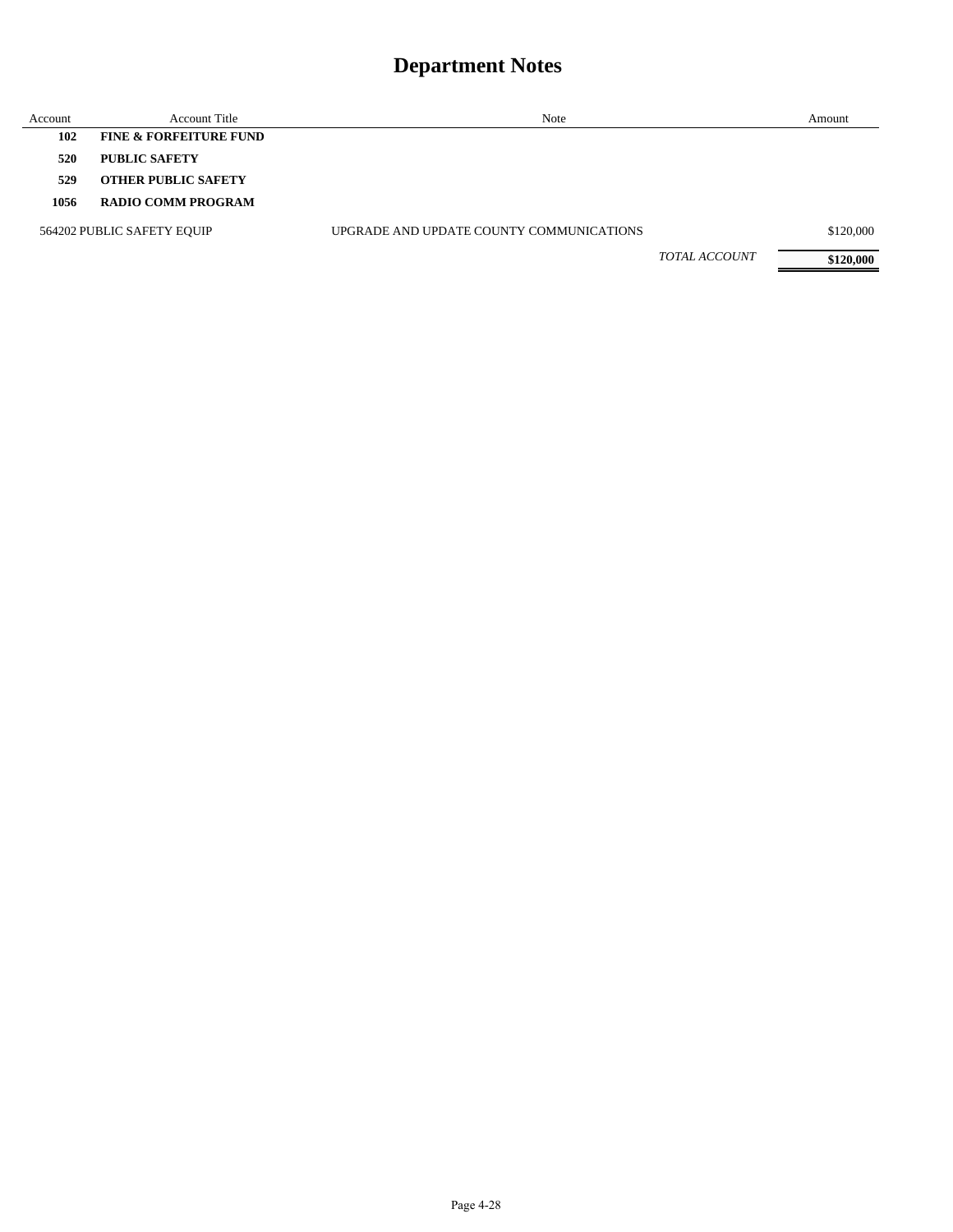| Account | <b>Account Title</b>                 | Note                         |                      | Amount   |
|---------|--------------------------------------|------------------------------|----------------------|----------|
| 102     | <b>FINE &amp; FORFEITURE FUND</b>    |                              |                      |          |
| 600     | <b>COURT-RELATED</b>                 |                              |                      |          |
| 602     | <b>STATE ATTORNEY ADMINISTRATION</b> |                              |                      |          |
| 1058    | <b>STATE ATTORNEY OFFICE</b>         |                              |                      |          |
|         | 534900 CS-OTHER                      | PROFESSIONAL RECORDS STORAGE |                      | \$12,070 |
|         |                                      |                              | <b>TOTAL ACCOUNT</b> | \$12,070 |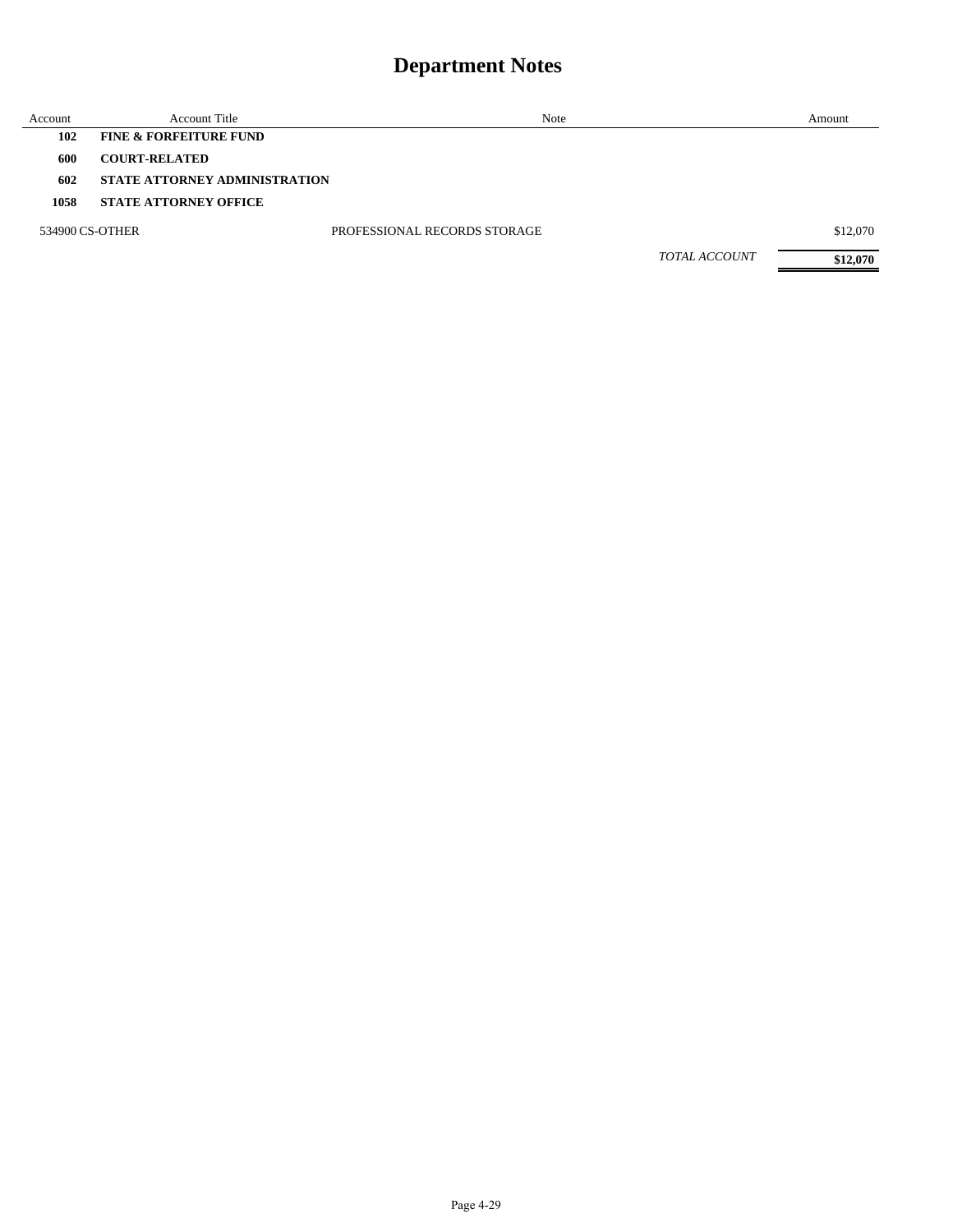| Account | <b>Account Title</b>              | Note                                            | Amount    |
|---------|-----------------------------------|-------------------------------------------------|-----------|
| 102     | <b>FINE &amp; FORFEITURE FUND</b> |                                                 |           |
| 710     | <b>COURT-RELATED</b>              |                                                 |           |
| 713     | <b>INFORMATION SYSTEMS</b>        |                                                 |           |
| 1063    | <b>COURT ADMINISTRATION-IT</b>    |                                                 |           |
|         | 531502 PS-INFO TECH               | <b>COURT ADMININISTRATION - SALARY</b>          | \$55,690  |
|         |                                   | <b>STATE ATTORNEY</b>                           | \$59,225  |
|         |                                   | PUBLIC DEFENDER                                 | \$27,356  |
|         |                                   | TOTAL ACCOUNT                                   | \$142,271 |
|         | 540502 TRAVEL/PER DIEM-INFO TECH  | COURT ADMINISTRATION-IT TRAVEL                  | \$250     |
|         |                                   | <b>TOTAL ACCOUNT</b>                            | \$250     |
|         | 541502 COMMUNICATIONS-INFO TECH   | COURT ADMIN-NETWORK, INTERNET, T-1 CONNECTIVITY | \$38,368  |
|         |                                   | <b>STATE ATTORNEY</b>                           | \$19,628  |
|         |                                   | PUBLIC DEFENDER                                 | \$18,607  |
|         |                                   | TOTAL ACCOUNT                                   | \$76,603  |
|         | 546502 RM-INFO TECH               | <b>COURT ADMINISTRATION</b>                     | \$9,200   |
|         |                                   | <b>STATE ATTORNEY</b>                           | \$24,050  |
|         |                                   | PUBLIC DEFENDER                                 | \$24,181  |
|         |                                   | <b>TOTAL ACCOUNT</b>                            | \$57,431  |
|         | 551502 OFFICE SUPPLIS-INFO TECH   | <b>COURT ADMINISTRATION-OFFICE SUPPLIES</b>     | \$200     |
|         |                                   | <b>PUBLIC DEFENDER</b>                          | \$1,900   |
|         |                                   | TOTAL ACCOUNT                                   | \$2,100   |
|         | 552502 SUPPLIES-INFO TECH         | <b>COURT ADMININISTRATION</b>                   | \$2,292   |
|         |                                   | <b>STATE ATTORNEY</b>                           | \$6,000   |
|         |                                   | PUBLIC DEFENDER                                 | \$4,996   |
|         |                                   | TOTAL ACCOUNT                                   | \$13,288  |
|         | 564950 EQUIPMENT-INFO TECH        | <b>STATE ATTORNEY</b>                           | \$12,000  |
|         |                                   | TOTAL ACCOUNT                                   | \$12,000  |
|         | 599010 RESERVE/CASH CARRYFORWARD  | <b>COURT ADMIN-RESERVES</b>                     | \$2,000   |
|         |                                   | <b>TOTAL ACCOUNT</b>                            | \$2,000   |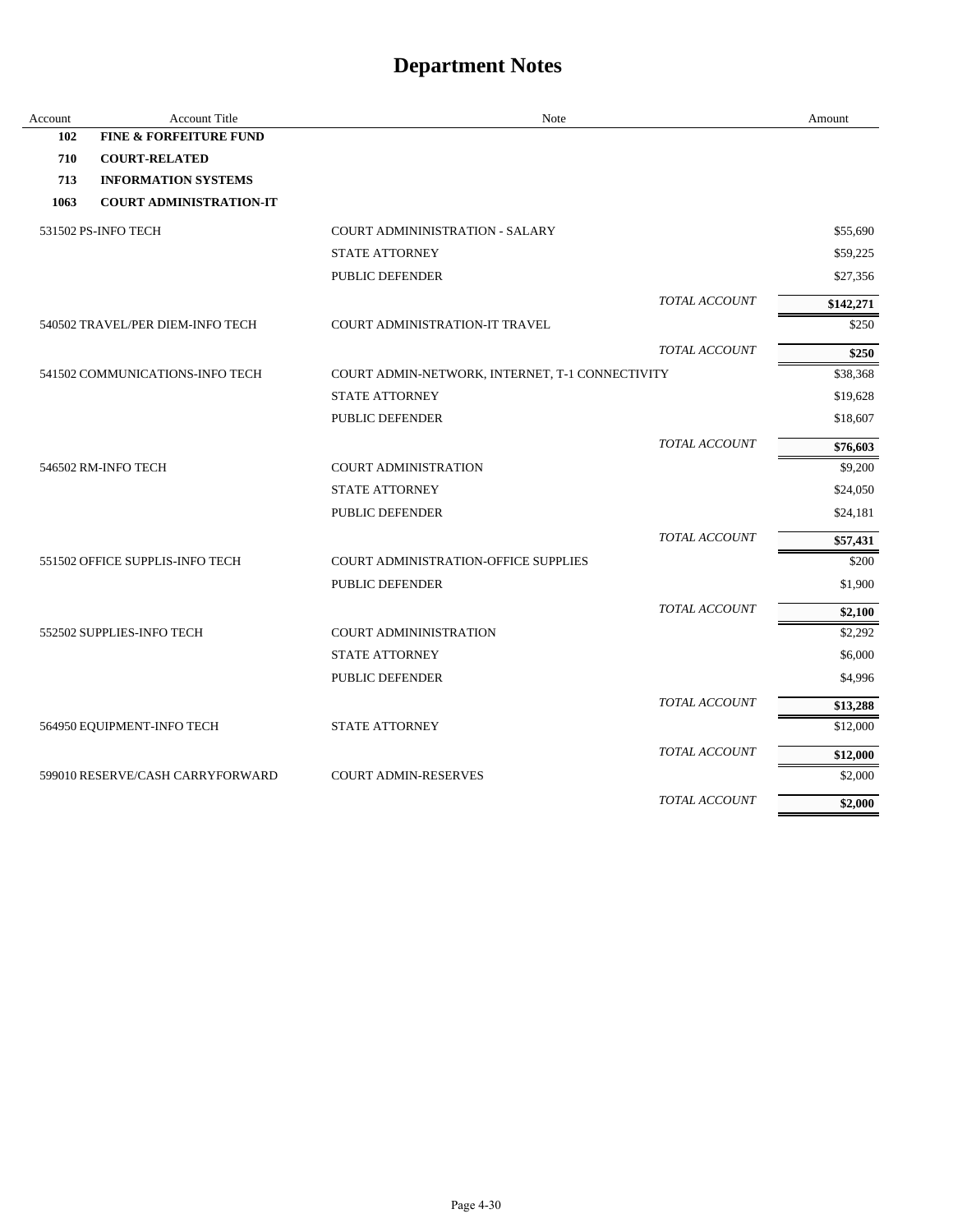| Account | <b>Account Title</b>              | Note                                                 |                      | Amount   |
|---------|-----------------------------------|------------------------------------------------------|----------------------|----------|
| 102     | <b>FINE &amp; FORFEITURE FUND</b> |                                                      |                      |          |
| 710     | <b>COURT-RELATED</b>              |                                                      |                      |          |
| 719     | <b>OTHER OPERATING COSTS</b>      |                                                      |                      |          |
| 1064    | <b>JUDICIAL INNOVATIONS</b>       |                                                      |                      |          |
|         | 531900 PS-OTHER                   | <b>SPECIALTY COURTS</b>                              |                      | \$5,292  |
|         |                                   | JUDICIAL ASSISTANT LEAVE COVERAGE                    |                      | \$10,000 |
|         |                                   | <b>CIRCUIT WEB PAGE</b>                              |                      | \$5,000  |
|         |                                   |                                                      | TOTAL ACCOUNT        | \$20,292 |
|         | 534500 CS-PERSONNEL               | PART-TIME DV POSITION                                |                      | \$27,900 |
|         |                                   | PART-TIME DV POSITION                                |                      | \$27,900 |
|         |                                   |                                                      | TOTAL ACCOUNT        | \$55,800 |
|         | 540001 TRAVEL IN-COUNTY           | DOMV (2 EMPLOYEES)                                   |                      | \$1,000  |
|         |                                   | <b>COURT ADMIN</b>                                   |                      | \$1,000  |
|         |                                   |                                                      | TOTAL ACCOUNT        | \$2,000  |
|         | 540002 TRAVEL OUT-OF-COUNTY       | JUDGES - CIRCUIT VISITS (2 EMPLOYEES)                |                      | \$1,000  |
|         |                                   | STAFF ATTORNEY - TRANING COURSE (1 EMPOYEE)          |                      | \$500    |
|         |                                   | ADMINISTRATIVE STAFF - REVIEW PROGRAMS (2 EMPLOYEES) |                      | \$1,000  |
|         |                                   | DOMV STAFF (2 EMPLOYEES)                             |                      | \$100    |
|         |                                   |                                                      | TOTAL ACCOUNT        | \$2,600  |
|         | 540005 TRAVEL LODGING EXPENSES    | <b>JUDGES - CIRCUIT VISITS</b>                       |                      | \$800    |
|         |                                   | STAFF ATTORNEY - TRAINING COURSE                     |                      | \$400    |
|         |                                   | <b>COURT ADMINISTRATION - PROGRAM REVIEWS</b>        |                      | \$800    |
|         |                                   |                                                      | <b>TOTAL ACCOUNT</b> | \$2,000  |
|         | 552990 OTHER SUPPLIES             | <b>COURT ADMIN</b>                                   |                      | \$500    |
|         |                                   | DOMV (2 EMPLOYEES)                                   |                      | \$1,000  |
|         |                                   |                                                      | TOTAL ACCOUNT        | \$1,500  |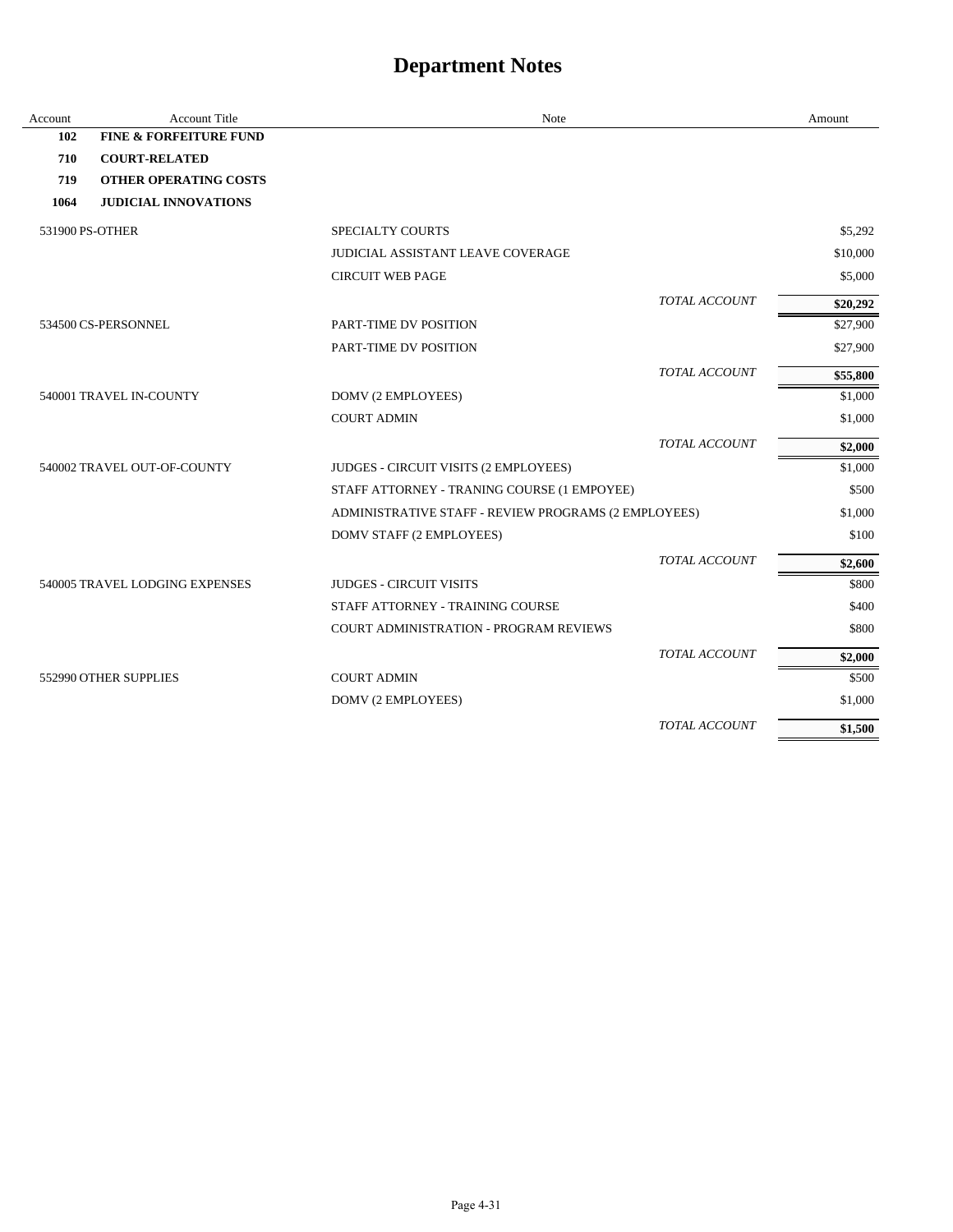| Account | <b>Account Title</b>              | Note                                                  | Amount   |
|---------|-----------------------------------|-------------------------------------------------------|----------|
| 102     | <b>FINE &amp; FORFEITURE FUND</b> |                                                       |          |
| 610     | <b>COURT-RELATED</b>              |                                                       |          |
| 623     | <b>PRE-TRIAL SERVICES</b>         |                                                       |          |
| 1082    | PRETRIAL SERVICES PROGRAM         |                                                       |          |
|         | 512010 SALARIES/WAGES-FULL-TIME   | PRETRIAL OFFICER SPLIT W/DEPART 1097 (75%)            | \$27,518 |
|         |                                   | <b>TOTAL ACCOUNT</b>                                  | \$27,518 |
|         | 534900 CS-OTHER                   | PROTECH MONTORING - GPS ELECTRONIC MONITORING         | \$55,000 |
|         |                                   | CONTRACT WITH INCOMING REVENUE TO OFFSET              |          |
|         |                                   | <b>EXPENDITURES INCURRED BY COUNTY</b>                |          |
|         |                                   | <b>TOTAL ACCOUNT</b>                                  | \$55,000 |
|         | 540002 TRAVEL OUT-OF-COUNTY       | TRAVEL/TRANSPORTATION FOR FOR FORENSIC MENTAL HEALTH  | \$1,000  |
|         |                                   | OFFICER AND PRETRIAL MENTAL HEALTH OFFICER TO DO CASE |          |
|         |                                   | MANAGEMENT AND/OR TRAINING WHEN COUNTY DEPARTMENT     |          |
|         |                                   | VEHICLE IS NOT AVAILABLE; PTS COORDINATOR'S ATTENDANC |          |
|         |                                   | AT FLORIDA APPF CONFERENCE IN REGARD TO PROPOSED      |          |
|         |                                   | <b>LEGISLATIVE CHANGES</b>                            |          |
|         |                                   | <b>TOTAL ACCOUNT</b>                                  | \$1,000  |
|         | 540005 TRAVEL LODGING EXPENSES    | LODGING EXPENSES FOR FORENSIC MENTAL HEALTH           | \$500    |
|         |                                   | COUNSELOR REQUIRED TO STAY OVERNIGHT FOR VISIT TO     |          |
|         |                                   | STATE MENTAL HOSPITAL, LODGING FOR PRETRIAL           |          |
|         |                                   | COORDINATOR'S ATTENDANCE AT APPF CONFERENCE           |          |
|         |                                   | IN RE: PROPOSED LEGISLATIVE CHANGES                   |          |
|         |                                   | <b>TOTAL ACCOUNT</b>                                  | \$500    |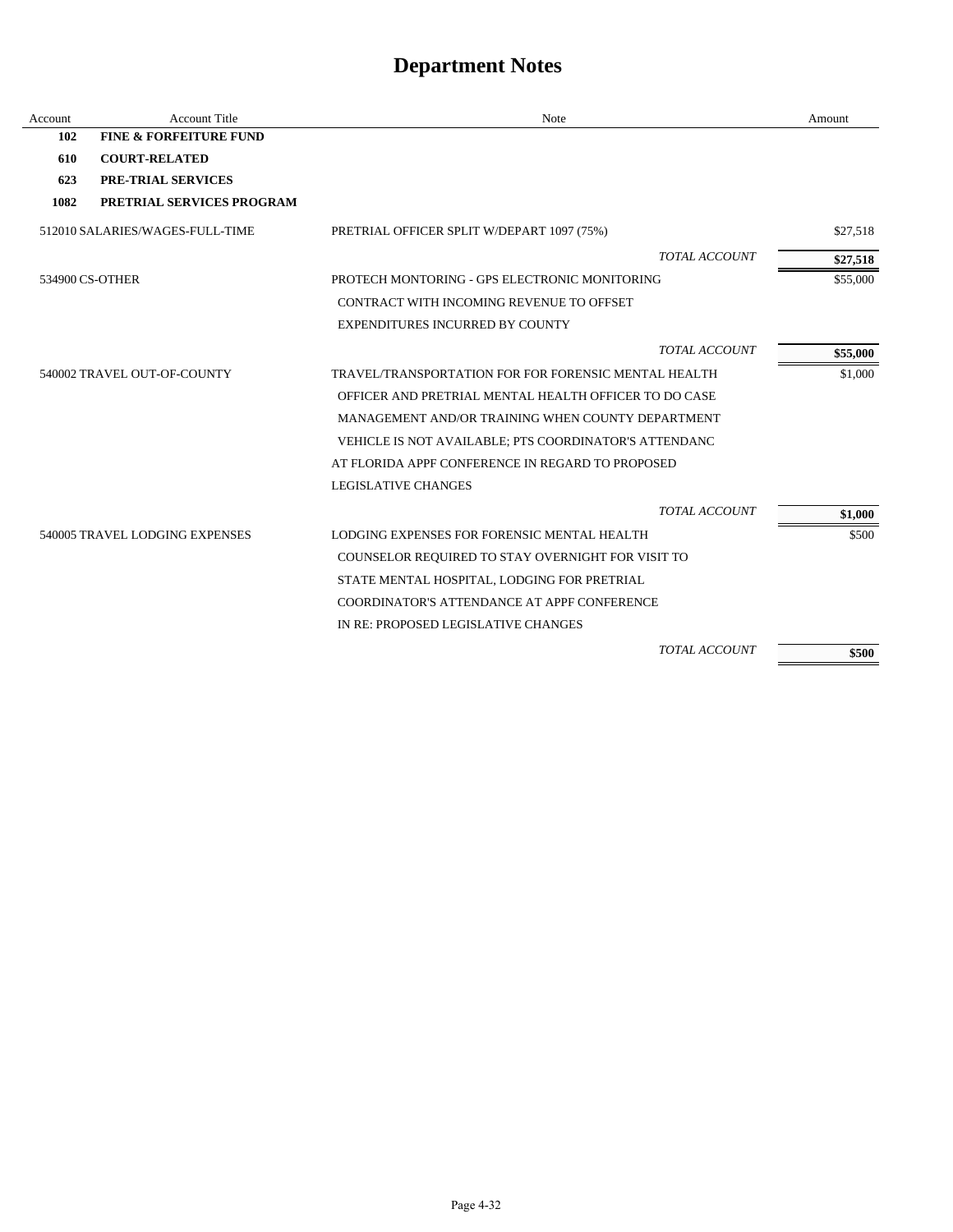| Account | <b>Account Title</b>              | Note                             |                      | Amount   |
|---------|-----------------------------------|----------------------------------|----------------------|----------|
| 102     | <b>FINE &amp; FORFEITURE FUND</b> |                                  |                      |          |
| 710     | <b>COURT-RELATED</b>              |                                  |                      |          |
| 714     | PUBLIC LAW LIBRARY                |                                  |                      |          |
| 1091    | <b>LAW LIBRARY</b>                |                                  |                      |          |
|         | 534500 CS-PERSONNEL               | RELIEF CLERICAL ASSISTANCE       |                      | \$12,000 |
|         |                                   |                                  | <b>TOTAL ACCOUNT</b> | \$12,000 |
|         | 540002 TRAVEL OUT-OF-COUNTY       | ANNUAL CONFERENCE (JACKSONVILLE) |                      | \$500    |
|         |                                   |                                  | <b>TOTAL ACCOUNT</b> | \$500    |
|         | 540005 TRAVEL LODGING EXPENSES    | ANNUAL CONFERENCE (JACKSONVILLE) |                      | \$250    |
|         |                                   |                                  | <b>TOTAL ACCOUNT</b> | \$250    |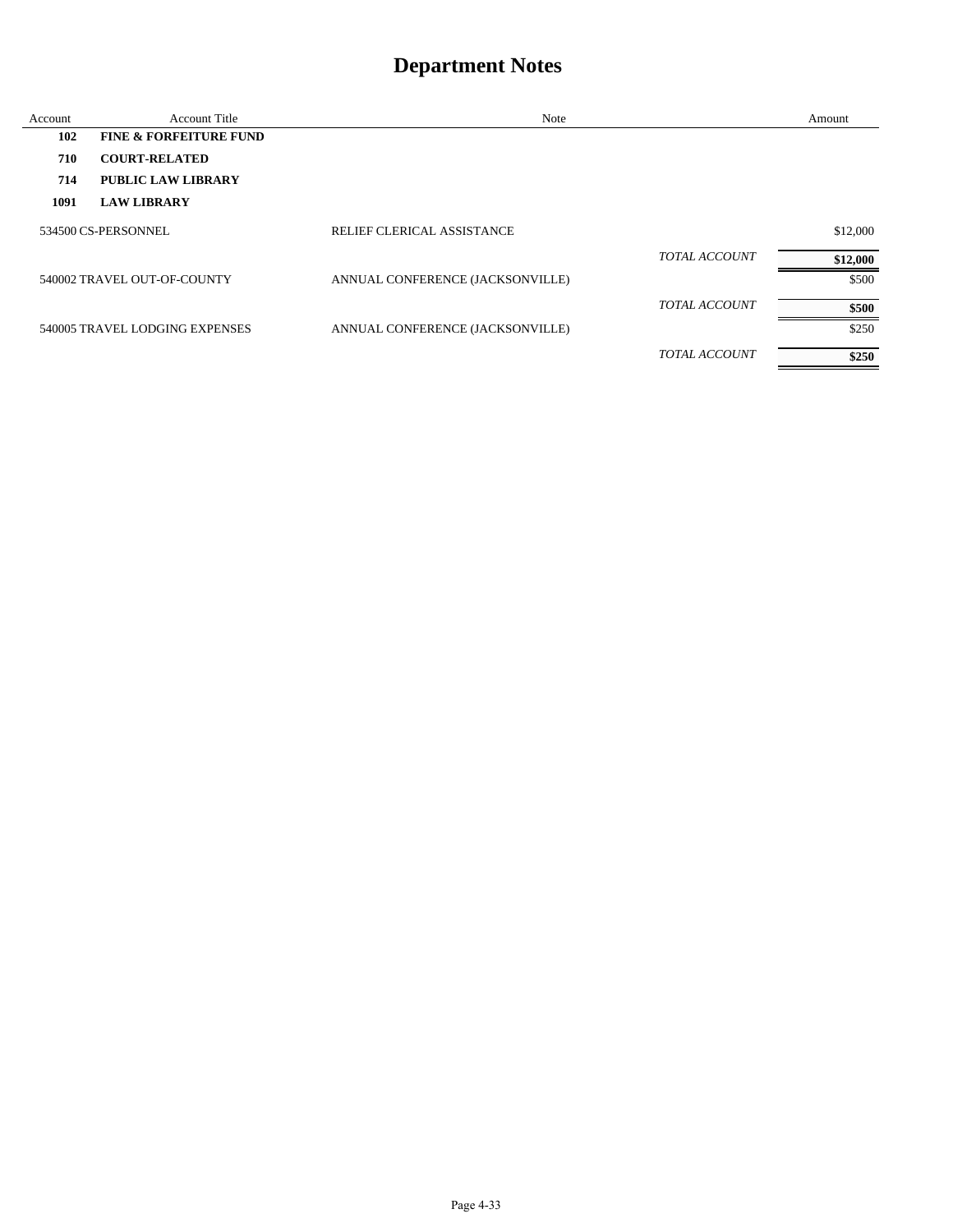| Account | <b>Account Title</b>              | Note                                                  |                      | Amount  |
|---------|-----------------------------------|-------------------------------------------------------|----------------------|---------|
| 102     | <b>FINE &amp; FORFEITURE FUND</b> |                                                       |                      |         |
| 720     | <b>COURT-RELATED</b>              |                                                       |                      |         |
| 734     |                                   |                                                       |                      |         |
| 1096    | <b>DRUG ABUSE TRUST</b>           |                                                       |                      |         |
|         | 540002 TRAVEL OUT-OF-COUNTY       | ANNUAL NATIONAL ASSOCIATION OF DRUG COURT             |                      |         |
|         |                                   | PROFESSIONALS - 7 MEMBERS OF OKALOOSA DRUG COURT TEAM |                      | \$7,000 |
|         |                                   |                                                       | <b>TOTAL ACCOUNT</b> | \$7,000 |
|         | 540005 TRAVEL LODGING EXPENSES    | NATIONAL DRUG COURT INSTITUTE - 3 EMPLOYEES           |                      | \$2,300 |
|         |                                   |                                                       | <b>TOTAL ACCOUNT</b> | \$2,300 |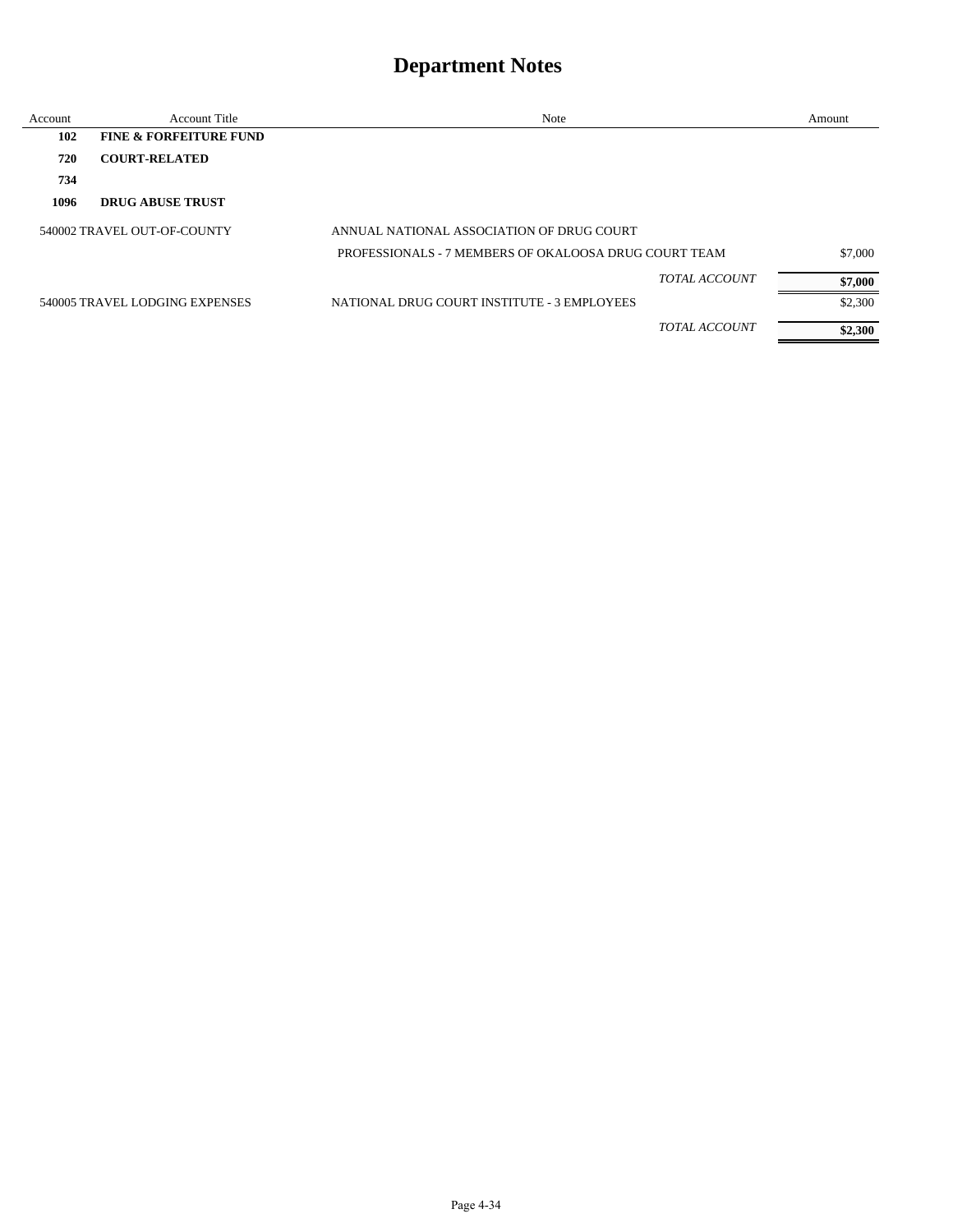| Account | <b>Account Title</b>              | Note                                                 | Amount  |
|---------|-----------------------------------|------------------------------------------------------|---------|
| 102     | <b>FINE &amp; FORFEITURE FUND</b> |                                                      |         |
| 720     | <b>COURT-RELATED</b>              |                                                      |         |
| 664     |                                   |                                                      |         |
| 1097    | <b>DOMESTIC VIOLENCE TRUST</b>    |                                                      |         |
|         | 512010 SALARIES/WAGES-FULL-TIME   | PRETRIAL OFFICER SPLIT W/DEPART 1082 (25%)           | \$9,173 |
|         |                                   | IN ORDER TO MAINTAIN THE CURRENT LEVEL OF OPERATION  |         |
|         |                                   | OF PRETRIAL SERVICES WE ARE PROPOSING TRUST FUND     |         |
|         |                                   | DOLLARS TO BE USED TO FUND THE PRETRIAL SERVICE      |         |
|         |                                   | OFFICER WHO SUPERVISES DOMESTIC VIOLENCE OFFENDERS.  |         |
|         |                                   | THIS IS NOT AN ACKNOWLEDGEMENT THAT ANOTHER          |         |
|         |                                   | ENTITY SHOULD BE RESPONSIBLE FOR FUNDING OF PRETRIAL |         |
|         |                                   | SERVICES OTHER THAN THE COUNTY.                      |         |
|         |                                   | <b>TOTAL ACCOUNT</b>                                 | \$9,173 |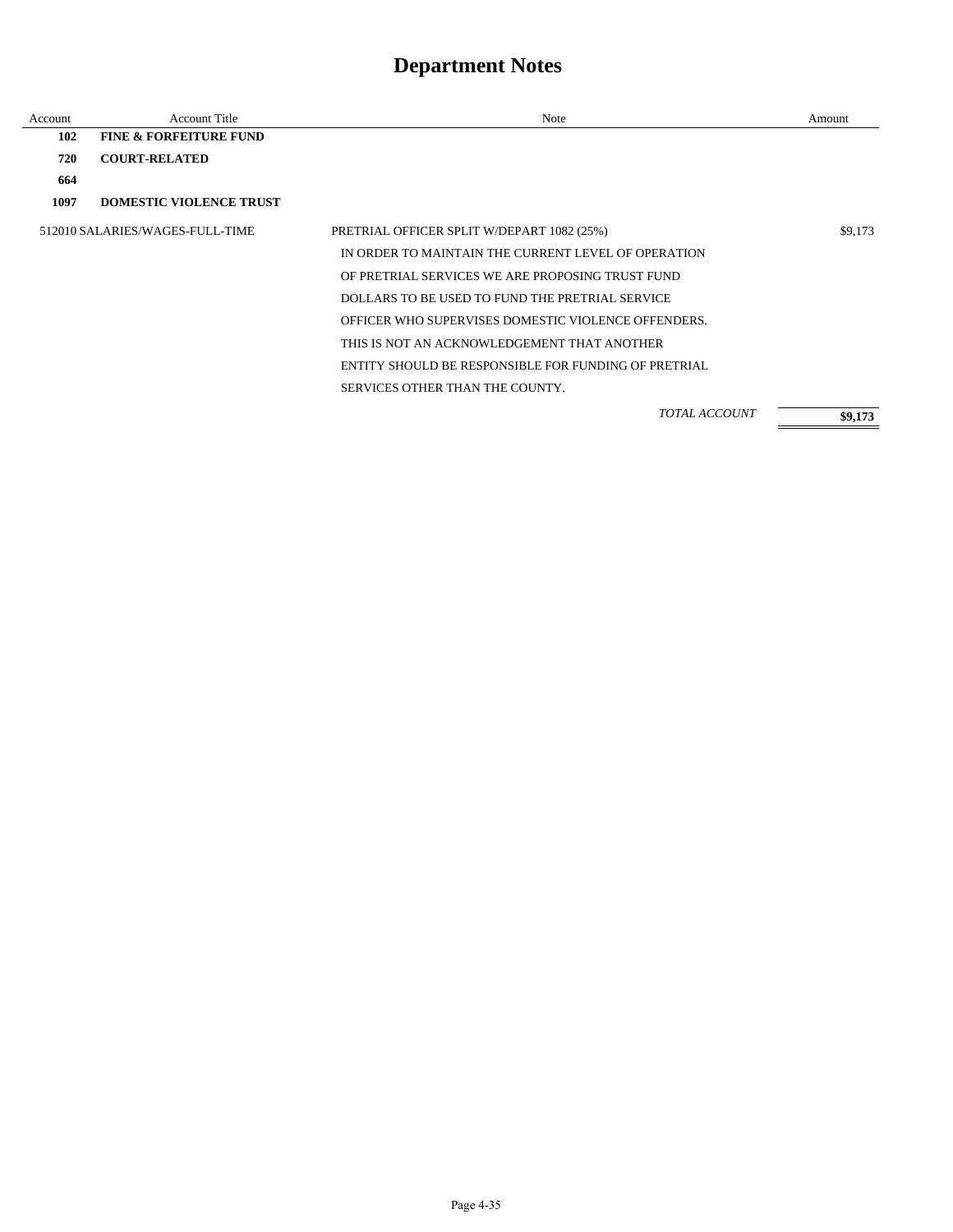| Account | <b>Account Title</b>            | Note                                                   |                      | Amount       |
|---------|---------------------------------|--------------------------------------------------------|----------------------|--------------|
| 103     | <b>LIBRARY COOPERATIVE FUND</b> |                                                        |                      |              |
| 570     | <b>CULTURE/RECREATION</b>       |                                                        |                      |              |
| 571     | <b>LIBRARIES</b>                |                                                        |                      |              |
| 1101    | <b>LIBRARY COOPERATIVE</b>      |                                                        |                      |              |
|         | 512010 SALARIES/WAGES-FULL-TIME | DELETE 1251 - LIBRARY COOPERATIVE ADMINISTRATOR (VSIP) |                      | $(\$82,276)$ |
|         |                                 |                                                        | <b>TOTAL ACCOUNT</b> | $(\$82,276)$ |
|         | 523000 LIFE & HEALTH INSURANCE  | \$376.54*12 (COBRA OR RETIREE INSURANCE)               |                      | \$4,518      |
|         |                                 |                                                        | TOTAL ACCOUNT        | \$4,518      |
|         | 534900 CS-OTHER                 | <b>COURIER SERVICE WITH SCHOOL BOARD</b>               |                      | \$9,950      |
|         |                                 |                                                        | <b>TOTAL ACCOUNT</b> | \$9,950      |
|         | 540002 TRAVEL OUT-OF-COUNTY     | TRAVEL TO DYNIX CONFERENCE                             |                      | \$1,000      |
|         |                                 |                                                        | <b>TOTAL ACCOUNT</b> | \$1,000      |
|         | 540005 TRAVEL LODGING EXPENSES  | <b>TRAVEL TO DYNIX CONFERENCE</b>                      |                      | \$1,000      |
|         |                                 |                                                        | <b>TOTAL ACCOUNT</b> | \$1,000      |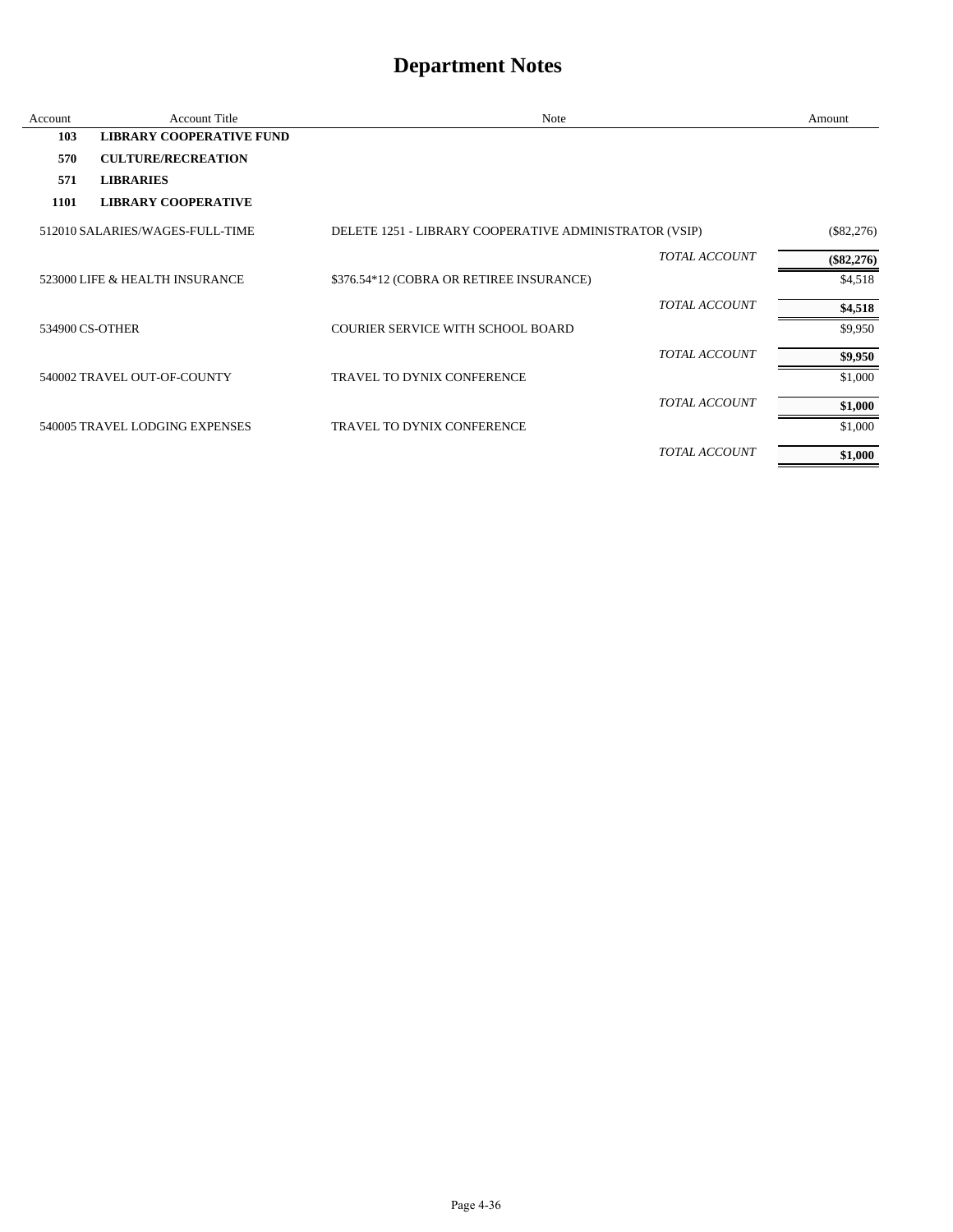| Account          | <b>Account Title</b>            | Note                                                    | Amount      |
|------------------|---------------------------------|---------------------------------------------------------|-------------|
| 104              | TOURIST DEVELOPMENT FUND        |                                                         |             |
| 550              | <b>ECONOMIC ENVIRONMENT</b>     |                                                         |             |
| 552              | <b>INDUSTRY DEVELOPMENT</b>     |                                                         |             |
| 1151             | <b>TOURISM PROMOTION (56%)</b>  |                                                         |             |
|                  | 512020 SALARIES/WAGES-PART-TIME | ADD 8111-CUSTODIAN (PT) (SPLIT 50% W/CONFERENCE CENTER) | \$6,856     |
|                  |                                 | <b>TOTAL ACCOUNT</b>                                    | \$6,856     |
|                  | 534002 CS-ADVERTISING           | MARKETING/ADVERTISING FOR OKALOOSA CO.AREA TOURISM      | \$1,483,371 |
|                  |                                 | <b>TOTAL ACCOUNT</b>                                    | \$1,483,371 |
|                  | 534009 CS-PUBLIC RELATIONS      | PUBLIC RELATIONS FOR THE OKALOOSA AREA TOURISM          | \$167,000   |
|                  |                                 | <b>TOTAL ACCOUNT</b>                                    | \$167,000   |
|                  | 534018 CS-CHAMBER OF COMMERCE   | CONTRACTED MONIES FOR THE TWO (2) AREA CHAMBERS FWB/DES | \$40,000    |
|                  |                                 | <b>TOTAL ACCOUNT</b>                                    | \$40,000    |
| 534410 CS-O.C.T. |                                 | OKALOOSA COORDINATED TRANSPORTATION (W.A.V.E.)          | \$25,000    |
|                  |                                 | <b>TOTAL ACCOUNT</b>                                    | \$25,000    |
|                  | 534500 CS-PERSONNEL             | <b>KELLEY TEMP SERVICES</b>                             | \$6,600     |
|                  |                                 | <b>TOTAL ACCOUNT</b>                                    | \$6,600     |
|                  | 534600 CS-JANITORIAL            | JANITORIAL SERVICES AT THE WELCOME CENTER               | \$22,000    |
|                  |                                 | <b>TOTAL ACCOUNT</b>                                    | \$22,000    |
|                  | 534607 CS-LAWN SERVICE          | WELCOME CENTER LAWN SERVICE                             | \$1,500     |
|                  |                                 | TOTAL ACCOUNT                                           | \$1,500     |
|                  | 534900 CS-OTHER                 | CONTRACTS FOR PROMOTIONAL ITEMS                         | \$1,500     |
|                  |                                 | TOTAL ACCOUNT                                           | \$1,500     |
|                  | 540002 TRAVEL OUT-OF-COUNTY     | QUARTERLY NWF TOURISM COUNCIL MEETINGS                  | \$2,000     |
|                  |                                 | <b>TOTAL ACCOUNT</b>                                    | \$2,000     |
|                  | 540005 TRAVEL LODGING EXPENSES  | QUARTERLY NWF TOURISM COUNCIL MEETINGS                  | \$2,000     |
|                  |                                 | <b>TOTAL ACCOUNT</b>                                    | \$2,000     |
|                  |                                 |                                                         |             |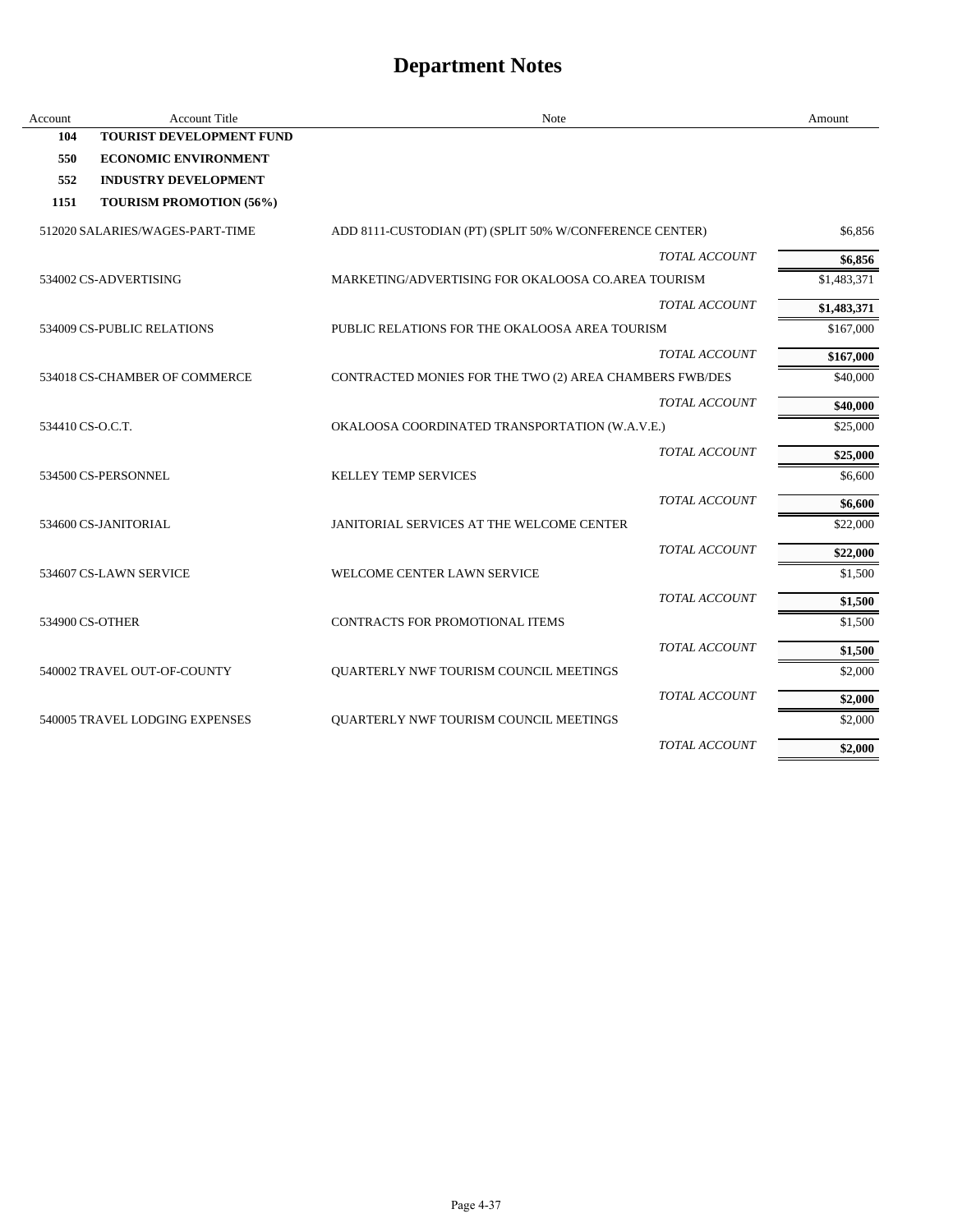| Account | <b>Account Title</b>             | Note                                              | Amount   |
|---------|----------------------------------|---------------------------------------------------|----------|
| 104     | <b>TOURIST DEVELOPMENT FUND</b>  |                                                   |          |
| 550     | <b>ECONOMIC ENVIRONMENT</b>      |                                                   |          |
| 552     | <b>INDUSTRY DEVELOPMENT</b>      |                                                   |          |
| 1152    | TOURISM-ADMIN (15%)              |                                                   |          |
|         | 534500 CS-PERSONNEL              | <b>KELLEY TEMP SERVICES</b>                       | \$5,600  |
|         |                                  | <b>TOTAL ACCOUNT</b>                              | \$5,600  |
|         | 540002 TRAVEL OUT-OF-COUNTY      | COMMISSION ON TOURISM MTGS ANNUAL FL GOV COMM MTG | \$960    |
|         |                                  | <b>TOTAL ACCOUNT</b>                              | \$960    |
|         | 540005 TRAVEL LODGING EXPENSES   | COMMISSION ON TOURISM MTGS ANNUAL FL GOV COMM MTG | \$2,160  |
|         |                                  | <b>TOTAL ACCOUNT</b>                              | \$2,160  |
|         | 564502 ECONOMIC ENVIRONMNT EQUIP | ENVIRONMENTAL COUNCIL WATER TESTING EQUIPMENT     | \$1,400  |
|         |                                  | <b>TOTAL ACCOUNT</b>                              | \$1,400  |
|         | 564503 COMPUTER EQUIPMENT        | <b>REPLACE SERVERS</b>                            | \$13,000 |
|         |                                  | <b>TOTAL ACCOUNT</b>                              | \$13,000 |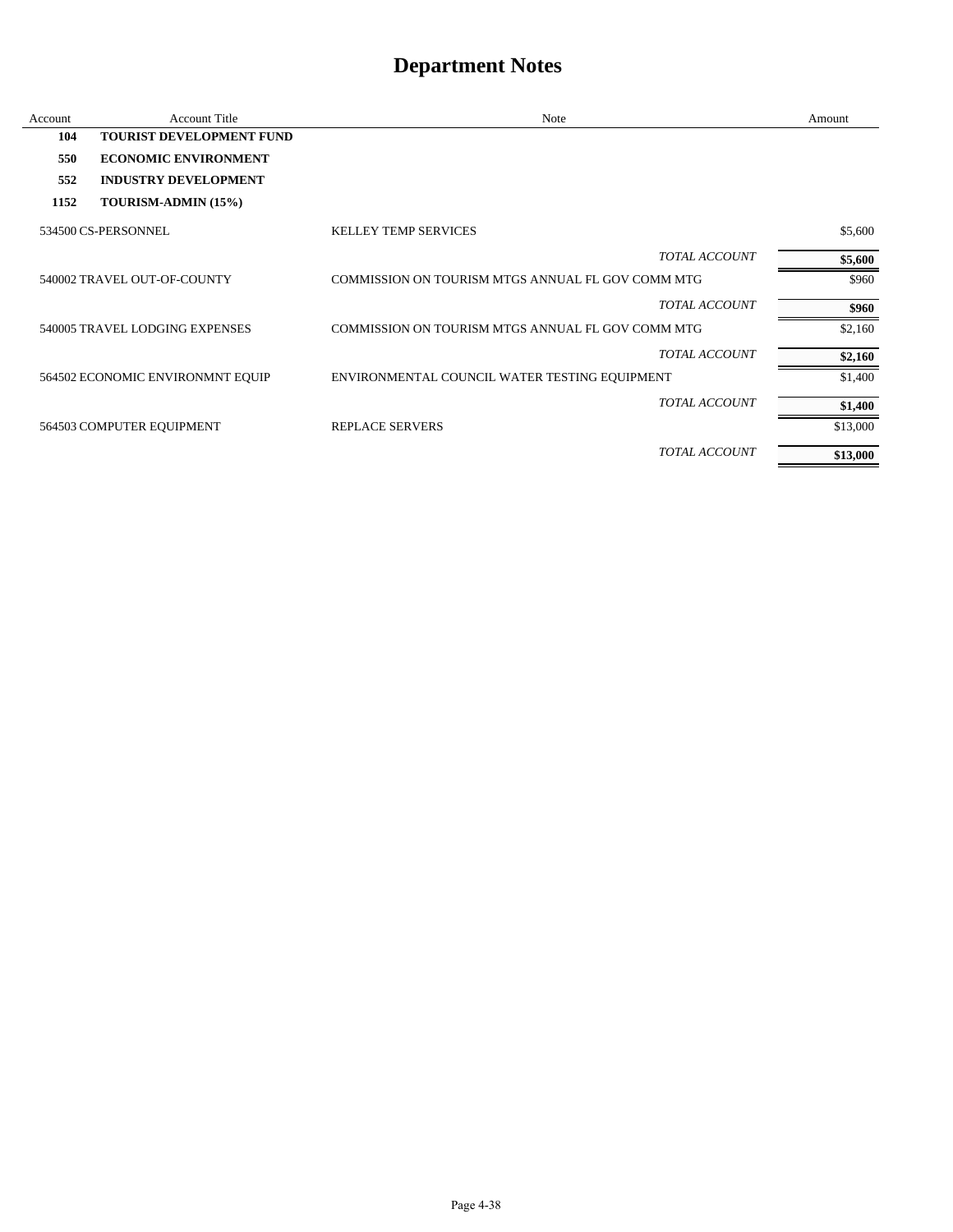| Account | Account Title                  | Note                                   |                      | Amount   |
|---------|--------------------------------|----------------------------------------|----------------------|----------|
| 104     | TOURIST DEVELOPMENT FUND       |                                        |                      |          |
| 550     | <b>ECONOMIC ENVIRONMENT</b>    |                                        |                      |          |
| 552     | <b>INDUSTRY DEVELOPMENT</b>    |                                        |                      |          |
| 1154    | CONV & VISITOR BUR (56%)       |                                        |                      |          |
|         | 534002 CS-ADVERTISING          | ADVERTISING FOR THE CVB, INC.FOR SHOWS |                      | \$55,600 |
|         |                                |                                        | <b>TOTAL ACCOUNT</b> | \$55,600 |
|         | 540002 TRAVEL OUT-OF-COUNTY    | CONVENTION & VISITOR BUREAU TOTAL      |                      | \$15,160 |
|         |                                | <b>GSAE</b>                            |                      |          |
|         |                                | <b>FACVB</b>                           |                      |          |
|         |                                | <b>IACVB</b>                           |                      |          |
|         |                                | <b>STS TOURISM</b>                     |                      |          |
|         |                                | <b>LSAE</b>                            |                      |          |
|         |                                | <b>MSAE</b>                            |                      |          |
|         |                                | <b>ACAE</b>                            |                      |          |
|         |                                | <b>TSAE</b>                            |                      |          |
|         |                                | <b>FSAE</b>                            |                      |          |
|         |                                |                                        | TOTAL ACCOUNT        | \$15,160 |
|         | 540005 TRAVEL LODGING EXPENSES | CONVENTION & VISITOR BUREAU TOTAL      |                      | \$10,200 |
|         |                                | <b>GSAE</b>                            |                      |          |
|         |                                | <b>FACVB</b>                           |                      |          |
|         |                                | <b>IACVB</b>                           |                      |          |
|         |                                | <b>STS TOURISM</b>                     |                      |          |
|         |                                | <b>LSAE</b>                            |                      |          |
|         |                                | <b>MSAE</b>                            |                      |          |
|         |                                | <b>ACAE</b>                            |                      |          |
|         |                                | <b>TSAE</b>                            |                      |          |
|         |                                | <b>FSAE</b>                            |                      |          |
|         |                                |                                        | TOTAL ACCOUNT        | \$10,200 |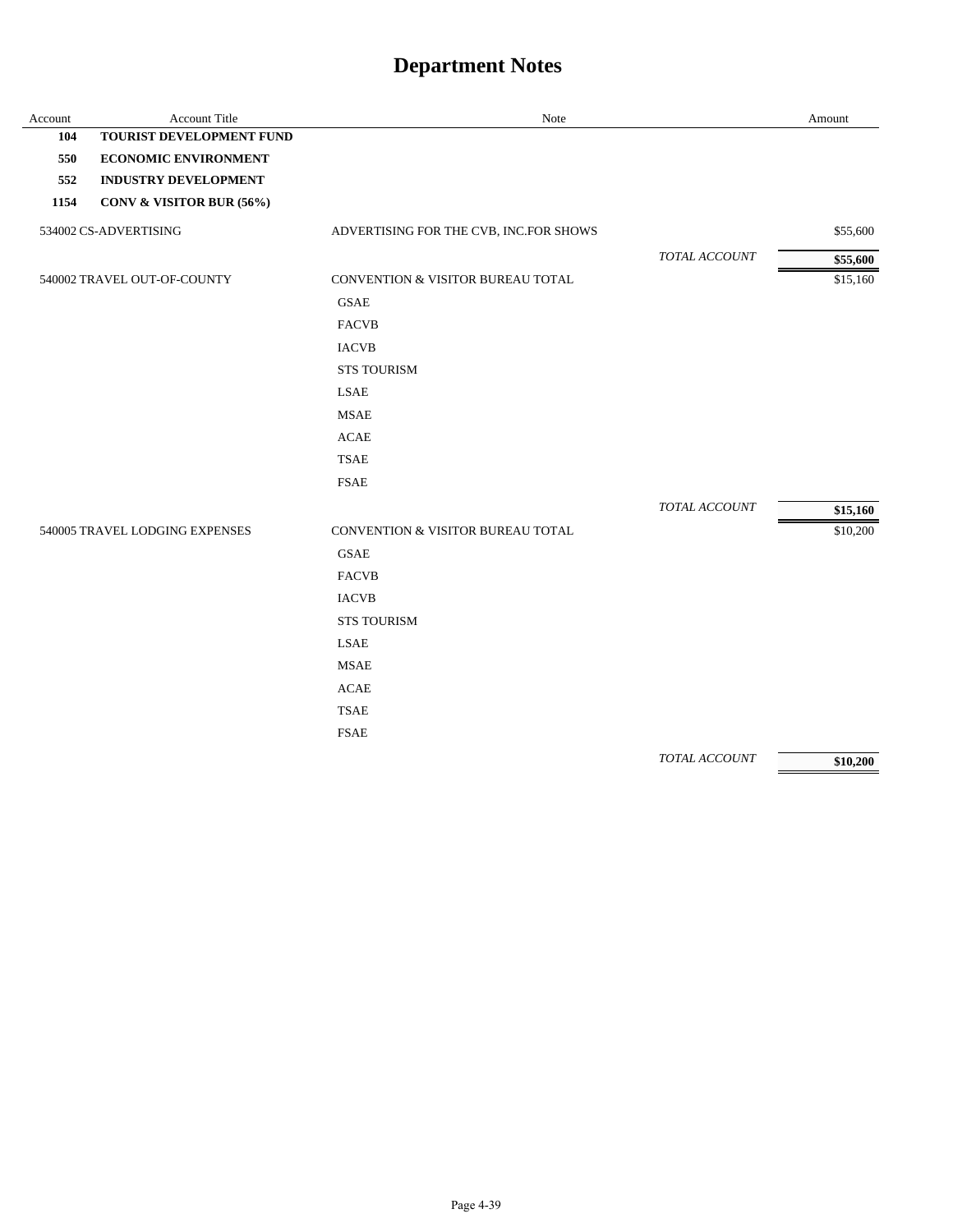| Account | <b>Account Title</b>            | Note                                                    | Amount   |
|---------|---------------------------------|---------------------------------------------------------|----------|
| 104     | <b>TOURIST DEVELOPMENT FUND</b> |                                                         |          |
| 550     | <b>ECONOMIC ENVIRONMENT</b>     |                                                         |          |
| 552     | <b>INDUSTRY DEVELOPMENT</b>     |                                                         |          |
| 1155    | FILM COMMISSION (56%)           |                                                         |          |
|         | 534002 CS-ADVERTISING           | ADVERTISING FOR THE TDC FILM COMMISSION IN PUBLICATIONS | \$8,647  |
|         |                                 | <b>TOTAL ACCOUNT</b>                                    | \$8,647  |
|         | 534003 CS-CONSULTING            | CONSULTING FOR THE FILM COMMISSION                      | \$38,000 |
|         |                                 | <b>TOTAL ACCOUNT</b>                                    | \$38,000 |
|         | 540002 TRAVEL OUT-OF-COUNTY     | <b>TRADE SHOWS</b>                                      | \$1,600  |
|         |                                 | <b>SOUTH BY SOUTHWEST</b>                               |          |
|         |                                 | <b>AFCI</b>                                             |          |
|         |                                 | TRIBECA FILM TRADE SHOW - NEW YORK                      |          |
|         |                                 | ROBERT REDFORD TRADE SHOW                               |          |
|         |                                 | <b>TOTAL ACCOUNT</b>                                    | \$1,600  |
|         | 540005 TRAVEL LODGING EXPENSES  | FILM COMMISSION LODGING EXPENSES TO ATTEND TRADE SHOWS  | \$1,800  |
|         |                                 | <b>TOTAL ACCOUNT</b>                                    | \$1,800  |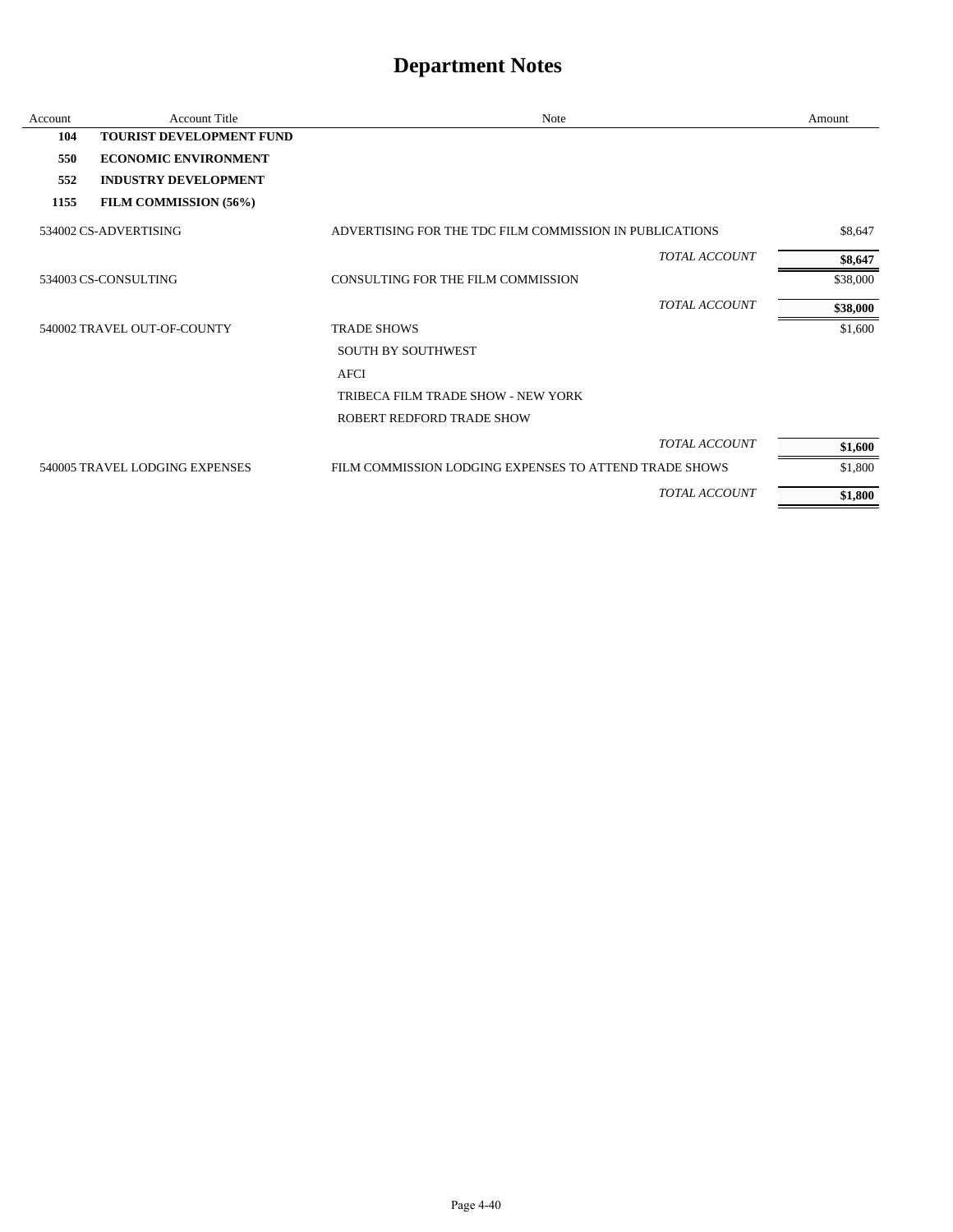| Account | <b>Account Title</b>             | Note                                                   |                      | Amount    |
|---------|----------------------------------|--------------------------------------------------------|----------------------|-----------|
| 104     | <b>TOURIST DEVELOPMENT FUND</b>  |                                                        |                      |           |
| 570     | <b>CULTURE/RECREATION</b>        |                                                        |                      |           |
| 572     | <b>PARKS AND RECREATION</b>      |                                                        |                      |           |
| 1170    | <b>BEACH IMPRV/FAC/MNT (27%)</b> |                                                        |                      |           |
|         | 534003 CS-CONSULTING             | CONSULTING FEES FOR ENGINEERS/ARCHITECTS/LOBBYIST.ETC. |                      | \$260,000 |
|         |                                  |                                                        | TOTAL ACCOUNT        | \$260,000 |
|         | 534010 CS-PARKS CLEANING         | <b>HORIZON'S</b>                                       |                      | \$125,000 |
|         |                                  |                                                        | TOTAL ACCOUNT        | \$125,000 |
|         | 534109 CS-BEACH CLEANING-DESTIN  | <b>DESTIN BEACH CLEANING SERVICES</b>                  |                      | \$241,180 |
|         |                                  |                                                        | TOTAL ACCOUNT        | \$241,180 |
|         | 534110 CS-BEACH CLEAN-OK ISLAND  | OKALOOSA ISLAND BEACH CLEANING                         |                      | \$178,095 |
|         |                                  |                                                        | TOTAL ACCOUNT        | \$178,095 |
|         | 534111 CS-TURTLE WATCH PROGRAM   | TURTLE WATCH CONTRACT                                  |                      | \$35,000  |
|         |                                  |                                                        | <b>TOTAL ACCOUNT</b> | \$35,000  |
|         | 534716 CS-BEACH RENOURISH        | HOLIDAY ISLAND EMERGENCY                               |                      | \$400,000 |
|         |                                  |                                                        | TOTAL ACCOUNT        | \$400,000 |
|         | 540002 TRAVEL OUT-OF-COUNTY      | <b>BEACH PROJECTS TOTAL</b>                            |                      | \$3,500   |
|         |                                  | <b>FSBPA ANNUAL MEETING</b>                            |                      |           |
|         |                                  | ASBPA SUMMIT MEETING - WASHINGTON, DC                  |                      |           |
|         |                                  | <b>FDEP MEETINGS</b>                                   |                      |           |
|         |                                  | CORP OF ENGINEERS MEETINGS - MOBILE AL                 |                      |           |
|         |                                  |                                                        | <b>TOTAL ACCOUNT</b> | \$3,500   |
|         | 540005 TRAVEL LODGING EXPENSES   | BEACH PROJ MGR FSBPA/ASBPA/FDEP LODGING EXPENSES       |                      | \$2,350   |
|         |                                  |                                                        | <b>TOTAL ACCOUNT</b> | \$2,350   |
|         | 563753 ARTIFICIAL REEF           | <b>ARTIFICIAL REEF</b>                                 |                      | \$25,000  |
|         |                                  |                                                        | <b>TOTAL ACCOUNT</b> | \$25,000  |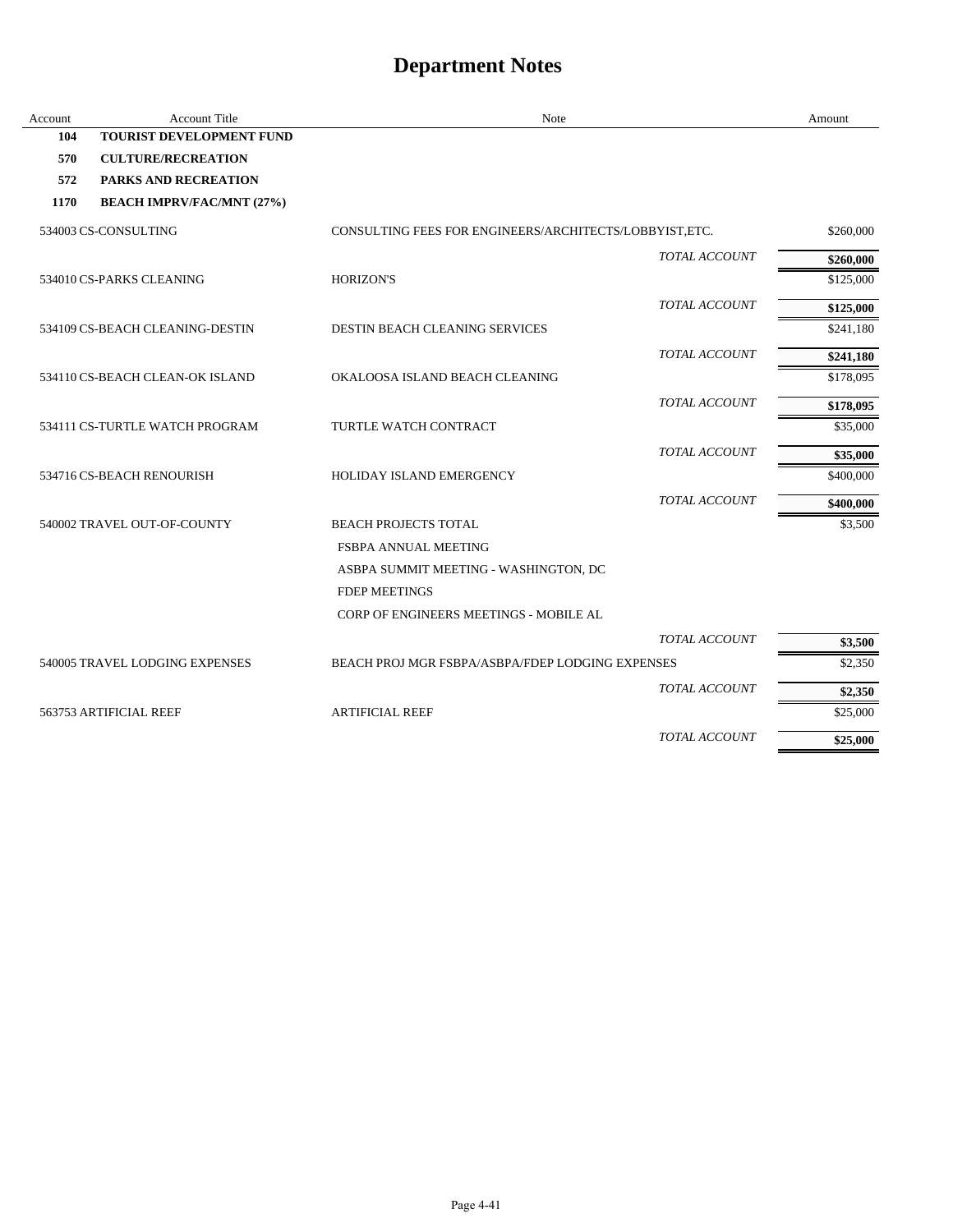| Account | <b>Account Title</b>            | Note                                                |                      | Amount   |
|---------|---------------------------------|-----------------------------------------------------|----------------------|----------|
| 115     | UNINCORPORATED PARKS            |                                                     |                      |          |
| 570     | <b>CULTURE/RECREATION</b>       |                                                     |                      |          |
| 572     | <b>PARKS AND RECREATION</b>     |                                                     |                      |          |
| 1750    | UNINCORPORATED PARKS            |                                                     |                      |          |
|         | 534500 CS-PERSONNEL             | INMATE CREW FOREMAN #1 (65% OF \$56,467)            |                      | \$36,705 |
|         |                                 | INMATE CREW FOREMAN #2 (65% OF \$56,467)            |                      | \$36,705 |
|         |                                 |                                                     | <b>TOTAL ACCOUNT</b> | \$73,410 |
|         | 540002 TRAVEL OUT-OF-COUNTY     | 1-3 DAY SEMINARS, WORKSHOPS (\$430 @ 65 %)          |                      | \$280    |
|         |                                 |                                                     | <b>TOTAL ACCOUNT</b> | \$280    |
|         | 540005 TRAVEL LODGING EXPENSES  | 1-3 DAY SEIMNARS, WORKSHOPS (\$1,000 @ 65%)         |                      | \$650    |
|         |                                 |                                                     | <b>TOTAL ACCOUNT</b> | \$650    |
|         | 564702 CULTURE/RECREATION EQUIP | REPLACE TWO HUSTLER Z MOWERS (2 X \$9,000 @ 65%)    |                      | \$11,700 |
|         |                                 | REPLACE 1998 GEHL SKIDSTEER LOADER (\$60,000 @ 65%) |                      | \$39,000 |
|         |                                 |                                                     | <b>TOTAL ACCOUNT</b> | \$50,700 |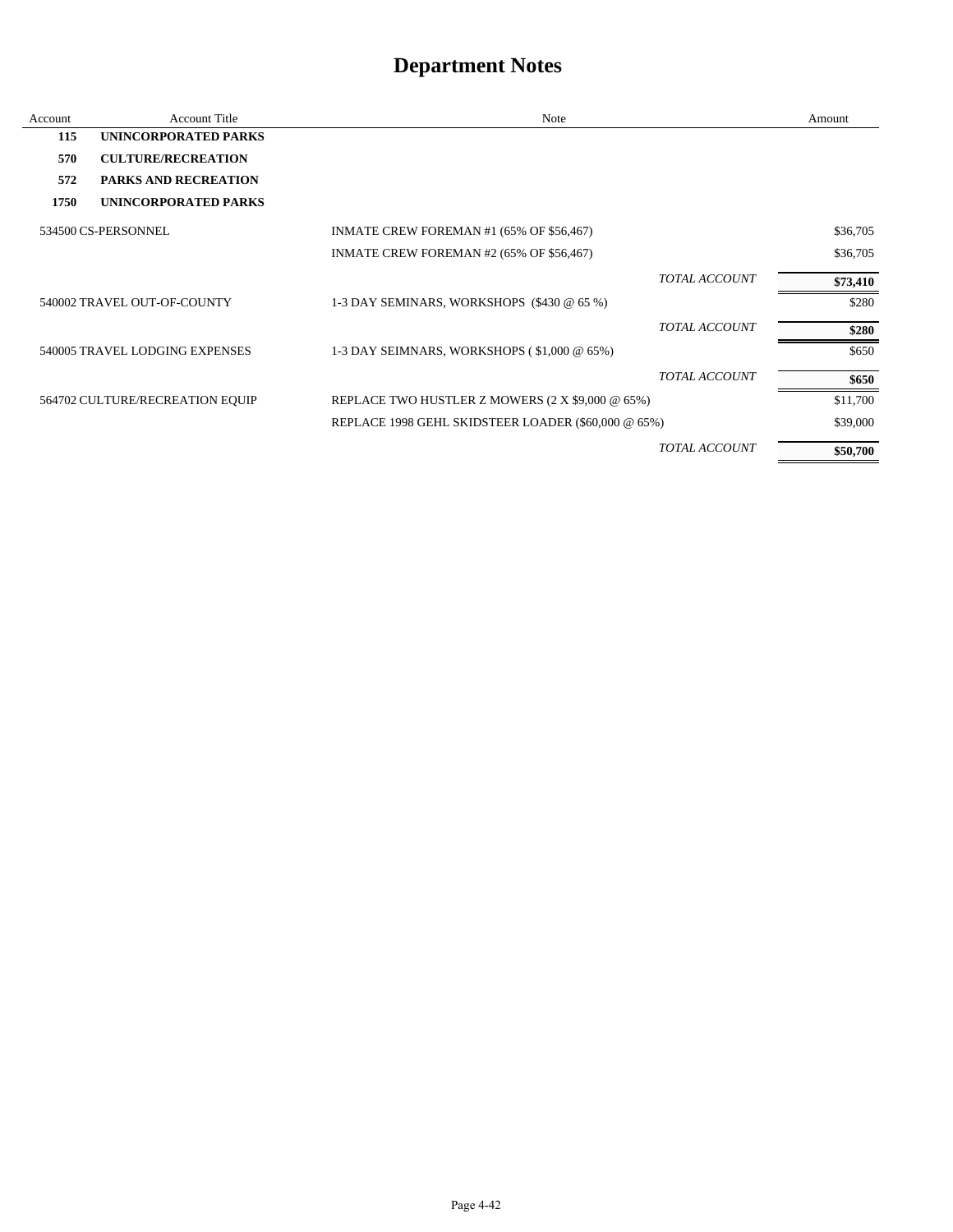| Account | <b>Account Title</b>           | Note                                                         | Amount    |
|---------|--------------------------------|--------------------------------------------------------------|-----------|
| 115     | <b>UNINCORPORATED PARKS</b>    |                                                              |           |
| 570     | <b>CULTURE/RECREATION</b>      |                                                              |           |
| 572     | PARKS AND RECREATION           |                                                              |           |
| 1755    | <b>UCP - CAPITAL PROJECTS</b>  |                                                              |           |
|         | 561700 LAND-CULTURE/RECREATION | ROLLOVER FROM PREVIOUS YEARS                                 | \$573,652 |
|         |                                | TOTAL ACCOUNT                                                | \$573,652 |
|         | 563101 GARNIER'S REHAB         | REHABILITATE OLD WASTEWATER TREATMENT PLAN                   | \$50,000  |
|         |                                | <b>TOTAL ACCOUNT</b>                                         | \$50,000  |
|         | 563759 WILDERNESS LANDING      | PARKING FOR CAMPING, WATER, ESTABLISH PRIMITIVE              |           |
|         |                                | CAMPING SITES AND LIGHTS (ROLLOVER)                          | \$103,232 |
|         |                                | <b>TOTAL ACCOUNT</b>                                         | \$103,232 |
|         | 563790 OTHER IMPROVEMENTS      | <b>WOODLANDS PARK IMPROVEMENTS</b>                           | \$55,000  |
|         |                                | <b>LAKE SILVER IMPROVEMENTS</b>                              | \$40,000  |
|         |                                | NEW POLE BARN FOR LAWN EQUIPMENT @ 65%                       | \$19,500  |
|         |                                | <b>GRANT MATCH - ROCKY BAYOU ESTATES</b>                     | \$150,000 |
|         |                                | CONSTRUCT NEIGHBORHOOD PARK (ROLLOVER)                       | \$50,000  |
|         |                                | <b>GARDEN CITY PARK ADDITIONAL PLAYING FIELDS (ROLLOVER)</b> | \$15,000  |
|         |                                | GREENWAYS/TRAILS DEVELOP EXISTING SITES (ROLLOVER)           | \$25,000  |
|         |                                | TURKEY BLUFF CLEARING (ROLLOVER)                             | \$5,000   |
|         |                                | CHOCTAWMAR PARK FENCE, PARKING, PICNIC TABLES(ROLLOVER)      | \$25,000  |
|         |                                | BAKER BALL PARK - REHAB RESTROOM (ROLLOVER)                  | \$75,000  |
|         |                                | <b>TOTAL ACCOUNT</b>                                         | \$459,500 |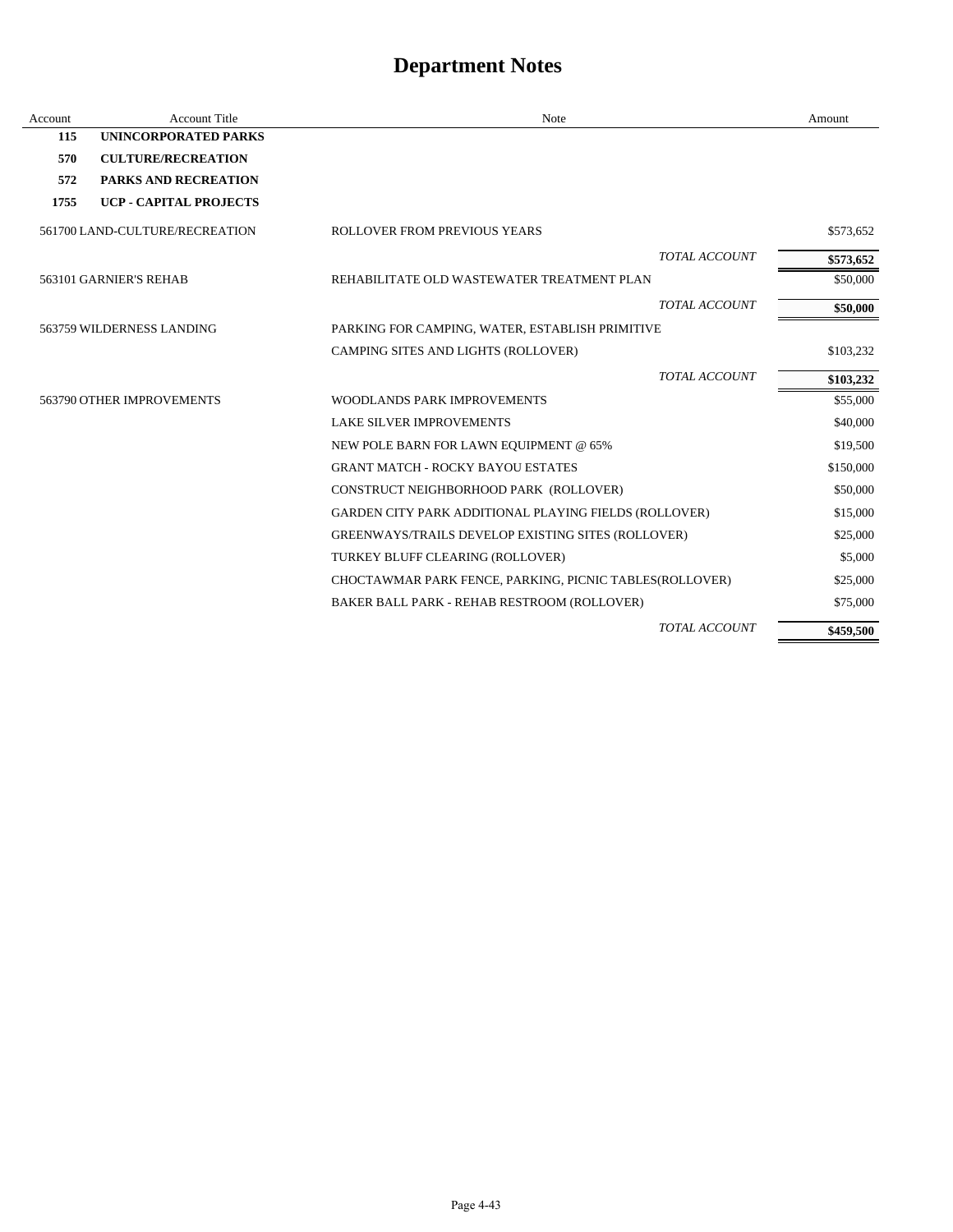| Account | <b>Account Title</b>                       | Note                                                | Amount   |
|---------|--------------------------------------------|-----------------------------------------------------|----------|
| 301     | <b>CAPITAL OUTLAY FUND</b>                 |                                                     |          |
| 510     | <b>GENERAL GOVERNMENT</b>                  |                                                     |          |
| 519     | <b>OTHER GENERAL GOVERNMENTAL SERVICES</b> |                                                     |          |
| 3110    | <b>CAPITAL OUTLAY PROJECTS</b>             |                                                     |          |
|         | 562690 OTHER CONSTRUCTION                  | OKALOOSA ISLAND BEACH SAFETY BUILDING MODIFICATIONS | \$10,000 |
|         |                                            | SUSTAINABLE IMPROVEMENTS - LIGHTING & HVAC          | \$55,000 |
|         |                                            | <b>TOTAL ACCOUNT</b>                                | \$65,000 |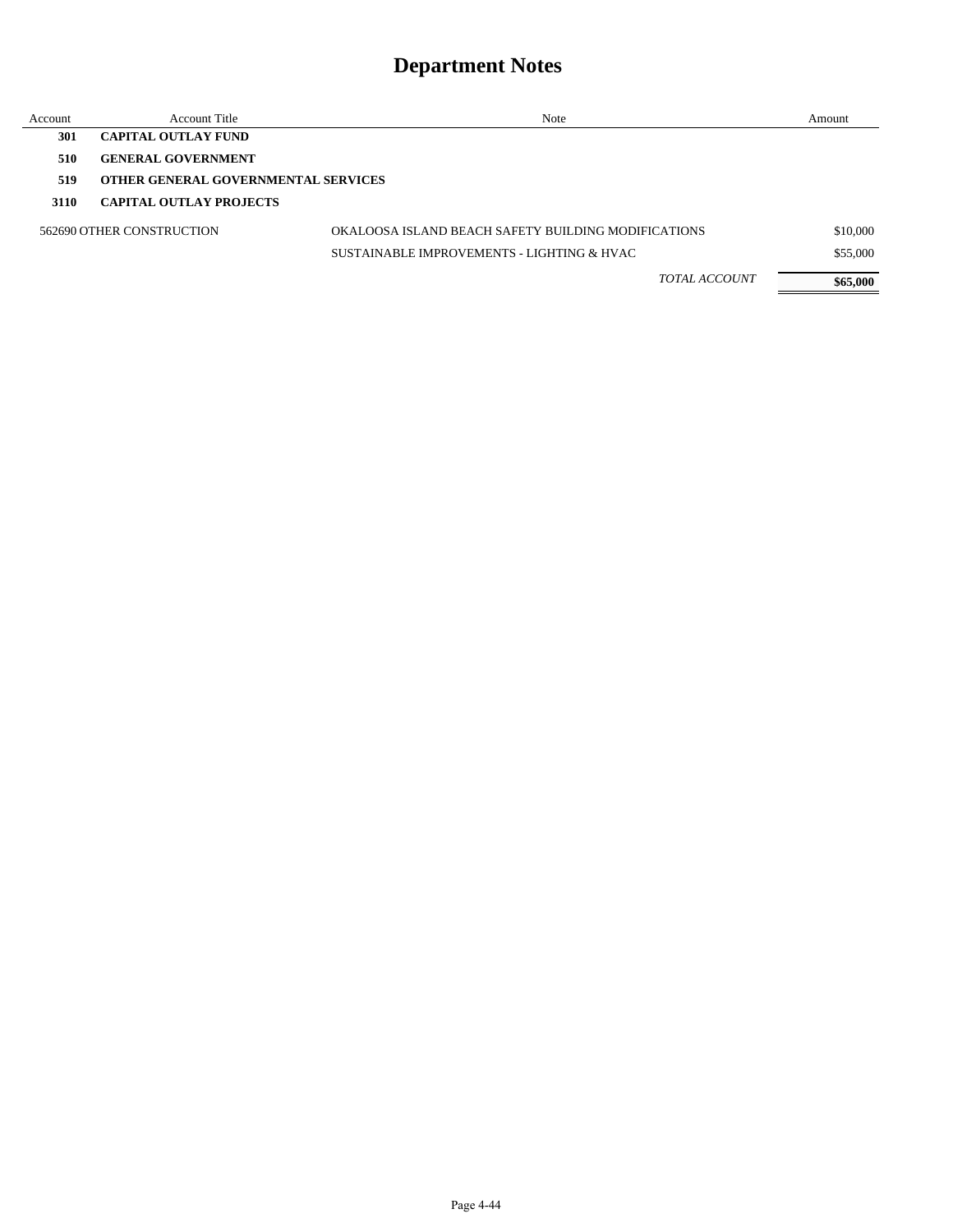| Account | <b>Account Title</b>                       | Note                                         |                      | Amount        |
|---------|--------------------------------------------|----------------------------------------------|----------------------|---------------|
| 301     | <b>CAPITAL OUTLAY FUND</b>                 |                                              |                      |               |
| 510     | <b>GENERAL GOVERNMENT</b>                  |                                              |                      |               |
| 519     | <b>OTHER GENERAL GOVERNMENTAL SERVICES</b> |                                              |                      |               |
| 3115    | <b>COURTHOUSE ANNEX EXTENSN</b>            |                                              |                      |               |
|         | 562130 COURTHOUSE ANNEX EXT-A&E            | A/E DESIGN FEE & CONSTRUCTION ADMINISTRATION |                      | \$359,800     |
|         |                                            |                                              | <b>TOTAL ACCOUNT</b> | \$359,800     |
|         | 562170 COURTHOUSE ANNEX EXTENSN            | MOVE MANAGEMENT                              |                      | \$85,000      |
|         |                                            | UTILITY CONNECTION FEE                       |                      | \$75,000      |
|         |                                            | FF&E                                         |                      | \$950,000     |
|         |                                            | MATERIALS TESTING/THRESHOLD INSPECTIONS      |                      | \$50,000      |
|         |                                            | <b>OWNER CONTEINGENCY</b>                    |                      | \$840,000     |
|         |                                            | <b>GMP TOTAL</b>                             |                      | \$12,345,094  |
|         |                                            | <b>SALES TAX SAVINGS</b>                     |                      | $(\$400,000)$ |
|         |                                            |                                              | <b>TOTAL ACCOUNT</b> | \$13,945,094  |
|         | 564102 GENERAL GOVERNMENT EQUIP            | AUDIO/VIDEO/TELECOM/DATA EQUIPMENT & WIRING  |                      | \$400,000     |
|         |                                            |                                              | TOTAL ACCOUNT        | \$400,000     |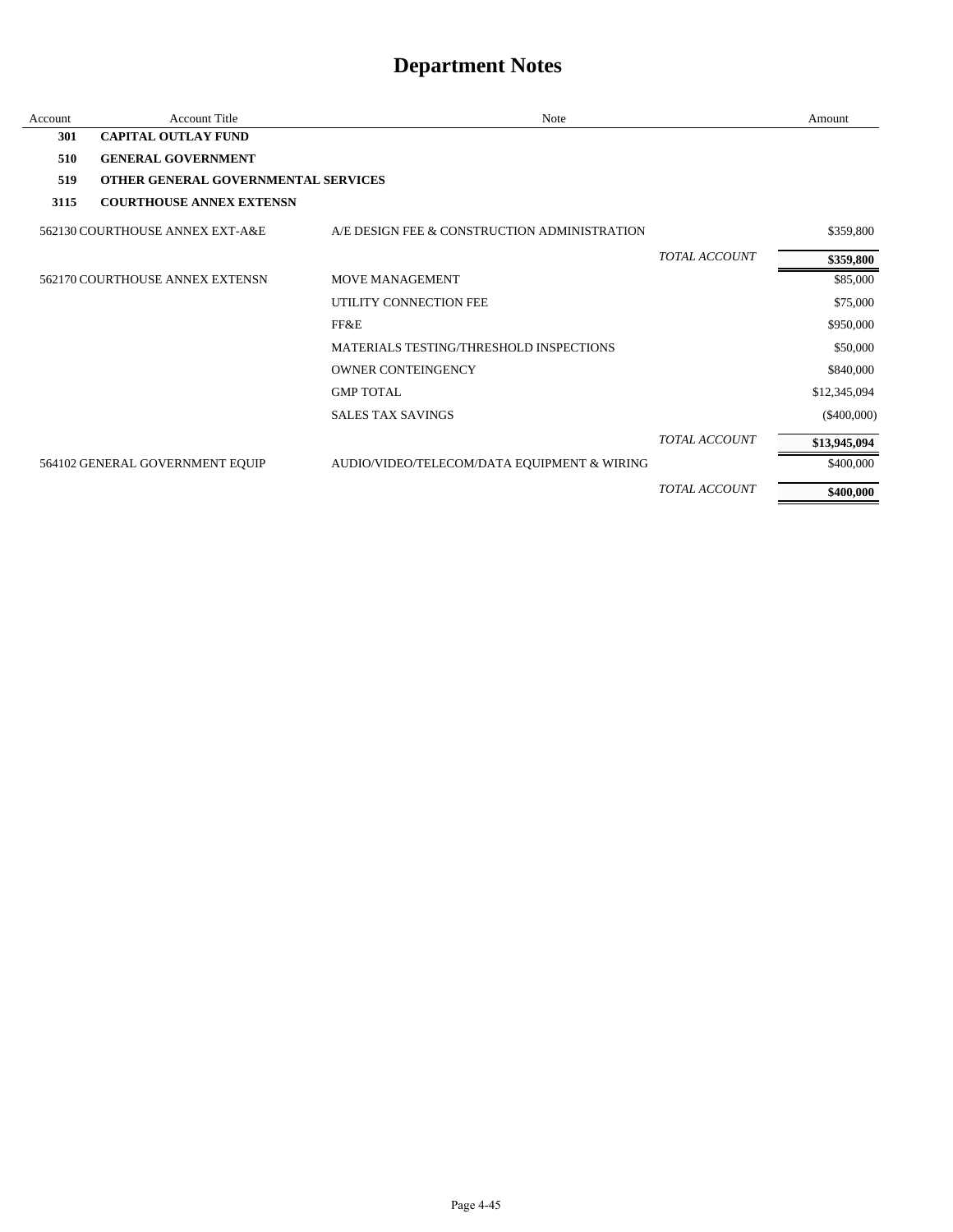| Account | <b>Account Title</b>             | Note                           |                      | Amount   |
|---------|----------------------------------|--------------------------------|----------------------|----------|
| 301     | <b>CAPITAL OUTLAY FUND</b>       |                                |                      |          |
| 520     | <b>PUBLIC SAFETY</b>             |                                |                      |          |
| 521     | <b>LAW ENFORCEMENT</b>           |                                |                      |          |
| 3120    | <b>CAP OUTLAY PROJ-PUBSAFETY</b> |                                |                      |          |
|         | 563290 OTHER IMPROVEMENTS        | <b>RETROFIT CELL DOORS (7)</b> |                      | \$21,000 |
|         |                                  |                                | <b>TOTAL ACCOUNT</b> | \$21,000 |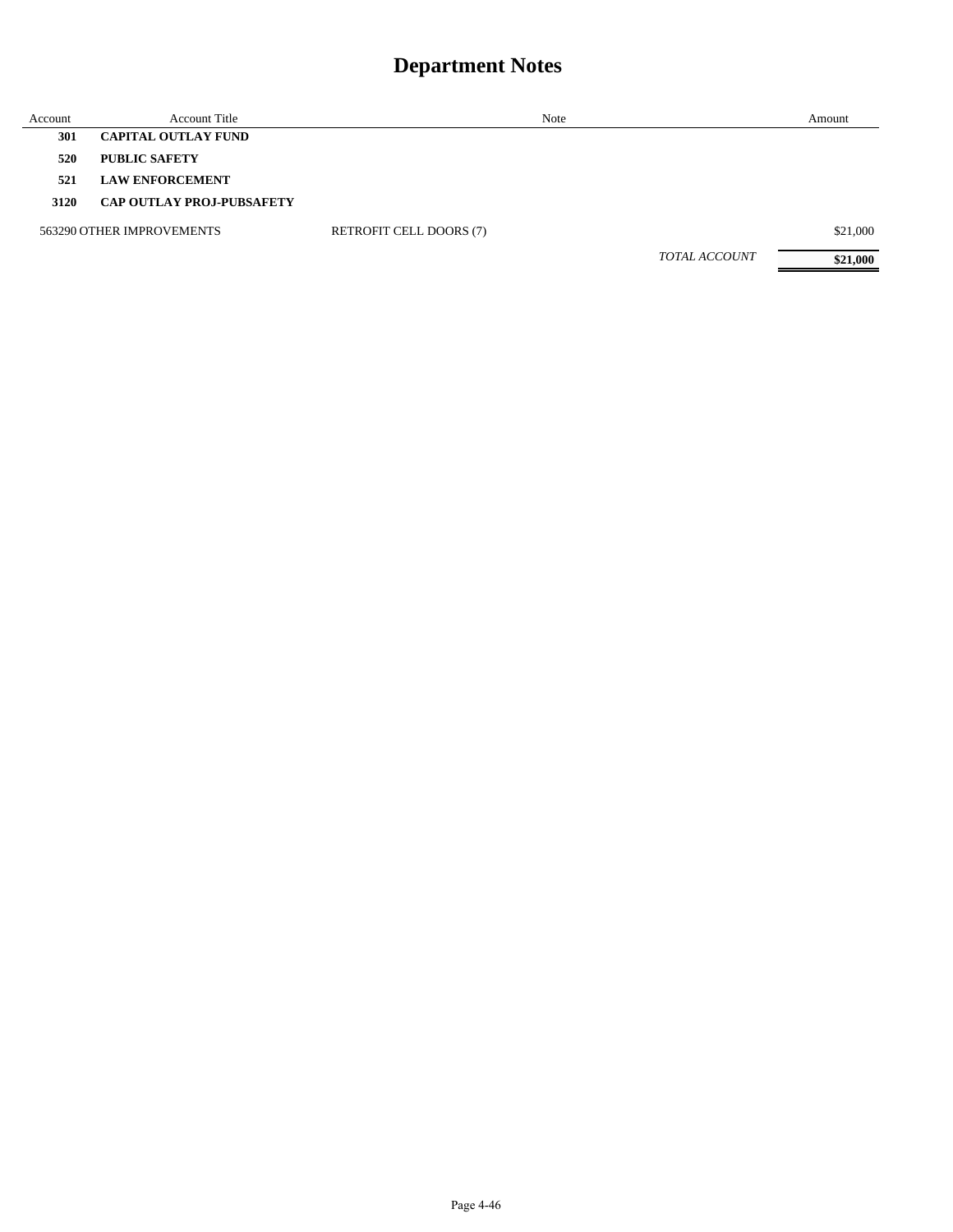| Account | <b>Account Title</b>                       | Note                                        |                      | Amount    |
|---------|--------------------------------------------|---------------------------------------------|----------------------|-----------|
| 301     | <b>CAPITAL OUTLAY FUND</b>                 |                                             |                      |           |
| 510     | <b>GENERAL GOVERNMENT</b>                  |                                             |                      |           |
| 519     | <b>OTHER GENERAL GOVERNMENTAL SERVICES</b> |                                             |                      |           |
| 3160    | CAPITAL OUTLAY-JUDICIAL                    |                                             |                      |           |
|         | 563290 OTHER IMPROVEMENTS                  | SHALIMAR ANNEX SECURITY AND A.D.A. UPGRADES |                      | \$500,000 |
|         |                                            |                                             | <i>TOTAL ACCOUNT</i> | \$500,000 |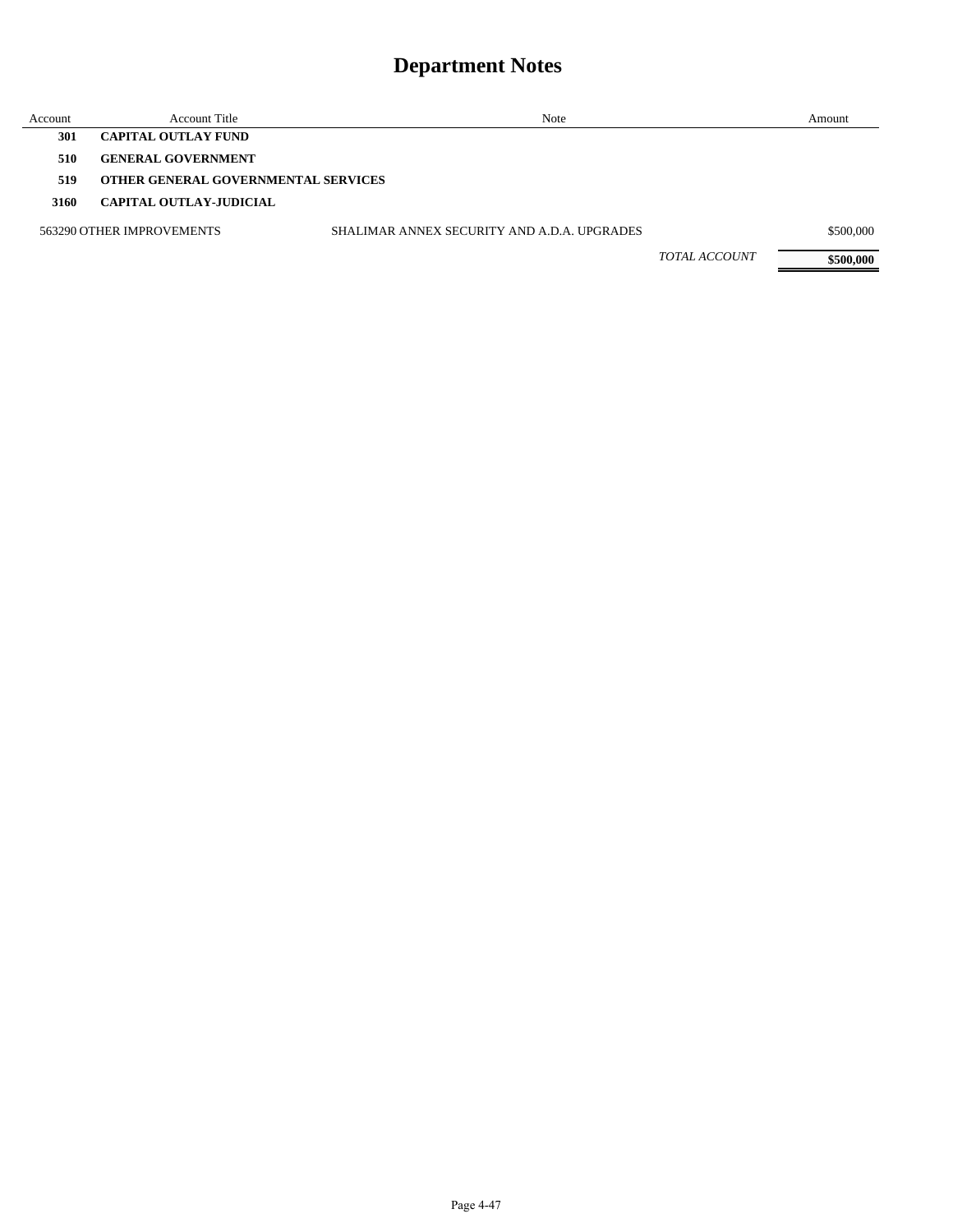| Account | <b>Account Title</b>             | Note                                    | Amount   |
|---------|----------------------------------|-----------------------------------------|----------|
| 301     | <b>CAPITAL OUTLAY FUND</b>       |                                         |          |
| 570     | <b>CULTURE/RECREATION</b>        |                                         |          |
| 572     | <b>PARKS AND RECREATION</b>      |                                         |          |
| 3170    | <b>CAP OUTLAY PROJ-CULT/RECR</b> |                                         |          |
|         | 563790 OTHER IMPROVEMENTS        | BEACH ACCESSWAYS (2 @ \$3000) - #2 & #7 | \$6,000  |
|         |                                  | REFURBISH BEACH ACCESSWAY #3            | \$7,300  |
|         |                                  | <b>TOTAL ACCOUNT</b>                    | \$13,300 |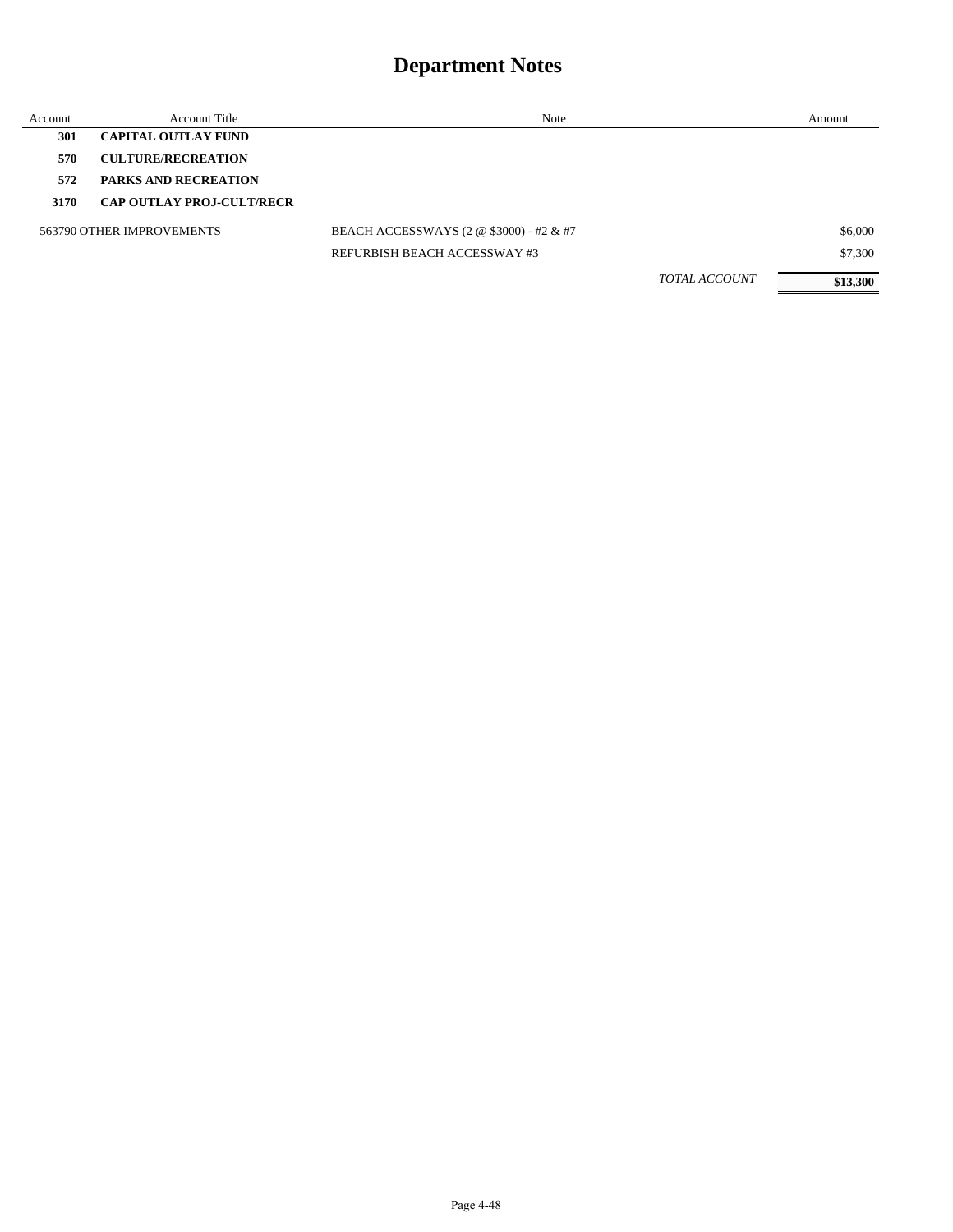| Account | <b>Account Title</b>           | Note                                                 | Amount    |
|---------|--------------------------------|------------------------------------------------------|-----------|
| 301     | <b>CAPITAL OUTLAY FUND</b>     |                                                      |           |
| 570     | <b>CULTURE/RECREATION</b>      |                                                      |           |
| 572     | PARKS AND RECREATION           |                                                      |           |
| 3179    | <b>CAP OUTLAY PROJ-FBIP</b>    |                                                      |           |
|         | 534900 CS-OTHER                | REEF MONITORING (ACOE REQUIRED)                      | \$15,000  |
|         |                                | INSTALLATION OF "NO WAKE ZONE" SIGNS, PILINGS        | \$20,000  |
|         |                                | <b>TOTAL ACCOUNT</b>                                 | \$35,000  |
|         | 540002 TRAVEL OUT-OF-COUNTY    | INSPECTION / RIDE ALONG ON PUBLIC NEAR SHORE REEF    |           |
|         |                                | <b>CONSTRUCTION PROJECT</b>                          | \$100     |
|         |                                | <b>TOTAL ACCOUNT</b>                                 | \$100     |
|         | 544612 R/L-HARRIS RAMP PARKING | ANNUAL LEASE FEE HARRIS ST. BOATRAMP (RICKEY AVE)    | \$3,000   |
|         |                                | TOTAL ACCOUNT                                        | \$3,000   |
|         | 546620 RM-FACILITIES           | REPAIRS AT BOAT RAMPS OR BOATING RELATED             |           |
|         |                                | SUPPORT FACILITIES (PAVILIONS, RESTROOMS)            | \$100,000 |
|         |                                | TOTAL ACCOUNT                                        | \$100,000 |
|         | 549751 DERELICT VESSEL REMOVAL | DERELICT VESSELS REMOVAL (ROLLOVER)                  | \$60,000  |
|         |                                | <b>TOTAL ACCOUNT</b>                                 | \$60,000  |
|         | 563753 ARTIFICIAL REEF         | NEW ARTIFICIAL REEF - SITE TO BE DETERMINED          | \$30,000  |
|         |                                | <b>TOTAL ACCOUNT</b>                                 | \$30,000  |
|         | 563760 NO WAKE ZONE SIGNS      | NO WAKE ZONE SIGNAGE                                 | \$3,000   |
|         |                                | <b>TOTAL ACCOUNT</b>                                 | \$3,000   |
|         | 563790 OTHER IMPROVEMENTS      | FWC GRANT MATCH FOR ARTIFICIAL REEF                  | \$4,500   |
|         |                                | NEW BOAT RAMP CONTRACT COSTS (SITE TBD)              | \$60,000  |
|         |                                | LONGWOOD PARK SEAWALL - DESIGN & BUILD (ROLLOVER)    | \$15,000  |
|         |                                | MONITORING PUBLIC REEF DEPLOYMENT 2 NEAR SHORE SITES | \$20,000  |
|         |                                | <b>TOTAL ACCOUNT</b>                                 | \$99,500  |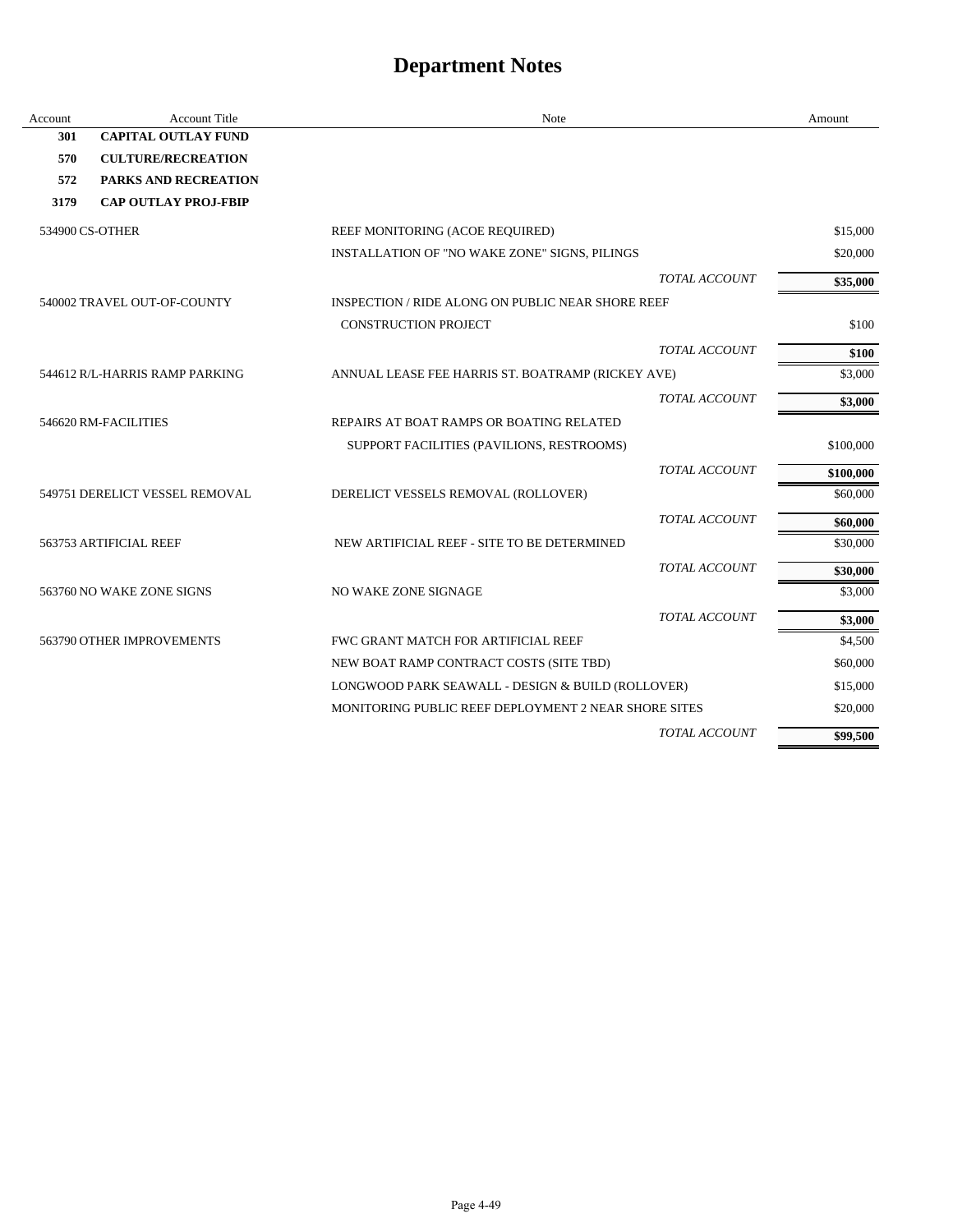| Account | <b>Account Title</b>                 | <b>Note</b>                                            |                      | Amount      |
|---------|--------------------------------------|--------------------------------------------------------|----------------------|-------------|
| 302     | <b>ROAD/BRIDGE CONSTRUCTION FUND</b> |                                                        |                      |             |
| 540     | <b>TRANSPORTATION</b>                |                                                        |                      |             |
| 541     | <b>ROAD AND STREET FACILITIES</b>    |                                                        |                      |             |
| 3201    | <b>R/B CONSTITUTION GAS TAX</b>      |                                                        |                      |             |
|         | 563456 DIST 1-HWY 393 PHASE 1        | CARRYFORWARD - WIDEN AND RECLAIM 4.1 MILES             |                      |             |
|         |                                      | OF PAVEMENT FROM HWY 90 TO POVERTY CREEK ROAD          |                      | \$1,650,000 |
|         |                                      |                                                        | <b>TOTAL ACCOUNT</b> | \$1,650,000 |
|         | 563458 BUCK WARD ROAD                | <b>WIDEN AND OVERLAY</b>                               |                      | \$1,100,000 |
|         |                                      |                                                        | <b>TOTAL ACCOUNT</b> | \$1,100,000 |
|         | 563464 PD&E P.J. ADAMS PKWY          | \$2.3 MIL TRIP GRANT WITH A 50% MATCH (\$1.15 MIL)     |                      | \$609,470   |
|         |                                      |                                                        | <b>TOTAL ACCOUNT</b> | \$609,470   |
|         | 563472 FAIRCHILD ROAD                | FAIRCHILD ROAD FULL DEPTH RECLAMATION, WIDEN & OVERLAY |                      | \$1,500,000 |
|         |                                      |                                                        | <b>TOTAL ACCOUNT</b> | \$1,500,000 |
|         | 563490 OTHER IMPROVEMENTS            | OKALOOSA LANE - RIGHT OF WAY ACQ & PAVE                |                      | \$1,500,000 |
|         |                                      | COLD MIX ROADS - REHABILITATION                        |                      | \$200,000   |
|         |                                      |                                                        | TOTAL ACCOUNT        | \$1,700,000 |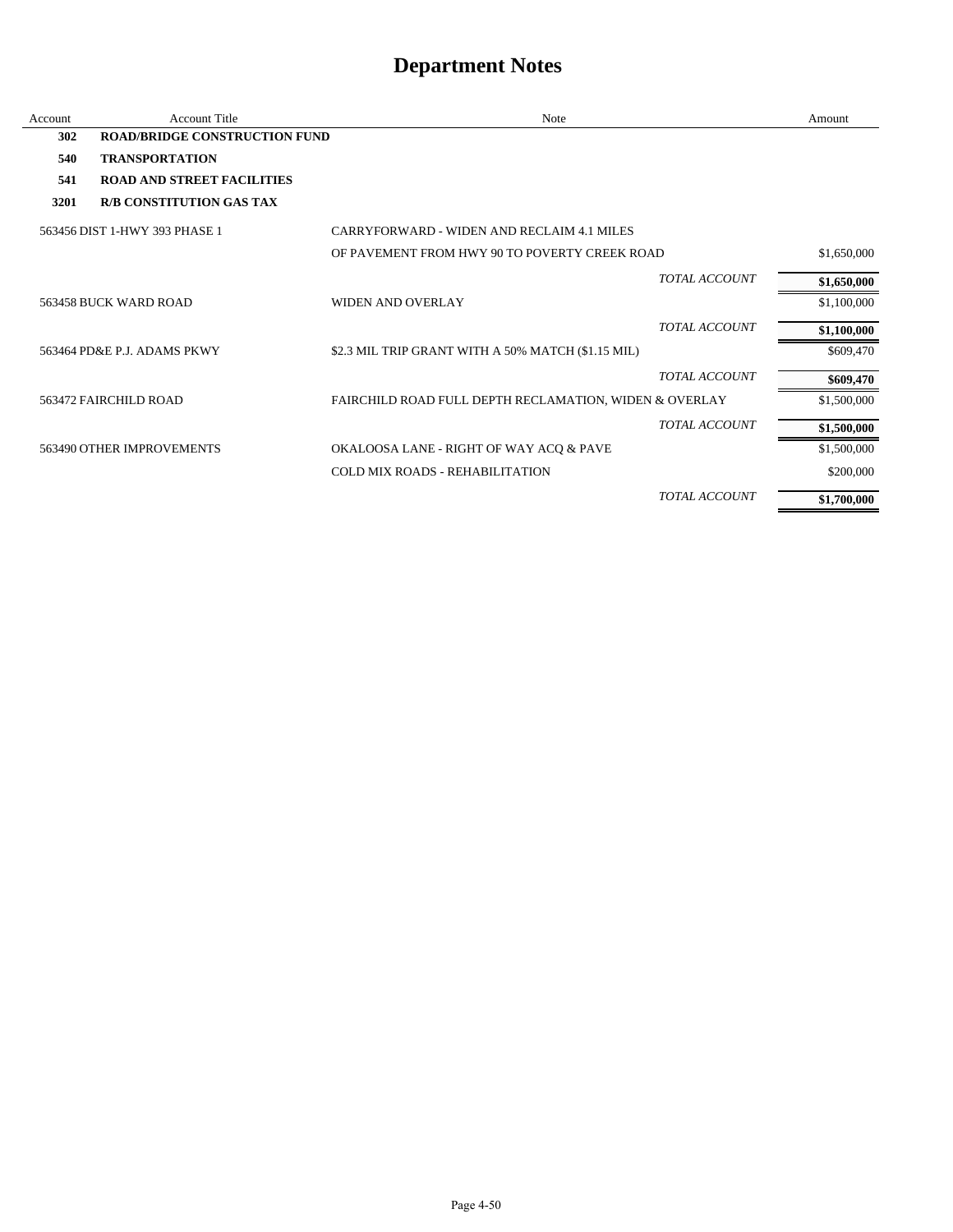| Account | <b>Account Title</b>                 | Note                                                   |                      | Amount      |
|---------|--------------------------------------|--------------------------------------------------------|----------------------|-------------|
| 302     | <b>ROAD/BRIDGE CONSTRUCTION FUND</b> |                                                        |                      |             |
| 540     | <b>TRANSPORTATION</b>                |                                                        |                      |             |
| 541     | <b>ROAD AND STREET FACILITIES</b>    |                                                        |                      |             |
| 3202    | <b>ROAD/BRIDGE-1 LOGT</b>            |                                                        |                      |             |
|         | 563456 DIST 1-HWY 393 PHASE 1        | CONTRACT TO WIDEN AND RECLAIM 4.1 MILES                |                      |             |
|         |                                      | OF PAVEMENT FROM HWY 90 TO POVERTY CREEK ROAD          |                      | \$900,000   |
|         |                                      |                                                        | <b>TOTAL ACCOUNT</b> | \$900,000   |
|         | 563458 BUCK WARD ROAD                | <b>WIDEN AND OVERLAY</b>                               |                      | \$1,600,000 |
|         |                                      |                                                        | <b>TOTAL ACCOUNT</b> | \$1,600,000 |
|         | 563490 OTHER IMPROVEMENTS            | <b>RURAL ROAD IMPROVEMENTS</b>                         |                      | \$695,000   |
|         |                                      | <b>COLD MIX ROADS - REHABILITATION</b>                 |                      | \$200,000   |
|         |                                      | <b>KEYSER MILL ROAD.</b>                               |                      | \$600,000   |
|         |                                      |                                                        | <b>TOTAL ACCOUNT</b> | \$1,495,000 |
|         | 563496 USDA WATERSHED (E.W.P.)       | <b>MATCHING FUNDS FOR UNFORSEEN EMERGENCY PROJECTS</b> |                      |             |
|         |                                      | FUNDED MAINLY BY SOIL CONSERVATION SERVICE             |                      | \$260,000   |
|         |                                      |                                                        | <b>TOTAL ACCOUNT</b> | \$260,000   |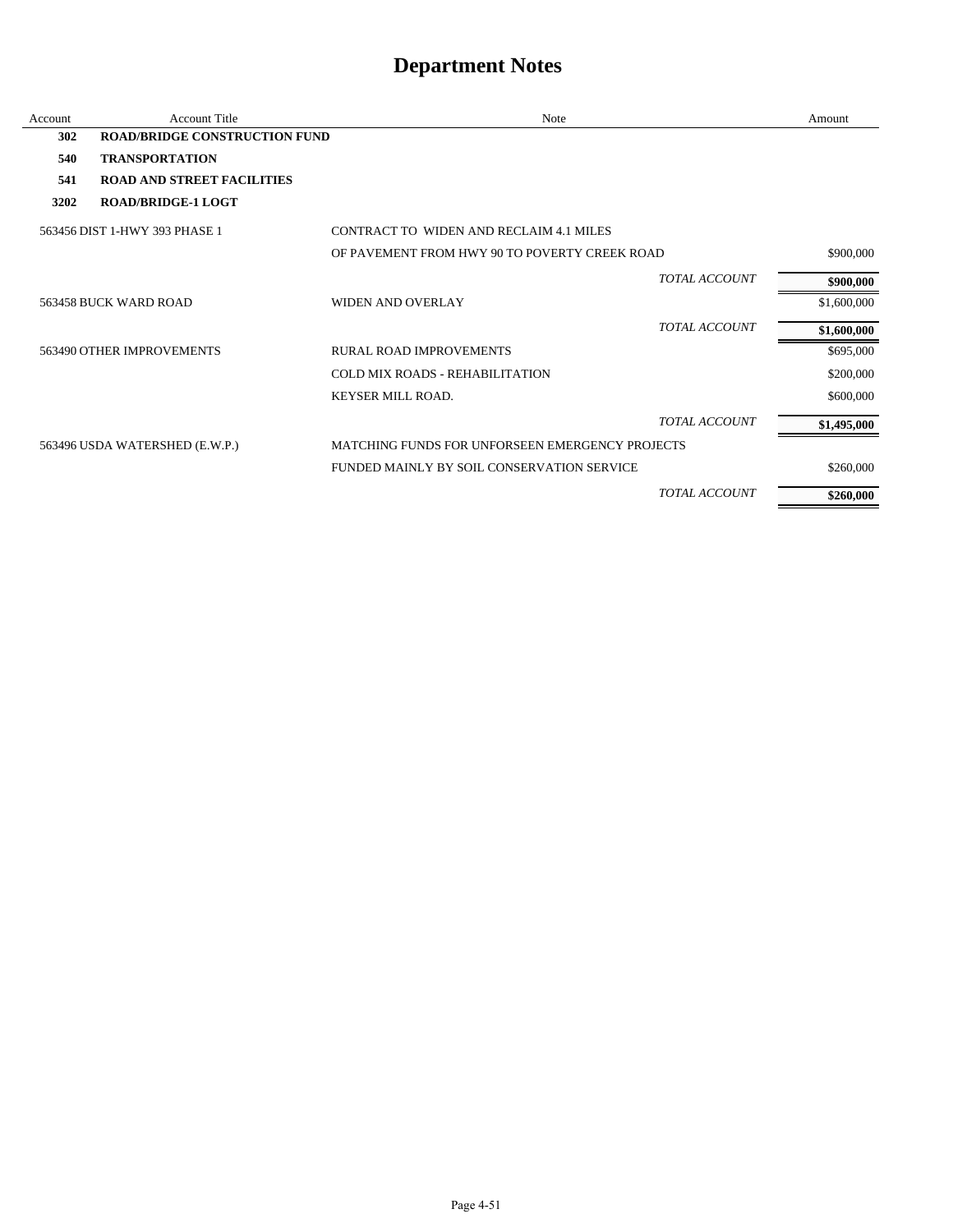| Account | Account Title                        | Note                                           | Amount    |
|---------|--------------------------------------|------------------------------------------------|-----------|
| 302     | <b>ROAD/BRIDGE CONSTRUCTION FUND</b> |                                                |           |
| 540     | <b>TRANSPORTATION</b>                |                                                |           |
| 541     | <b>ROAD AND STREET FACILITIES</b>    |                                                |           |
| 3205    | <b>R/B SPECIAL PROJS REVENUE</b>     |                                                |           |
|         | 563464 PD&E P.J. ADAMS PKWY          | DUGGAN POND DEVELOPMENT (NOT RECEIVED)         | \$417,684 |
|         |                                      | REALTY PARTNER'S II DEVELOPMENT (NOT RECEIVED) | \$122,554 |
|         |                                      | <b>TOTAL ACCOUNT</b>                           | \$540,238 |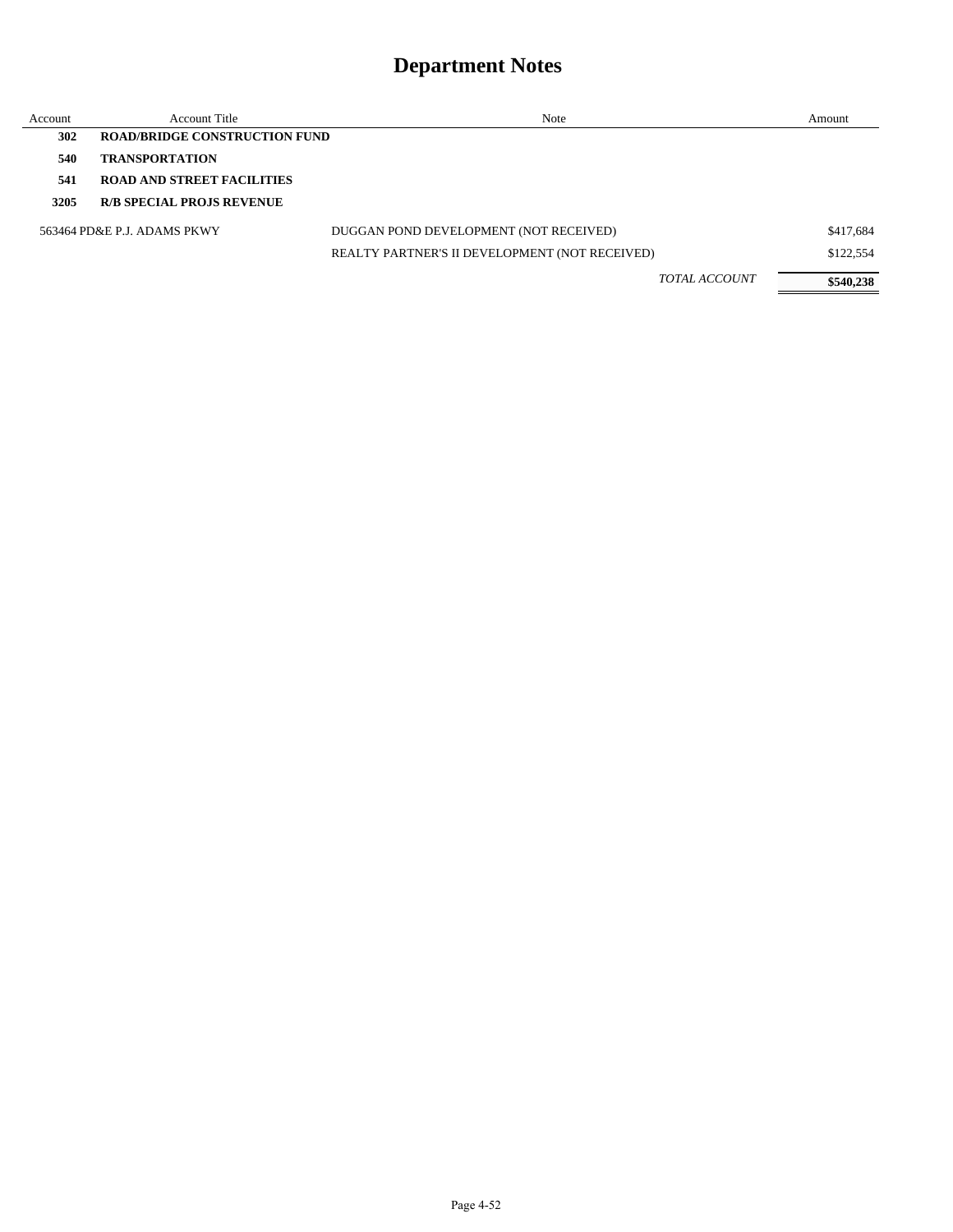| Account | <b>Account Title</b>                    | Note                                                     | Amount                 |
|---------|-----------------------------------------|----------------------------------------------------------|------------------------|
| 411     | <b>WATER &amp; SEWER ENTERPRISE</b>     |                                                          |                        |
| 530     | PHYSICAL ENVIRONMENT                    |                                                          |                        |
| 536     | <b>WATER-SEWER COMBINATION SERVICES</b> |                                                          |                        |
| 4101    | <b>WATER &amp; SEWER-OPERATING</b>      |                                                          |                        |
|         | 512010 SALARIES/WAGES-FULL-TIME         | DELETE 3360 - SCADA TECHNICIAN (VSIP)                    | $(\$41,583)$           |
|         |                                         | 3360 - SCADA TECHNICIAN                                  | \$33,654               |
|         |                                         | DELETE 2091 - ENGINEERING INTERN (SWAP W/SCADA TECH)     | $(\$40,934)$           |
|         |                                         | DELETE 7130 - ELECTRONICS TECHNICIAN (VSIP)              | $(\$52,213)$           |
|         |                                         | DELETE 7700 - UTILITIES TECHNICIAN II (VSIP)             | $(\$34,964)$           |
|         |                                         | 7690 - UTILITIES TECHNICIAN I                            | \$25,646               |
|         |                                         | DELETE 8265 - WED/RIB TECHNICIAN (SWAP W/UTIL TECH)      | $(\$24,003)$           |
|         |                                         | DELETE 7760 - WWTP OPERATOR "B" (VSIP)                   | $(\$36,407)$           |
|         |                                         | DELETE 7795 - BIO SOLID DISPOSAL/PLANT MAIN SPEC (VSIP)  | $(\$45,614)$           |
|         |                                         | 7795 - BIO SOLID DISPOSAL/PLANT MAINTENANCE SPEC         | \$27,477               |
|         |                                         | DELETE 7240 - LIFT STATION TECH (SWAP W/BIO SOLID DISP)  | $(\$27,477)$           |
|         |                                         | RECLASSIFY ONE LEAD CUSTOMER SERVICE REPRESENTATIVE TO   |                        |
|         |                                         | FINANCIAL COORDINATOR - UTILITIES                        |                        |
|         |                                         | <b>TOTAL ACCOUNT</b>                                     | $(\$216,418)$          |
|         | 523000 LIFE & HEALTH INSURANCE          | \$376.54*12 (COBRA OR RETIREE INSURANCE)                 | \$4,518                |
|         |                                         | \$376.54*12 (COBRA OR RETIREE INSURANCE)                 | \$4,518                |
|         |                                         | \$376.54*12 (COBRA OR RETIREE INSURANCE)                 | \$4,518                |
|         |                                         | \$376.54*12 (COBRA OR RETIREE INSURANCE)                 | \$4,518                |
|         |                                         | \$376.54*12 (COBRA OR RETIREE INSURANCE)                 | \$4,518                |
|         |                                         | TOTAL ACCOUNT                                            | \$22,592               |
|         | 531900 PS-OTHER                         | <b>PS-OTHER</b>                                          |                        |
|         |                                         | MISCELLANEOUS PROFESSIONAL SERVICES                      | \$35,000               |
|         |                                         | BURTON & ASSOCIATES (RATE MODEL)                         | \$20,000               |
|         |                                         | CONSTANTINE-NON PROJECT SPECIFIC/GENERAL ASSISTANCE      | \$70,000               |
|         |                                         | POLYENGINEERING-GENERAL CONSULTING                       | \$150,000              |
|         |                                         | TEST AMERICA (FORMERLYLAB TESTING)                       | \$25,000               |
|         |                                         | <b>TOTAL ACCOUNT</b>                                     | \$300,000              |
|         | 534105 CS-AREA PHOTO MAPPING            | CONSTANTINE @ 35,000 PER MONTH                           | \$420,000              |
|         |                                         | <b>OTHER</b>                                             | \$5,000                |
|         |                                         | TOTAL ACCOUNT                                            | \$425,000              |
|         | 534306 CS-WATER & SEWER BILLING         | SEVERN TRENT BILLING SERVICES AVG \$15,000 PER MONTH     | \$180,000              |
|         |                                         | TOTAL ACCOUNT                                            |                        |
|         |                                         |                                                          | \$180,000<br>\$295,000 |
|         | 534307 CS-UTILITY LOCATIONS             | CONSTANTINE ENGINEERING<br>SUNSHINE STATE ONE CALL       | \$5,000                |
|         |                                         |                                                          |                        |
|         |                                         | <b>TOTAL ACCOUNT</b>                                     | \$300,000              |
|         | 534404 CS-REG SEWER SYSTEM              | COST OF OCWS FLOW TO NVOC PLANT (AVG \$50,000 PER MONTH) | \$600,000              |
|         |                                         | TOTAL ACCOUNT                                            | \$600,000              |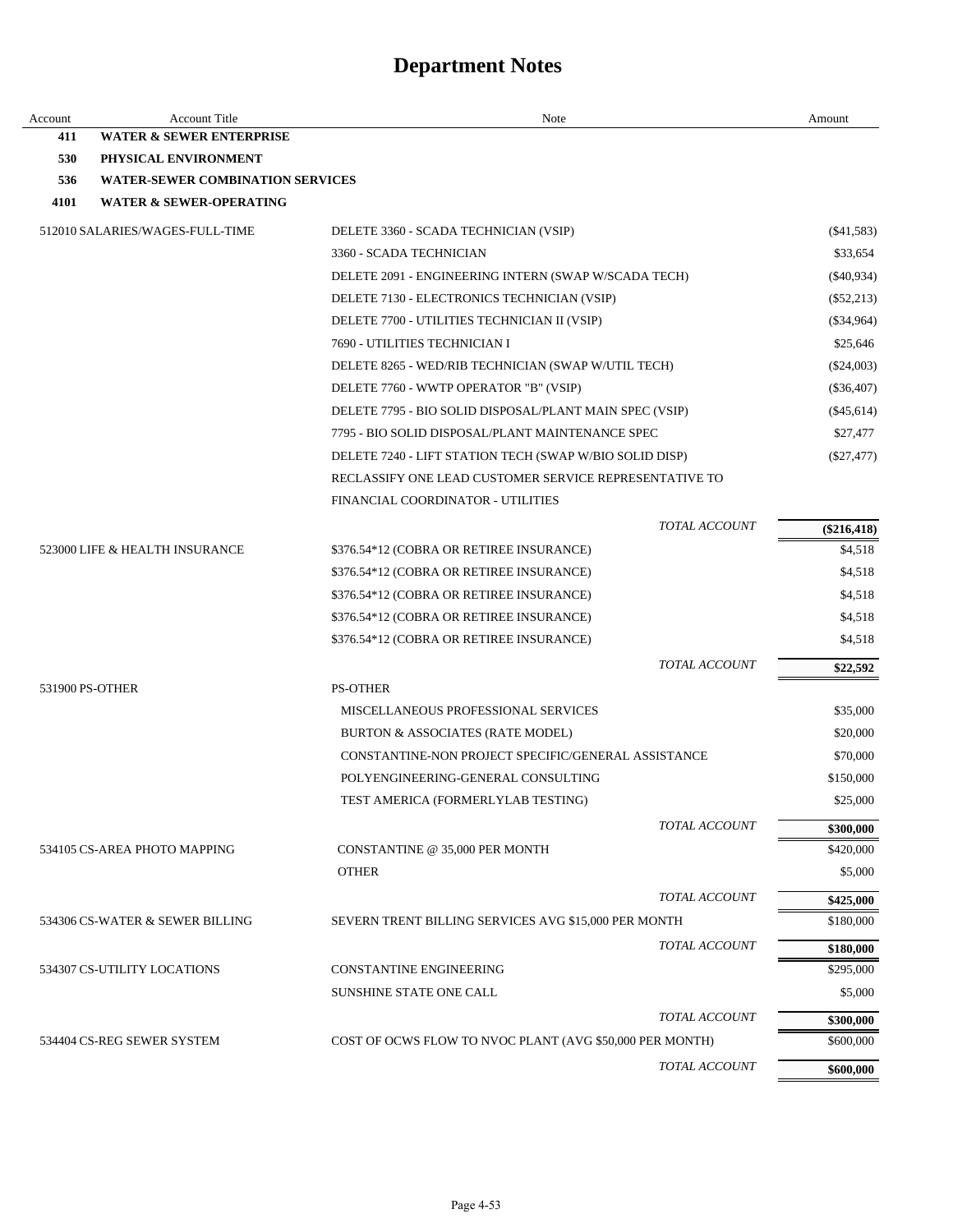| Account | <b>Account Title</b>                    | Note                                                  |                      | Amount              |
|---------|-----------------------------------------|-------------------------------------------------------|----------------------|---------------------|
| 411     | <b>WATER &amp; SEWER ENTERPRISE</b>     |                                                       |                      |                     |
| 530     | PHYSICAL ENVIRONMENT                    |                                                       |                      |                     |
| 536     | <b>WATER-SEWER COMBINATION SERVICES</b> |                                                       |                      |                     |
| 4101    | <b>WATER &amp; SEWER-OPERATING</b>      |                                                       |                      |                     |
|         | 534405 CS-SLUDGE REMOVAL                | SLUDGE REMOVAL FROM APWRF TO R & E FARMS FOR DISPOSAL |                      | \$70,000            |
|         |                                         |                                                       | TOTAL ACCOUNT        | \$70,000            |
|         | 534500 CS-PERSONNEL                     | <b>CUSTOMER SERVICE SUPPORT</b>                       |                      | \$2,500             |
|         |                                         | <b>INFORMATION TECHNOLOGY SUPPORT</b>                 |                      | \$2,500             |
|         |                                         | <b>OTHER</b>                                          |                      | \$5,000             |
|         |                                         |                                                       | TOTAL ACCOUNT        | \$10,000            |
|         | 534550 CS-UNIFORMS                      | WORK UNIFORMS (VENDOR - UNI FIRST)                    |                      | \$50,000            |
|         |                                         |                                                       | TOTAL ACCOUNT        | \$50,000            |
|         | 534900 CS-OTHER                         | PROFESSIONAL RECORDING/STORAGE                        |                      | \$4,000             |
|         |                                         | <b>GUARDIAN PEST CONTROL</b>                          |                      | \$2,500             |
|         |                                         | <b>TEST AMERICA</b>                                   |                      | \$20,000            |
|         |                                         | <b>OTHER</b>                                          |                      | \$8,500             |
|         |                                         |                                                       | <b>TOTAL ACCOUNT</b> | \$35,000            |
|         | 540002 TRAVEL OUT-OF-COUNTY             | <b>FSAWWA ANNUAL CONFERENCE</b>                       |                      | \$500               |
|         |                                         | WEFTEC ANNUAL CONFERENCE                              |                      | \$1,000             |
|         |                                         | <b>SCADA SOFTWARE TRAINING</b>                        |                      | \$1,000             |
|         |                                         | <b>SCADA PLATFORM I TRAINING</b>                      |                      | \$1,000             |
|         |                                         | <b>SCADA PLATFORM II TRAINING</b>                     |                      | \$1,000             |
|         |                                         | HUG USERS CONFERENCE                                  |                      | \$1,000             |
|         |                                         | <b>SHUG USERS CONFERENCE</b>                          |                      | \$500               |
|         |                                         | IBM MAXIMO CLASSES - 7 DAYS 2 EMPLOYEES               |                      | \$1,000             |
|         |                                         | <b>OTHER</b>                                          |                      | \$3,000             |
|         |                                         |                                                       | TOTAL ACCOUNT        |                     |
|         | 540005 TRAVEL LODGING EXPENSES          | FSAWWA ANNUAL CONFERENCE                              |                      | \$10,000<br>\$1,200 |
|         |                                         | WEFTEC ANNUAL CONFERENCE                              |                      |                     |
|         |                                         |                                                       |                      | \$1,200             |
|         |                                         | SCADA SOFTWARE TRAINING                               |                      | \$1,200             |
|         |                                         | <b>SCADA PLATFORM I TRAINING</b>                      |                      | \$1,200             |
|         |                                         | <b>SCADA PLATFORM II TRAINING</b>                     |                      | \$1,200             |
|         |                                         | HUG USERS CONFERENCE                                  |                      | \$750               |
|         |                                         | <b>SHUG USERS CONFERENCE</b>                          |                      | \$500               |
|         |                                         | IBM MAXIMO CLASSES                                    |                      | \$250               |
|         |                                         | <b>OTHER</b>                                          |                      | \$4,500             |
|         |                                         |                                                       | <b>TOTAL ACCOUNT</b> | \$12,000            |
|         | 564301 OFFICE MACHINES                  | <b>ADMINISTRATION:</b>                                |                      |                     |
|         |                                         | <b>AV EQUIPMENT</b>                                   |                      | \$3,000             |
|         |                                         | LOGISTICS:                                            |                      |                     |
|         |                                         | PIPE & WELL POINT RACKS                               |                      | \$5,000             |
|         |                                         | <b>ENGINEERING:</b>                                   |                      |                     |
|         |                                         | OFFICE FURNITURE/CABINETS                             |                      | \$2,000             |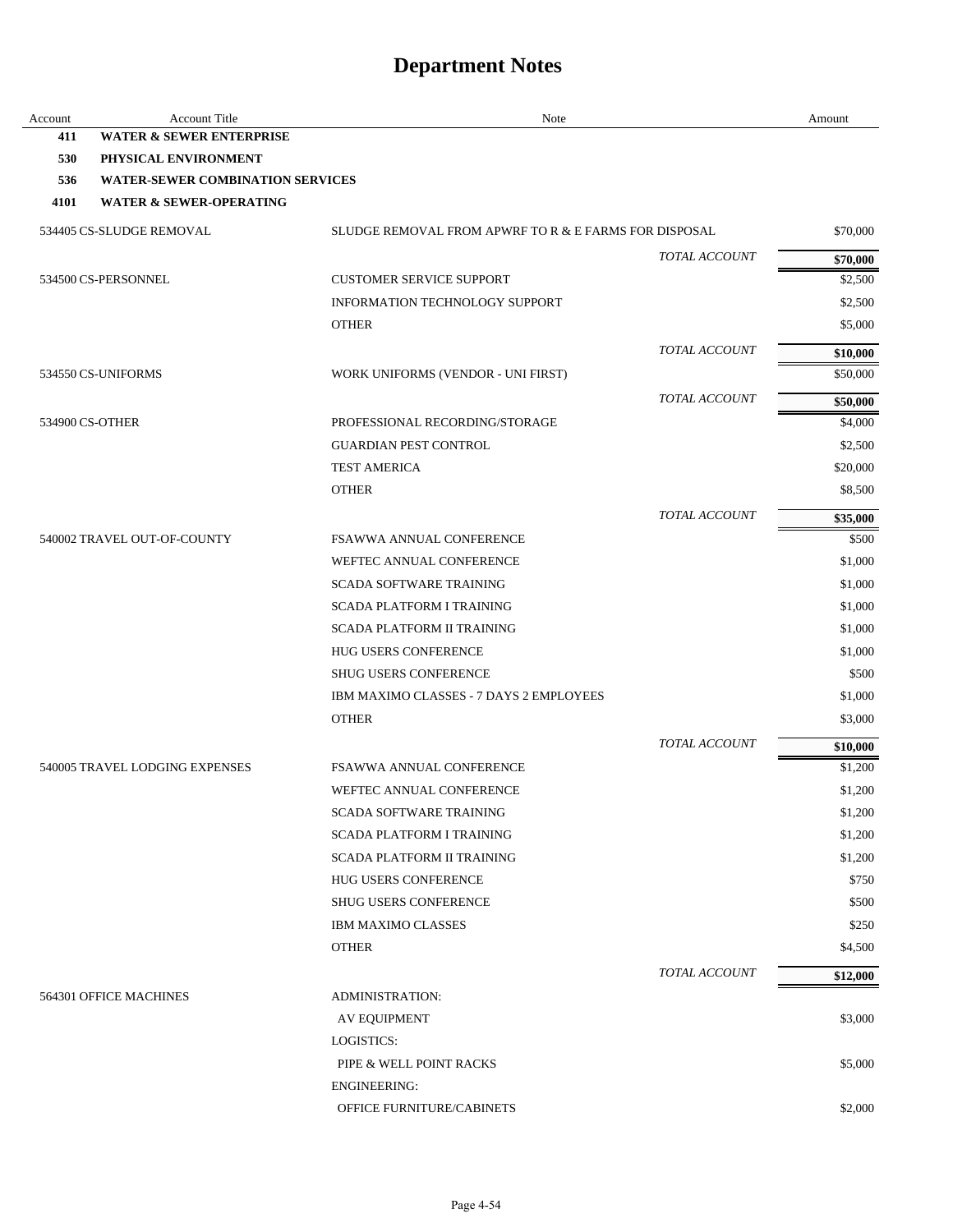| Account | <b>Account Title</b>                    | Note                                       |               | Amount    |
|---------|-----------------------------------------|--------------------------------------------|---------------|-----------|
| 411     | <b>WATER &amp; SEWER ENTERPRISE</b>     |                                            |               |           |
| 530     | PHYSICAL ENVIRONMENT                    |                                            |               |           |
| 536     | <b>WATER-SEWER COMBINATION SERVICES</b> |                                            |               |           |
| 4101    | <b>WATER &amp; SEWER-OPERATING</b>      |                                            |               |           |
|         | 564301 OFFICE MACHINES                  | PLAT/TAX MAPS                              |               | \$2,000   |
|         |                                         | <b>CUSTOMER SERVICE:</b>                   |               |           |
|         |                                         | <b>TRAINING VIDEOS</b>                     |               | \$1,000   |
|         |                                         | INFORMATION TECHNOLOGY:                    |               |           |
|         |                                         | <b>COMPUTER DESKS</b>                      |               | \$3,000   |
|         |                                         | ARBENNIE PRITCHETT WRF                     |               |           |
|         |                                         | TRAINING ROOM AUDIO/VISUAL                 |               | \$5,000   |
|         |                                         |                                            | TOTAL ACCOUNT | \$21,000  |
|         | 564302 PHYSICAL ENVIRONMNT EQUIP        | <b>ENGINEERING:</b>                        |               |           |
|         |                                         | SURVEY TOOLS/EQUIPMENT                     |               | \$5,000   |
|         |                                         | LOGISTICS :                                |               |           |
|         |                                         | PIPE RACKS FOR LARGE PIPE                  |               | \$7,000   |
|         |                                         | <b>COVER LAYDOWN YD LIVE OAK</b>           |               | \$19,500  |
|         |                                         | <b>WATER OPERATIONS:</b>                   |               |           |
|         |                                         | <b>CHLORINATOR SCALES</b>                  |               | \$1,000   |
|         |                                         | <b>CHLORINE LEAK DETECTORS</b>             |               | \$5,000   |
|         |                                         | CHLORINATION EQUIP UPGRADES                |               | \$32,500  |
|         |                                         | CHLORINE HIGH-LOW VACUUM ALARM             |               | \$5,000   |
|         |                                         | <b>FLOW METER TESTER</b>                   |               | \$7,500   |
|         |                                         | ELECTRONICS/PUMP CREW:                     |               |           |
|         |                                         | <b>GAS TECH</b>                            |               | \$3,000   |
|         |                                         | 6" HOSE                                    |               | \$2,000   |
|         |                                         | <b>INSTRUMENTATUION TESTER 4/20MIL</b>     |               | \$3,000   |
|         |                                         | RUSSELL F.W. STEPHENSON WWTF:              |               |           |
|         |                                         | DISSOLVED OXYGEN METER                     |               | \$2,500   |
|         |                                         | <b>SCBA/AIR PACK</b>                       |               | \$1,000   |
|         |                                         | <b>OPERATIONS SUPPORT:</b>                 |               |           |
|         |                                         | PRESSURE WASHER                            |               | \$4,000   |
|         |                                         | WATER & SEWER MAINTENANCE:                 |               |           |
|         |                                         | <b>JET VACCUM</b>                          |               | \$50,000  |
|         |                                         | ARROW BOARD (TRAFFIC CONTROL)              |               | \$7,000   |
|         |                                         | <b>ASPHALT CUTTING WHEEL</b>               |               | \$3,000   |
|         |                                         | REED 3/4-1" SHELL CUTTER                   |               | \$1,500   |
|         |                                         | CL12 MACHINE LARGE TAPS                    |               | \$50,000  |
|         |                                         | <b>METAL LOCATORS</b>                      |               | \$2,000   |
|         |                                         | MINI-EXCAVATOR 80 REPLACE 2002 1,668 HOURS |               | \$80,000  |
|         |                                         | WATER & SEWER CONSTRUCTION                 |               |           |
|         |                                         | EXCAVATOR REPLACE 2001 4,417 HOURS         |               | \$200,000 |
|         |                                         | <b>LABORATORY</b>                          |               |           |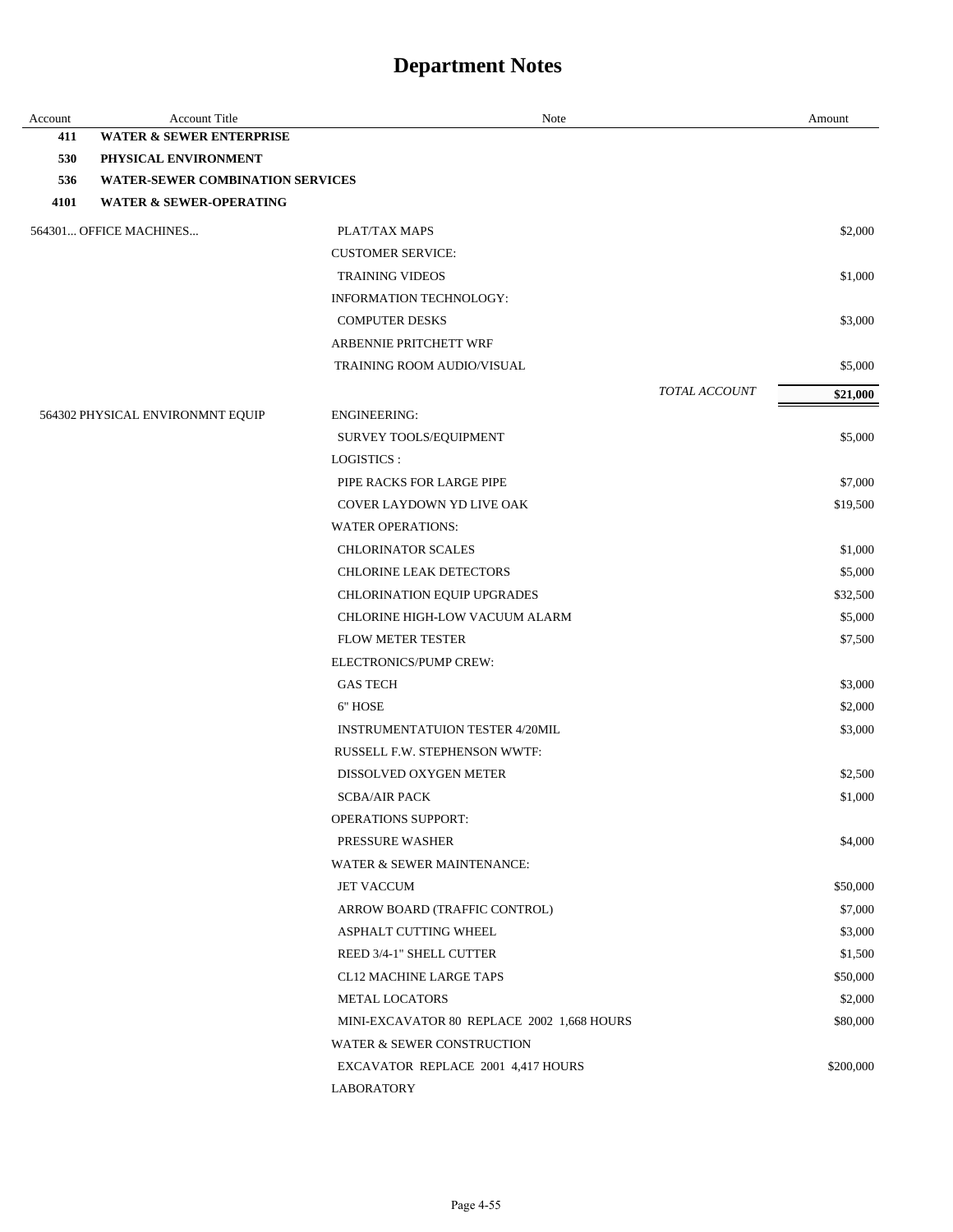| Account | <b>Account Title</b>                    | Note                                                |                      | Amount    |
|---------|-----------------------------------------|-----------------------------------------------------|----------------------|-----------|
| 411     | <b>WATER &amp; SEWER ENTERPRISE</b>     |                                                     |                      |           |
| 530     | PHYSICAL ENVIRONMENT                    |                                                     |                      |           |
| 536     | <b>WATER-SEWER COMBINATION SERVICES</b> |                                                     |                      |           |
| 4101    | <b>WATER &amp; SEWER-OPERATING</b>      |                                                     |                      |           |
|         | 564302 PHYSICAL ENVIRONMNT EQUIP        | <b>BOD INCUBATOR</b>                                |                      | \$5,000   |
|         |                                         | SAMPLING PUMP (FIELD)                               |                      | \$5,000   |
|         |                                         | ARBENNIE PRITCHETT WRF                              |                      |           |
|         |                                         | <b>METER PROCESS COV</b>                            |                      | \$5,000   |
|         |                                         | TURBIDITY METER REPAIR KITS (CITY FWB)              |                      | \$2,500   |
|         |                                         | <b>BOB SIKES WRF</b>                                |                      |           |
|         |                                         | REFR. AUTO SAMPLER (2)                              |                      | \$3,000   |
|         |                                         | PH/TEMP ANALYZER AND SENSOR                         |                      | \$2,000   |
|         |                                         | EFFLUENT DISPOSAL                                   |                      |           |
|         |                                         | <b>SAW CHOP</b>                                     |                      | \$1,000   |
|         |                                         | <b>WEED EATER</b>                                   |                      | \$1,000   |
|         |                                         | PLANT MAINTENANCE                                   |                      |           |
|         |                                         | GAS-TEC                                             |                      | \$1,500   |
|         |                                         | U.V.                                                |                      | \$1,000   |
|         |                                         | PORTABLE PUMP/LIGHTS                                |                      | \$1,000   |
|         |                                         | <b>BLOWERS (PORTABLE)</b>                           |                      | \$1,000   |
|         |                                         | <b>DISC FILTER</b>                                  |                      | \$1,000   |
|         |                                         |                                                     | <b>TOTAL ACCOUNT</b> | \$521,500 |
|         | 564303 COMPUTER EQUIPMENT               | <b>INFORMATION TECHNOLOGY</b>                       |                      |           |
|         |                                         | <b>BLADE SERVER</b>                                 |                      | \$10,000  |
|         |                                         | <b>12 VOLT UPS BATTERIES</b>                        |                      | \$2,000   |
|         |                                         | <b>GHOST IMAGE SERVER/SANS SERVER DISC ARRAY</b>    |                      | \$40,000  |
|         |                                         | OCWS APPLICATION SERVER (NEW)                       |                      | \$10,000  |
|         |                                         | PCS (REPLACE AGING/OUTDATED)                        |                      | \$20,000  |
|         |                                         | NETWORK EXPANSION                                   |                      | \$2,500   |
|         |                                         | <b>SENSUS PIT PROBES</b>                            |                      | \$1,500   |
|         |                                         | RADIO READ METER SYSTEM                             |                      | \$20,000  |
|         |                                         |                                                     | TOTAL ACCOUNT        | \$106,000 |
|         | 564304 VEHICLES                         | REPLACE 01G9950 - FORD F250 - MILEAGE 152,562       |                      | \$60,000  |
|         |                                         | REPLACE 01G9954 - FORD F350 - MILEAGE 214,128       |                      | \$60,000  |
|         |                                         | REPLACE 99G6454 - 1999 FORD F250 - MILEAGE 202,149  |                      | \$40,000  |
|         |                                         | REPLACE 98A6470 - FORD EXPLORER - MILEAGE 116,827   |                      | \$40,000  |
|         |                                         | REPLACE 00C7577 - 2000 CHEV C1500 - MILEAGE 140,062 |                      | \$37,000  |
|         |                                         |                                                     | TOTAL ACCOUNT        | \$237,000 |
|         | 568300 PHYSICAL ENVIRONMENT             | IT:                                                 |                      |           |
|         |                                         | SUNGARD PS QREP ANALYTICS                           |                      | \$10,000  |
|         |                                         | QUATRED (SUNGARD) BAR CODING                        |                      | \$35,000  |
|         |                                         | SELECTRON (IVR) UPGRADE/ADDITIONS                   |                      | \$5,000   |
|         |                                         | WIN 2003 & SQL SERVER UPGRADES                      |                      | \$5,000   |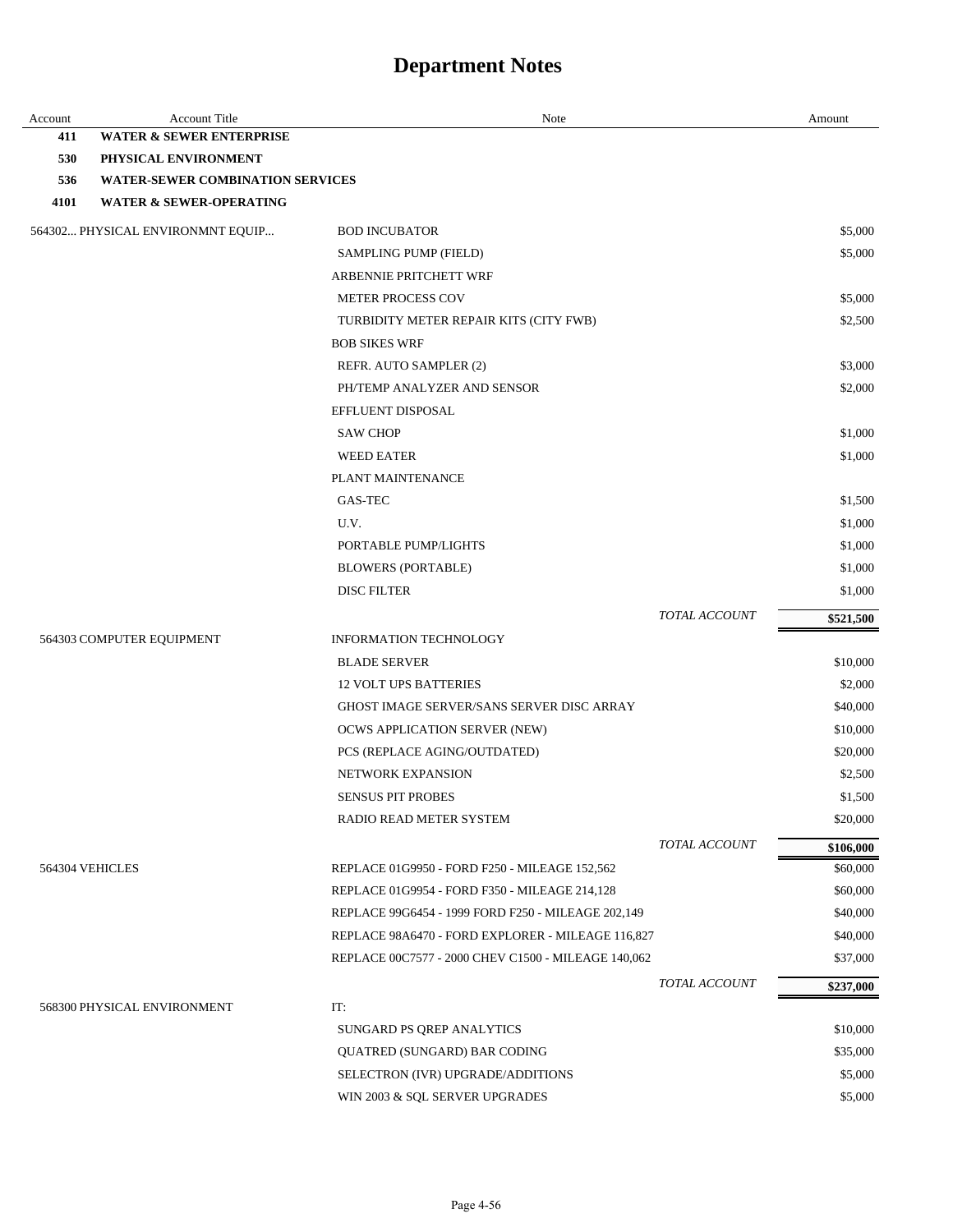| Account | <b>Account Title</b>                    | Note                                  |                      | Amount   |
|---------|-----------------------------------------|---------------------------------------|----------------------|----------|
| 411     | <b>WATER &amp; SEWER ENTERPRISE</b>     |                                       |                      |          |
| 530     | PHYSICAL ENVIRONMENT                    |                                       |                      |          |
| 536     | <b>WATER-SEWER COMBINATION SERVICES</b> |                                       |                      |          |
| 4101    | <b>WATER &amp; SEWER-OPERATING</b>      |                                       |                      |          |
|         | 568300 PHYSICAL ENVIRONMENT             | <b>EMERGE SECURITY UPGRADES</b>       |                      | \$5,000  |
|         |                                         | SCADA:                                |                      |          |
|         |                                         | PROGRAMMING FOR WELLS & LEFT STATIONS |                      | \$15,000 |
|         |                                         |                                       | <b>TOTAL ACCOUNT</b> | \$75,000 |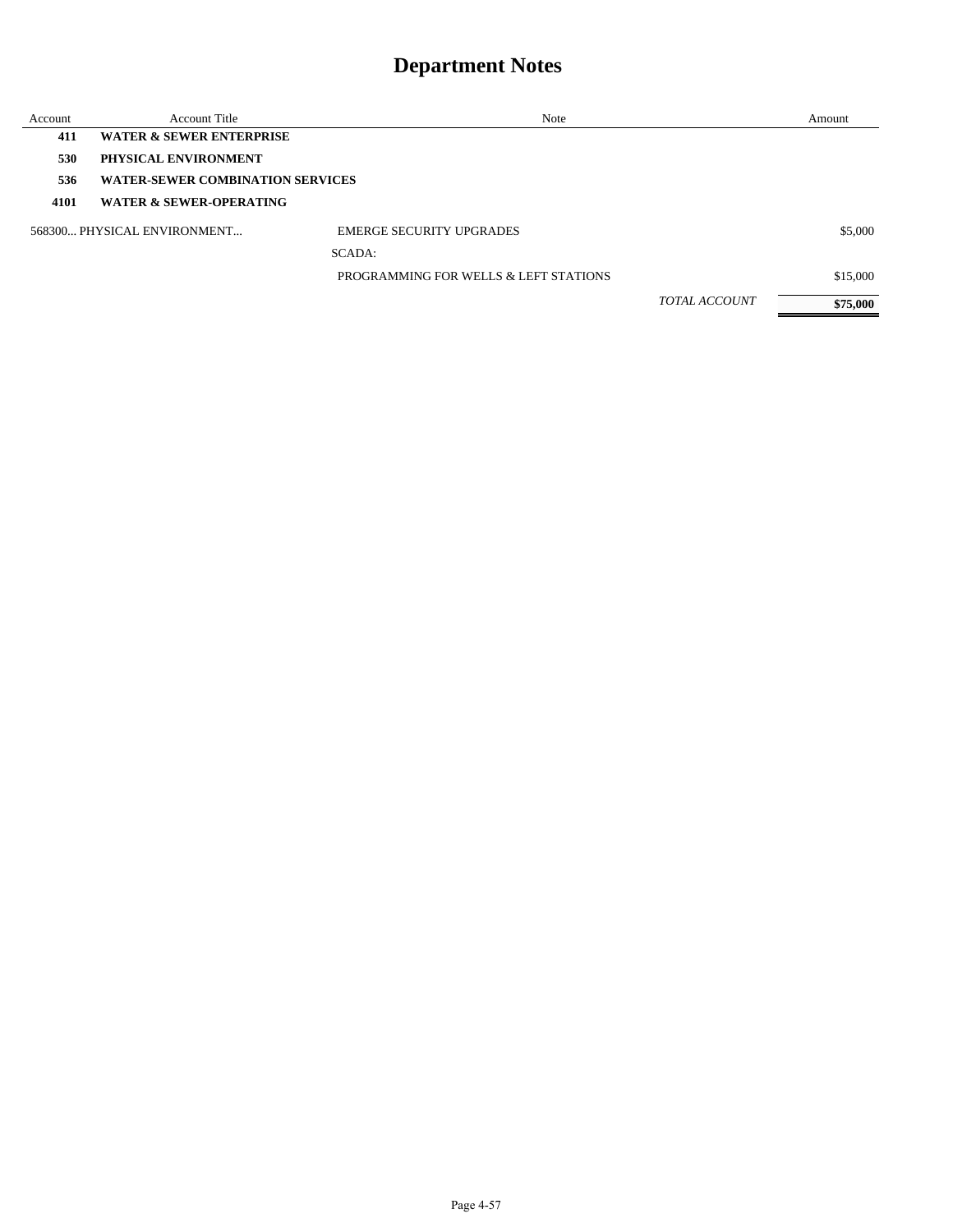| Account | <b>Account Title</b>           | Note                                                    | Amount   |
|---------|--------------------------------|---------------------------------------------------------|----------|
| 421     | <b>AIRPORT ENTERPRISE</b>      |                                                         |          |
| 540     | <b>TRANSPORTATION</b>          |                                                         |          |
| 542     | <b>AIRPORTS</b>                |                                                         |          |
| 4201    | <b>AIRPORT ADMINISTRATION</b>  |                                                         |          |
|         | 540002 TRAVEL OUT-OF-COUNTY    | FAA - ATL (AIRPORT DIR)                                 | \$375    |
|         |                                | SEC-AAAE (AIRPORT DIR)                                  | \$550    |
|         |                                | AAAE NATIONAL CONFERENCE (AIRPORT DIR)                  | \$650    |
|         |                                | AAAE ADMIN & FINANCE CONFERENCE (BUSINESS DEV MGR)      | \$600    |
|         |                                | ANNUAL FAC CONFERENCE (AIRPORT DIR, BUSINESS DEV MGR    |          |
|         |                                | & PROJECT MG)                                           | \$600    |
|         |                                | ALLEGIANT AIRLINES MTG (BUSINESS DEV.MGR & AIRPORT DIR) | \$800    |
|         |                                | AAAE - ACCREDITATION COURSE - VA (PROJECT MAN)          | \$300    |
|         |                                | ACI - JUMPSTART (AIRPORTS DIR) & BUSINESS DEV MGR)      | \$750    |
|         |                                | CFASSP - STATEWIDE MTG - FL (AIRPORT DIRECTOR)          | \$450    |
|         |                                | NATIONAL BUSINESS AC ASSOC - FL (AIRPORT DIR)           | \$550    |
|         |                                | AAAE - AIRPORT PROJECTS (PROJECT MGR)                   | \$500    |
|         |                                | CFASSP STATEWIDE MTG - FL (AIRPORT DIR)                 | \$475    |
|         |                                | FLORIDA AIRPORTS COUNCIL (FAC) - STATE LEGIS AFFAIRS    |          |
|         |                                | BOARD MEETING (AIRPORT DIR.)                            | \$550    |
|         |                                | FAC STATE SUMMIT BD MTG - FL (AIRPORT DIRECTOR)         | \$300    |
|         |                                | TRAVEL FOR AIRLINE MEETINGS AS NEEDED                   | \$1,500  |
|         |                                | BOYD GROUP AVIATION (AIRPORT DIR. & BUSINESS DEV MA     | \$400    |
|         |                                | MRO CONFERENCE - MIAMI (AD-BDM-GA)                      | \$1,500  |
|         |                                | <b>TOTAL ACCOUNT</b>                                    | \$10,850 |
|         | 540005 TRAVEL LODGING EXPENSES | FAA - ATL (AIRPORT DIRECTOR)                            | \$240    |
|         |                                | SEC - AAAE (AIRPORT DIRECTOR)                           | \$450    |
|         |                                | AAAE NATIONAL CONFERENCE (AD)                           | \$1,100  |
|         |                                | AAAE ADMIN & FINANCE CONFERENCE (ADMIN & BUS. DEV. MGR) | \$800    |
|         |                                | ANNUAL FAC CONFERENCE (AD & BUS. DEV. MGR & PROJECT MGR | \$800    |
|         |                                | ACI JUMPSTART (AD & BDM)                                | \$600    |
|         |                                | ALLEGIANT AIRLINES MEETING (BDM&AD)                     | \$400    |
|         |                                | NATIONAL BUSINESS AC ASSOC-FL (AD)                      | \$375    |
|         |                                | AAAE-AIRPORTS PROJECTS (PROJECT MGR)                    | \$400    |
|         |                                | CFASSP STATEWIDE MTG (FL-AD)                            | \$250    |
|         |                                | FLORIDA AIRPORTS COUNCIL (FAC/ STATE LEGAL AFFAIRS)     | \$250    |
|         |                                | FAC STATE SUMMIT BD MTG - FL (AD)                       | \$400    |
|         |                                | AAAE ACCREDITATION COURSE-VA (PM)                       | \$500    |
|         |                                | TRAVEL FOR AIRLINE MEETINGS AS NEEDED                   | \$1,000  |
|         |                                | BOYD GROUP AVIATION (AD, BDM)                           | \$600    |
|         |                                | MRO CONFERENCE MIAMI (AD-BDM-GA)                        | \$500    |
|         |                                | TOTAL ACCOUNT                                           | \$8,665  |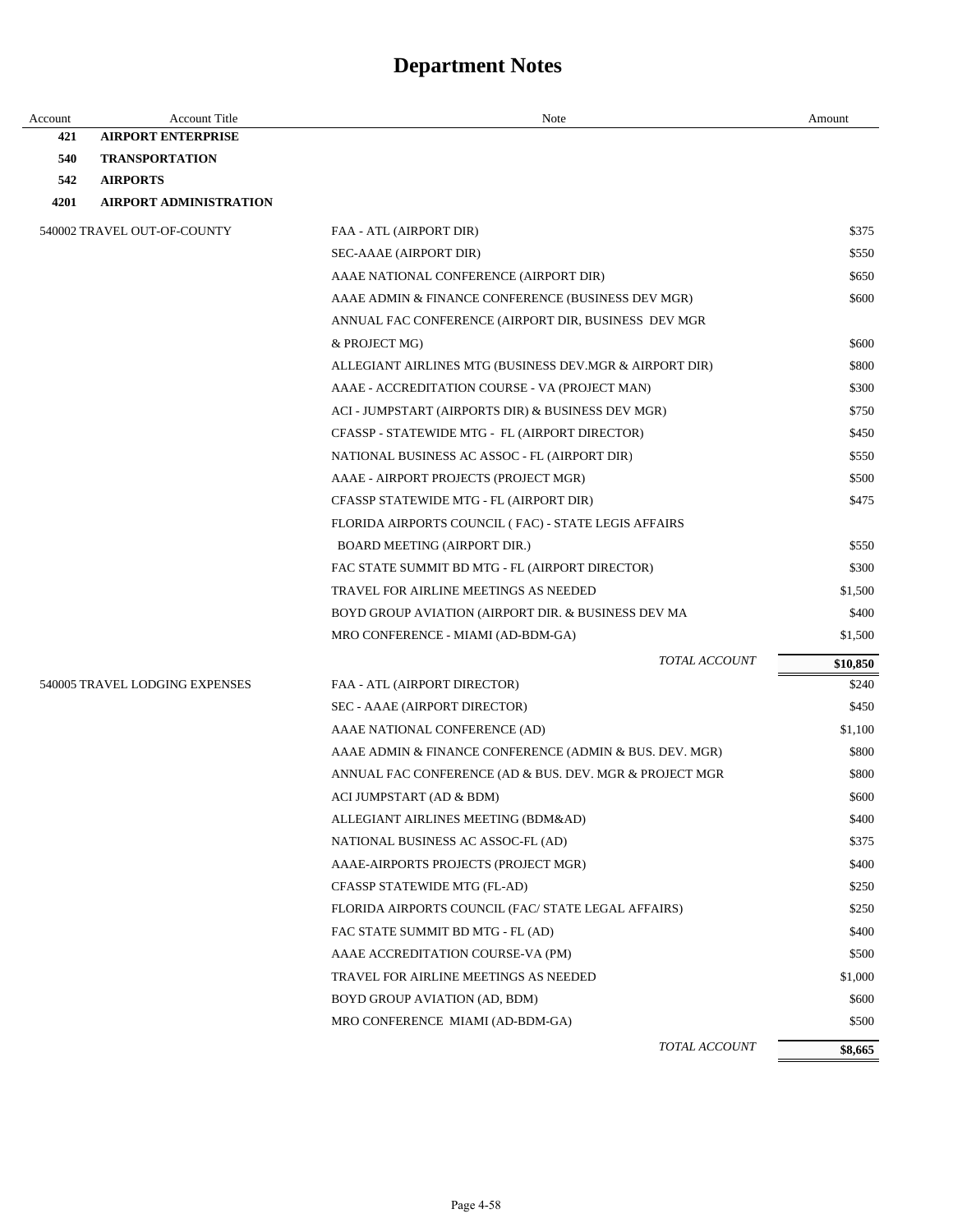| Account         | <b>Account Title</b>            | Note                                                   |                      | Amount       |
|-----------------|---------------------------------|--------------------------------------------------------|----------------------|--------------|
| 421             | <b>AIRPORT ENTERPRISE</b>       |                                                        |                      |              |
| 540             | <b>TRANSPORTATION</b>           |                                                        |                      |              |
| 542             | <b>AIRPORTS</b>                 |                                                        |                      |              |
| 4202            | <b>AIRPORT-OPERATING</b>        |                                                        |                      |              |
|                 | 512010 SALARIES/WAGES-FULL-TIME | DELETE 8180 - LEAD CUSTODIAN (VSIP)                    |                      | $(\$32,970)$ |
|                 |                                 | DELETE 8240 - SENIOR CUSTODIAN (VSIP)                  |                      | $(\$23,932)$ |
|                 |                                 |                                                        | <b>TOTAL ACCOUNT</b> | $(\$56,901)$ |
|                 | 523000 LIFE & HEALTH INSURANCE  | \$376.54*12 (COBRA OR RETIREE INSURANCE)               |                      | \$4,518      |
|                 |                                 | \$376.54*12 (COBRA OR RETIREE INSURANCE)               |                      | \$4,518      |
|                 |                                 |                                                        | <b>TOTAL ACCOUNT</b> | \$9,037      |
|                 | 534422 CS-SKYCAP                | GAT - SKYCAP SERVICES \$7800/MO X 12 MOS               |                      | \$93,600     |
|                 |                                 |                                                        | <b>TOTAL ACCOUNT</b> | \$93,600     |
|                 | 534423 CS-REBUBLIC PARKING      | REPUBLIC PARKING OPERATING EXPENSE & ANNUAL MGTMT FEE  |                      | \$336,000    |
|                 |                                 |                                                        | TOTAL ACCOUNT        | \$336,000    |
|                 | 534600 CS-JANITORIAL            | SOUTHERN MGMT - JANITORIAL SERVICES @ \$18025 /MO X 12 |                      | \$216,300    |
|                 |                                 | \$3000.00/QTR TO CLEAN AND BUFF FLOORS                 |                      | \$12,000     |
|                 |                                 |                                                        | <b>TOTAL ACCOUNT</b> |              |
|                 |                                 |                                                        |                      | \$228,300    |
|                 | 534607 CS-LAWN SERVICE          | HORIZONS LANDSCAPING SERVICE \$1272/MO X 6 MO (1 CUT)  |                      | \$7,632      |
|                 |                                 | \$2100/MO X 6 MO (2 CUTS)                              |                      | \$12,600     |
|                 |                                 |                                                        | <b>TOTAL ACCOUNT</b> | \$20,232     |
| 534900 CS-OTHER |                                 | FUEL MANAGEMENT - FLIGHTLINE \$2000/MO X 12            |                      | \$24,000     |
|                 |                                 |                                                        | <b>TOTAL ACCOUNT</b> | \$24,000     |
|                 | 540002 TRAVEL OUT-OF-COUNTY     | AIRPORT MAINTENANCE BASIC ELEC TRAINING - FL           |                      | \$105        |
|                 |                                 | ADVANCE ELECTRICAL TRAINING - TAMPA, FL                |                      | \$105        |
|                 |                                 | AIRPORT MAINTENANCE MEETINGS AS NEEDED                 |                      | \$200        |
|                 |                                 | SECURITY CONFERENCE - BOSTON - SO AND OM               |                      | \$1,200      |
|                 |                                 |                                                        | TOTAL ACCOUNT        | \$1,610      |
|                 | 540005 TRAVEL LODGING EXPENSES  | AIRPORT MAINTENANCE BASIC ELEC TRAINING - FL           |                      | \$285        |
|                 |                                 | AIRPORT MAINTENANCE ELECTRICAL TRAINING - TAMPA, FL    |                      | \$660        |
|                 |                                 | MAINTENANCE MEETINGS AS NEEDED                         |                      | \$300        |
|                 |                                 | SECURITY CONFERENCE - BOSTON- SO AND OM                |                      | \$185        |
|                 |                                 |                                                        | TOTAL ACCOUNT        | \$1,430      |
| 544610 R/L-LAND |                                 | FACILITY USE - EAFB (3.6% CPI)                         |                      | \$150,220    |
|                 |                                 | 131 ACRES -                                            |                      | \$347,487    |
|                 |                                 |                                                        | <b>TOTAL ACCOUNT</b> | \$497,707    |
|                 | 544620 R/L-BUILDINGS            | WILLIAM SCOTSMAN (TSA OFFICES) \$890/MO X 12 X2        |                      | \$21,360     |
|                 |                                 |                                                        | <b>TOTAL ACCOUNT</b> | \$21,360     |
|                 | 564402 TRANSPORTATION EQUIP     | <b>COPIER</b>                                          |                      | \$3,000      |
|                 |                                 | <b>SECURITY BADGE PRINTER</b>                          |                      | \$3,300      |
|                 |                                 |                                                        | TOTAL ACCOUNT        |              |
|                 |                                 |                                                        |                      | \$6,300      |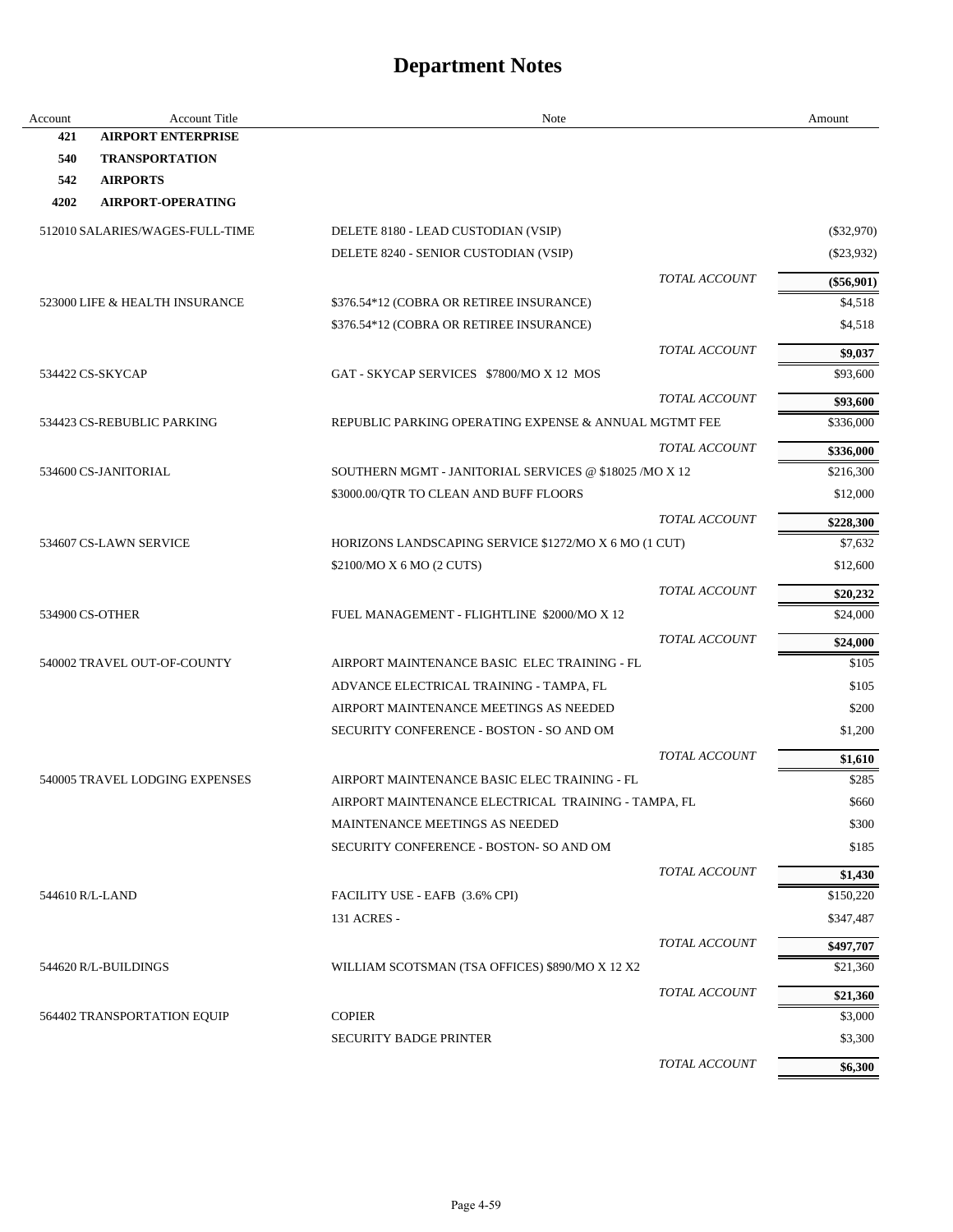| Account | <b>Account Title</b>           | Note                                         |                      | Amount   |
|---------|--------------------------------|----------------------------------------------|----------------------|----------|
| 421     | <b>AIRPORT ENTERPRISE</b>      |                                              |                      |          |
| 540     | <b>TRANSPORTATION</b>          |                                              |                      |          |
| 542     | <b>AIRPORTS</b>                |                                              |                      |          |
| 4210    | <b>DESTIN-OPERATING</b>        |                                              |                      |          |
|         | 534900 CS-OTHER                | SURVEYS OF HANGARS, ETC.                     |                      | \$10,000 |
|         |                                | <b>RUNWAY SURVEY</b>                         |                      | \$20,000 |
|         |                                |                                              | <b>TOTAL ACCOUNT</b> | \$30,000 |
|         | 540002 TRAVEL OUT-OF-COUNTY    | SECURITY CONFERENCE (GA MGR)                 |                      | \$300    |
|         |                                | AAAE ACCREDIDATION COURSE (GA MGR)           |                      | \$250    |
|         |                                | GA AIRPORT ISSUES MEETING (GA MGR)           |                      | \$150    |
|         |                                | <b>GRASI WORKSHOP (GA MGR)</b>               |                      | \$75     |
|         |                                |                                              | <b>TOTAL ACCOUNT</b> | \$775    |
|         | 540005 TRAVEL LODGING EXPENSES | SECURITY CONFERENCE (GA MGR)                 |                      | \$300    |
|         |                                | GA AIRPORT ISSUES MEETING (GA MGR)           |                      | \$75     |
|         |                                | AAAE ACCREDIDATION COURSE (GA MGR)           |                      | \$250    |
|         |                                | <b>GRASI WORKSHOP (GA MGR)</b>               |                      | \$75     |
|         |                                |                                              | <b>TOTAL ACCOUNT</b> | \$700    |
|         | 564402 TRANSPORTATION EQUIP    | FRONT END LOADER FOR 6300 JOHN DEERE TRACTOR |                      | \$8,325  |
|         |                                |                                              | <b>TOTAL ACCOUNT</b> | \$8,325  |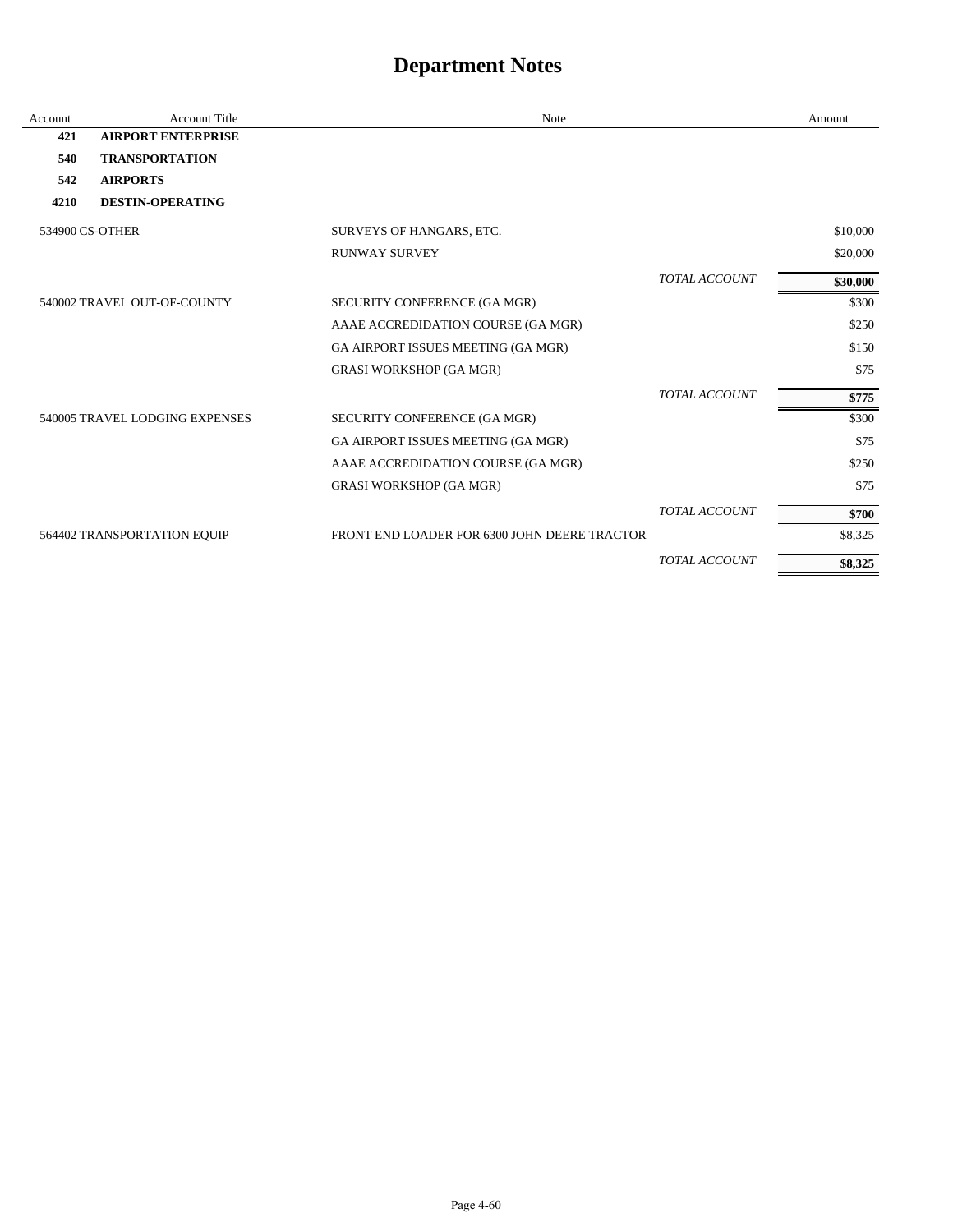| Account         | <b>Account Title</b>           | Note                                             |                      | Amount   |
|-----------------|--------------------------------|--------------------------------------------------|----------------------|----------|
| 421             | <b>AIRPORT ENTERPRISE</b>      |                                                  |                      |          |
| 540             | <b>TRANSPORTATION</b>          |                                                  |                      |          |
| 542             | <b>AIRPORTS</b>                |                                                  |                      |          |
| 4220            | <b>BOB SIKES-OPERATING</b>     |                                                  |                      |          |
| 534900 CS-OTHER |                                | MONTHLY EXTERMINATION - FSS BLDG                 |                      | \$300    |
|                 |                                | MISC/CONTRACTS AS NEEDED                         |                      | \$200    |
|                 |                                | AGREEMENT FOR FIRE PROTECTION SERVICES (NOFD)    |                      | \$50,000 |
|                 |                                |                                                  | <b>TOTAL ACCOUNT</b> | \$50,500 |
|                 | 540002 TRAVEL OUT-OF-COUNTY    | SECURITY CONFERENCE (GA MANAGER)                 |                      | \$300    |
|                 |                                | AAAE ACCREDIDATION CONFERNCE (GA MANAGER)        |                      | \$250    |
|                 |                                | GA AIRPORT ISSUES MEETING (GA MANAGER)           |                      | \$75     |
|                 |                                | <b>GRASI WORKSHOP</b>                            |                      | \$75     |
|                 |                                |                                                  | TOTAL ACCOUNT        | \$700    |
|                 | 540005 TRAVEL LODGING EXPENSES | <b>SECURITY CONFERENCE</b>                       |                      | \$300    |
|                 |                                | AAAE ACCREDIDATION COURSE                        |                      | \$250    |
|                 |                                | <b>GA AIRPORT ISSUES CONFERENCE</b>              |                      | \$75     |
|                 |                                | <b>GRASI WORKSHOP</b>                            |                      | \$75     |
|                 |                                |                                                  | <b>TOTAL ACCOUNT</b> | \$700    |
|                 | 564402 TRANSPORTATION EQUIP    | <b>MOWER DECK FOR ZTR 29 MOWER</b><br><b>NEW</b> |                      | \$3,500  |
|                 |                                | EXMARK KAWASAKI LAZER Z 29 HP ZERO TURN MOWER    | <b>NEW</b>           | \$10,000 |
|                 |                                |                                                  | <b>TOTAL ACCOUNT</b> | \$13,500 |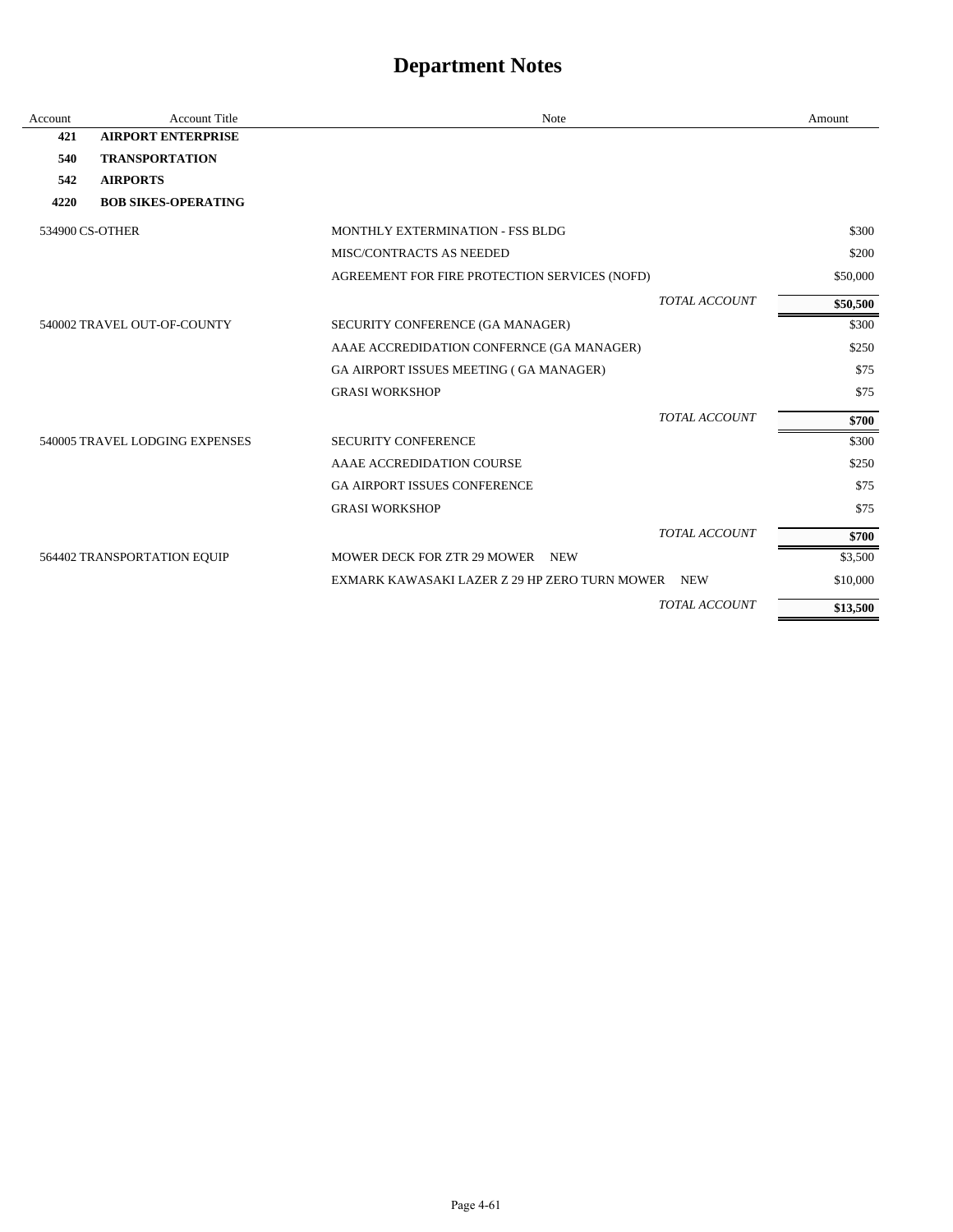| Account                   | <b>Account Title</b>      | Note                                                | Amount    |
|---------------------------|---------------------------|-----------------------------------------------------|-----------|
| 421                       | <b>AIRPORT ENTERPRISE</b> |                                                     |           |
| 540                       | <b>TRANSPORTATION</b>     |                                                     |           |
| 542                       | <b>AIRPORTS</b>           |                                                     |           |
| 4255                      | P.F.C. OPERATING          |                                                     |           |
| 562490 OTHER CONSTRUCTION |                           | EXTEND CONCOURSE & INSTALL LOADING BRIDGES (NWFRA)  | \$153,181 |
|                           |                           | CONSTRUCT CONTROL TOWER (DAP)                       | \$85,900  |
|                           |                           | <b>TOTAL ACCOUNT</b>                                | \$239,081 |
|                           | 563490 OTHER IMPROVEMENTS | INSTALL HIGH MAST LIGHTING AT NWFRA (GRANT MATCH)   | \$450,000 |
|                           |                           | EXPAND PUBLIC PARKING AT NWFRA (GRANT MATCH)        | \$78,014  |
|                           |                           | REHABILITATE TAXIWAY "A" AT BOB SIKES (GRANT MATCH) | \$150,000 |
|                           |                           | <i>TOTAL ACCOUNT</i>                                | \$678,014 |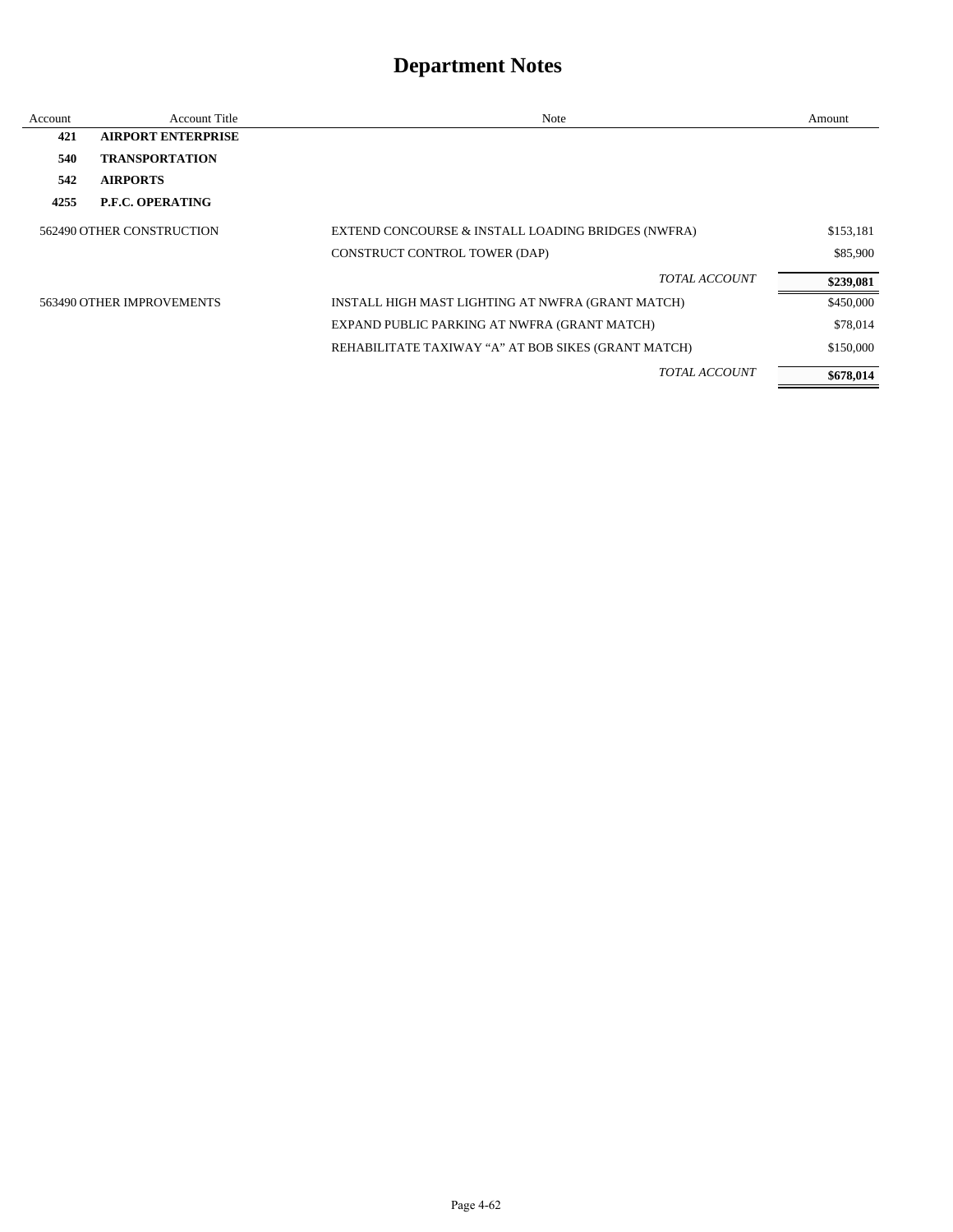| Account | <b>Account Title</b>                  | Note                                     |                      | Amount       |
|---------|---------------------------------------|------------------------------------------|----------------------|--------------|
| 430     | <b>SOLID WASTE FUND</b>               |                                          |                      |              |
| 530     | PHYSICAL ENVIRONMENT                  |                                          |                      |              |
| 534     | <b>GARBAGE/SOLID CONTROL SERVICES</b> |                                          |                      |              |
| 4301    | <b>SOLID WASTE</b>                    |                                          |                      |              |
|         | 512010 SALARIES/WAGES-FULL-TIME       | DELETE 6610 - WEIGHMASTER (VSIP)         |                      | $(\$36,746)$ |
|         |                                       | DELETE 7870 - LANDFILL SUPERVISOR (VSIP) |                      | $(\$55,862)$ |
|         |                                       |                                          | <b>TOTAL ACCOUNT</b> | $(\$92,608)$ |
|         | 523000 LIFE & HEALTH INSURANCE        | \$376.54*12 (COBRA OR RETIREE INSURANCE) |                      | \$4,518      |
|         |                                       | \$376.54*12 (COBRA OR RETIREE INSURANCE) |                      | \$4,518      |
|         |                                       |                                          | <b>TOTAL ACCOUNT</b> | \$9,037      |
|         | 534401 CS-TRANSFER STATION-SOUTH      | TRF STATION-SOUTH (FWB)                  |                      | \$4,006,485  |
|         |                                       |                                          | <b>TOTAL ACCOUNT</b> | \$4,006,485  |
|         | 534407 CS-TRANSFER STATION-BAKER      | TRF STATION NORTH (BAKER)                |                      | \$677,425    |
|         |                                       |                                          | <b>TOTAL ACCOUNT</b> | \$677,425    |
|         | 540005 TRAVEL LODGING EXPENSES        | <b>CONTINUING EDUCATION UNITS</b>        |                      | \$500        |
|         |                                       |                                          | <b>TOTAL ACCOUNT</b> | \$500        |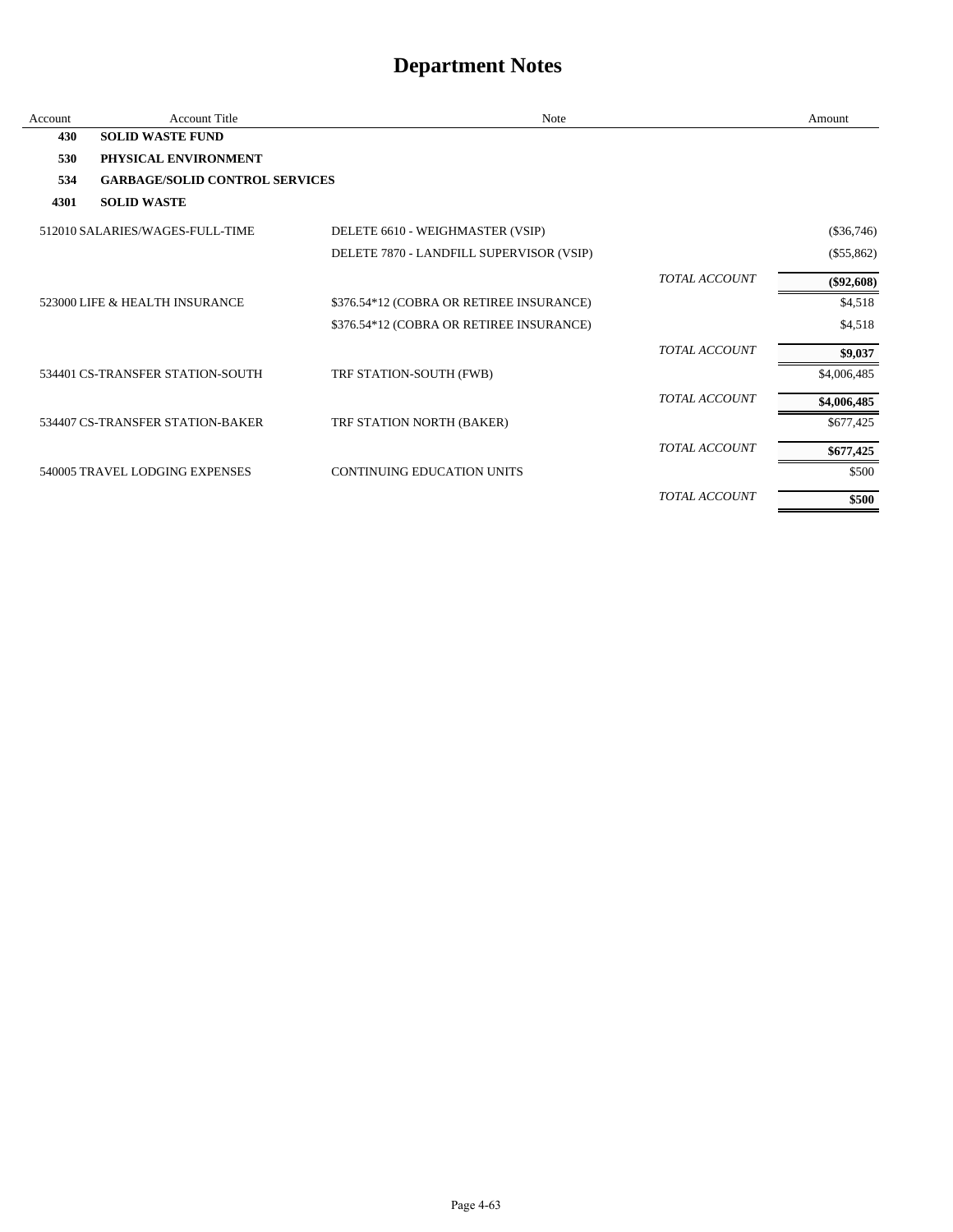| Account | <b>Account Title</b>                  | Note                                                    | Amount    |
|---------|---------------------------------------|---------------------------------------------------------|-----------|
| 430     | <b>SOLID WASTE FUND</b>               |                                                         |           |
| 530     | PHYSICAL ENVIRONMENT                  |                                                         |           |
| 534     | <b>GARBAGE/SOLID CONTROL SERVICES</b> |                                                         |           |
| 4305    | <b>RECYCLING DEPARTMENT</b>           |                                                         |           |
|         | 534395 CS-RECYCLING                   | CURBSIDE RESIDENTIAL RECYCLING CONTRACT                 |           |
|         |                                       | PROJECTED EXPENSE FOR FY2011 BASED ON PAST COLLECTIBLES | \$500,000 |
|         |                                       | <b>TOTAL ACCOUNT</b>                                    | \$500,000 |
|         | 534900 CS-OTHER                       | WFRPC--SQG VERIFICATION                                 | \$13,500  |
|         |                                       | HORIZONS (OFFICE RECYCLING)                             | \$15,500  |
|         |                                       | CJ TIRE RECYCLING DBA (TIRE DISPOSAL)                   | \$10,000  |
|         |                                       | <b>TOTAL ACCOUNT</b>                                    | \$39,000  |
|         | 540002 TRAVEL OUT-OF-COUNTY           | RECYCLE FLORIDA TODAY ANNUAL CONFERENCE                 | \$200     |
|         |                                       | <b>FDEP UPDATE</b>                                      | \$100     |
|         |                                       | <b>GREEN WORKSHOP</b>                                   | \$100     |
|         |                                       | <b>TOTAL ACCOUNT</b>                                    | \$400     |
|         | 540005 TRAVEL LODGING EXPENSES        | RFT ANNUAL CONFERENCE                                   | \$400     |
|         |                                       | <b>FDEP UPDATE</b>                                      | \$150     |
|         |                                       | <b>GREEN WORKSHOP</b>                                   | \$200     |
|         |                                       | <b>TOTAL ACCOUNT</b>                                    | \$750     |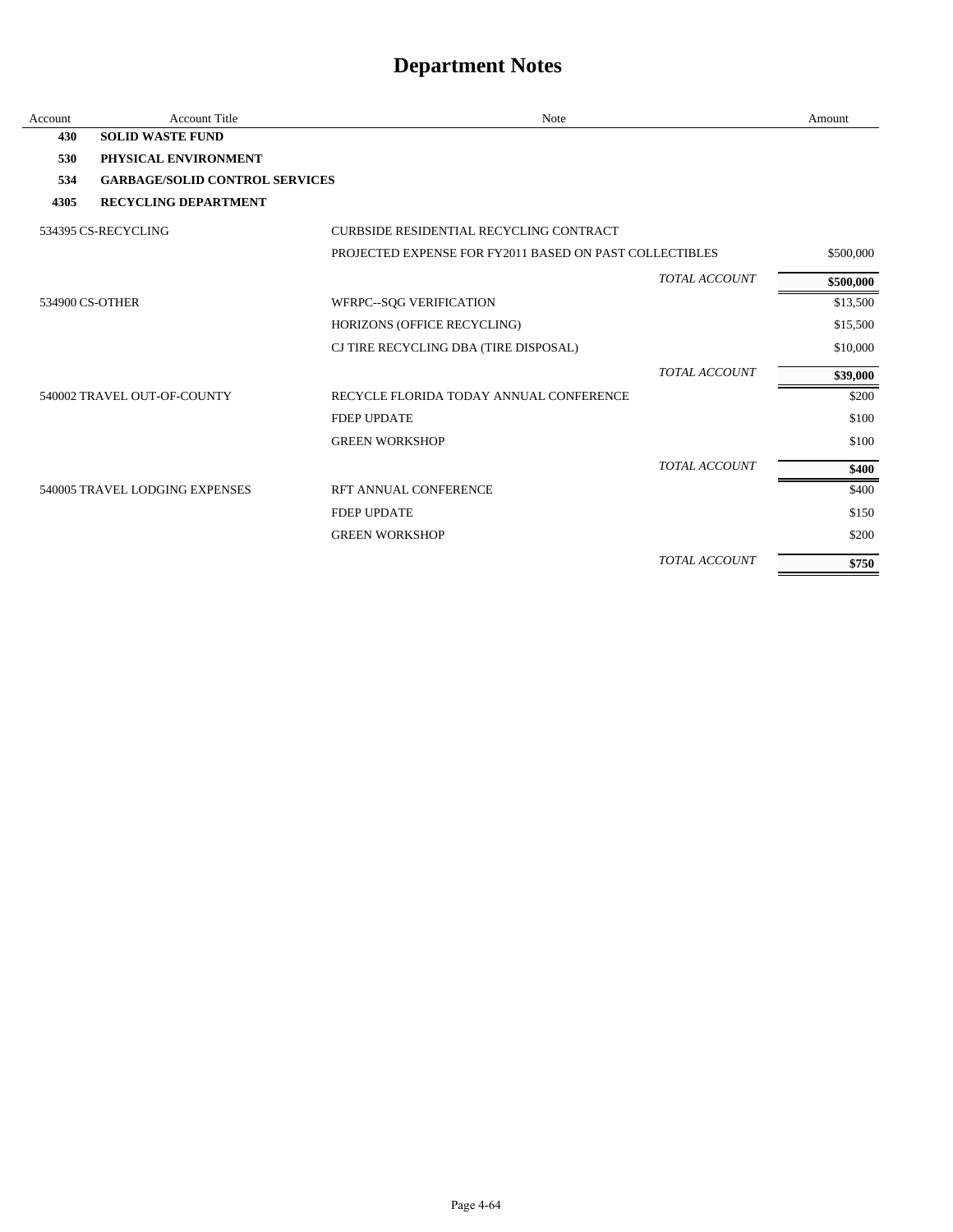| Account         | <b>Account Title</b>            | Note                                                    | Amount       |
|-----------------|---------------------------------|---------------------------------------------------------|--------------|
| 441             | <b>INSPECTION ENTERPRISE</b>    |                                                         |              |
| 520             | <b>PUBLIC SAFETY</b>            |                                                         |              |
| 524             | PROTECTIVE INSPECTIONS          |                                                         |              |
| 4400            | <b>INSPECTION DEPARTMENT</b>    |                                                         |              |
|                 | 512010 SALARIES/WAGES-FULL-TIME | DELETE 1051 - CHIEF FIRE INSPECTOR (VSIP)               | $(\$53,507)$ |
|                 |                                 | <b>TOTAL ACCOUNT</b>                                    | $(\$53,507)$ |
|                 | 523000 LIFE & HEALTH INSURANCE  | \$376.54*12 (COBRA OR RETIREE INSURANCE)                | \$4,518      |
|                 |                                 | <b>TOTAL ACCOUNT</b>                                    | \$4,518      |
| 534900 CS-OTHER |                                 | 50% OF \$23,306 TYLER TECH EDEN MAINTENANCE             | \$11,653     |
|                 |                                 | <b>TOTAL ACCOUNT</b>                                    | \$11,653     |
|                 | 540002 TRAVEL OUT-OF-COUNTY     | INSPECTOR CONTINUING EDUCATION UNITS (VARIOUS LOCA.)    | \$425        |
|                 |                                 | CONSTRUCTION INSTITUTE TRAINING                         | \$425        |
|                 |                                 | <b>FIRE PREVENTION TRAINING</b>                         | \$150        |
|                 |                                 | <b>TOTAL ACCOUNT</b>                                    | \$1,000      |
|                 | 540005 TRAVEL LODGING EXPENSES  | CONSTRUCTION LICENSING OFFICIALS ASSOCIATION OF FLORIDA |              |
|                 |                                 | (CLOAF) 2 NIGHTS X 1 PERSONNEL                          | \$250        |
|                 |                                 | FIRE PREVENTION TRAINING 5 NIGHTS X 1 PERSONNEL         | \$625        |
|                 |                                 | CONSTRUCTION INSTITUTE 1 NIGHT X 3 PERSONNEL            | \$375        |
|                 |                                 | CONTINUING EDUCATION 2 NIGHT X 1 PERSONNEL              | \$250        |
|                 |                                 | TOTAL ACCOUNT                                           | \$1,500      |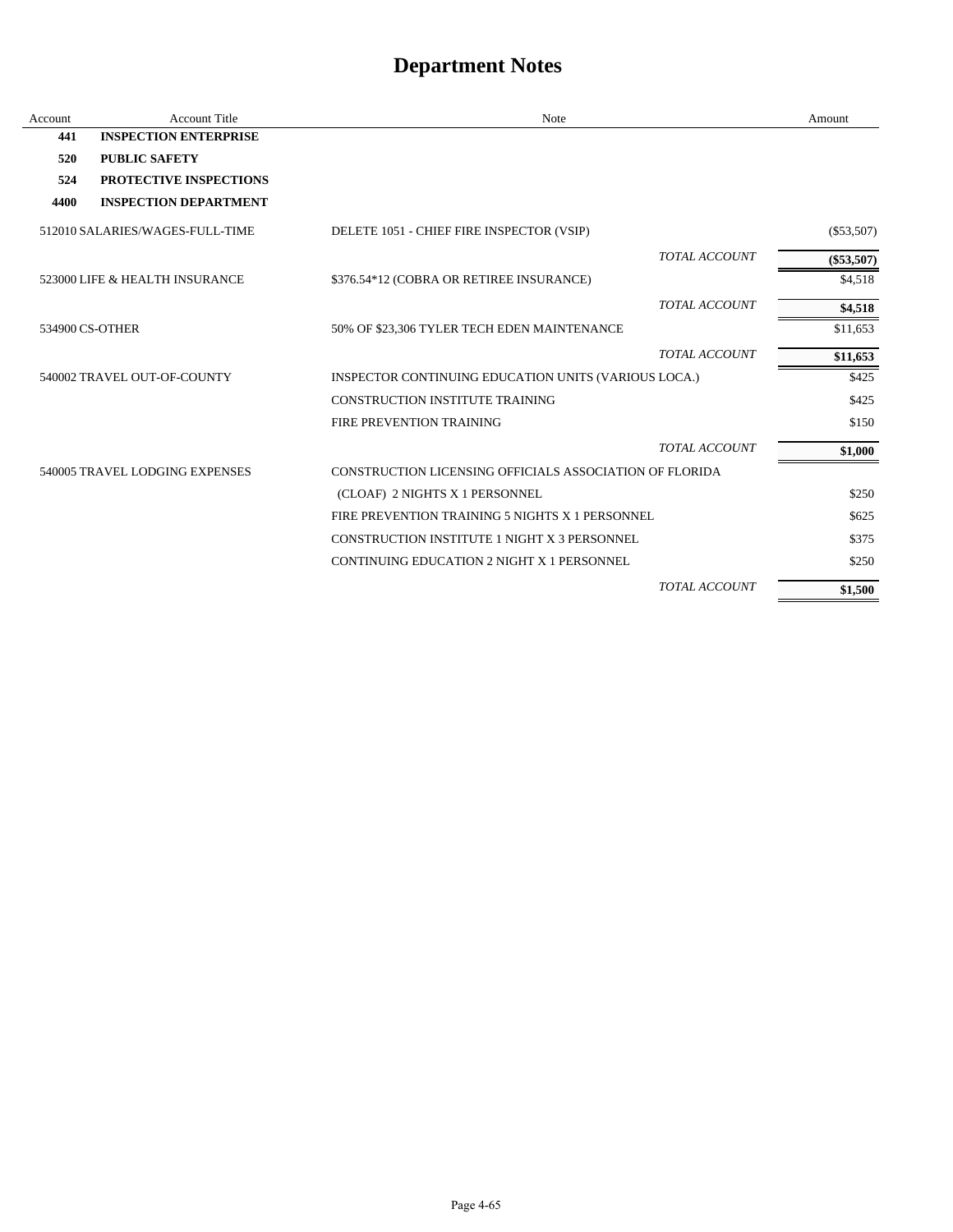| Account | <b>Account Title</b>                 | Note                                                 | Amount       |
|---------|--------------------------------------|------------------------------------------------------|--------------|
| 450     | <b>EMERGENCY MEDICAL SERVICES</b>    |                                                      |              |
| 520     | <b>PUBLIC SAFETY</b>                 |                                                      |              |
| 526     | <b>AMBULANCE AND RESCUE SERVICES</b> |                                                      |              |
| 4500    | <b>EMERGENCY MEDICAL SERVICE</b>     |                                                      |              |
|         | 512010 SALARIES/WAGES-FULL-TIME      | DELETE 3420 - PARAMEDIC (VSIP)                       | (\$31,675)   |
|         |                                      | 3420 - PARAMEDIC (FROM CORRECTIONS)                  | \$24,211     |
|         |                                      | DELETE3420 - PARAMEDIC (VSIP)                        | $(\$31,973)$ |
|         |                                      | 3420 - PARAMEDIC (FROM CORRECTIONS)                  | \$24,211     |
|         |                                      | <b>TOTAL ACCOUNT</b>                                 | (\$15,226)   |
|         | 523000 LIFE & HEALTH INSURANCE       | \$376.54*12 (COBRA OR RETIREE INSURANCE)             | \$4,518      |
|         |                                      | \$376.54*12 (COBRA OR RETIREE INSURANCE)             | \$4,518      |
|         |                                      | <b>TOTAL ACCOUNT</b>                                 | \$9,037      |
|         | 534206 CS-BILLING SERVICES (EMS)     | ADVANCED DATA PROCESSING - EMS BILLING SERVICE       | \$429,500    |
|         |                                      | <b>TOTAL ACCOUNT</b>                                 | \$429,500    |
|         | 534300 CS-COLLECTION AGENCY          | PROFESSIONAL ADJUSTMENT CORP - EMS COLLECTION AGENCY | \$22,000     |
|         |                                      | <b>TOTAL ACCOUNT</b>                                 | \$22,000     |
|         | 534500 CS-PERSONNEL                  | TEMPORARY CLERICAL SERVICES                          | \$2,500      |
|         |                                      | <b>TOTAL ACCOUNT</b>                                 | \$2,500      |
|         | 534603 CS-WASTE DISPOSAL             | BFI BIOHAZARDOUS WASTE DISPOSAL                      | \$3,200      |
|         |                                      | <b>TOTAL ACCOUNT</b>                                 | \$3,200      |
|         | 540001 TRAVEL IN-COUNTY              | MILEAGE REIMBURSEMENT FOR STATION MOVES              | \$500        |
|         |                                      | <b>TOTAL ACCOUNT</b>                                 | \$500        |
|         | 540002 TRAVEL OUT-OF-COUNTY          | CLINCON, EMS TODAY, EMS EXPO, STATE EMS ADVISORY MTG | \$1,000      |
|         |                                      | <b>TOTAL ACCOUNT</b>                                 | \$1,000      |
|         | 540005 TRAVEL LODGING EXPENSES       | CLINCON, EMS TODAY, EMS EXPO, STATE EMS ADVISORY MTG | \$1,000      |
|         |                                      | TOTAL ACCOUNT                                        | \$1,000      |
|         | 564202 PUBLIC SAFETY EQUIP           | MATCHING GRANT FUNDS FOR LP15'S (20% OF \$358,159)   | \$71,631     |
|         |                                      | <b>TOTAL ACCOUNT</b>                                 | \$71,631     |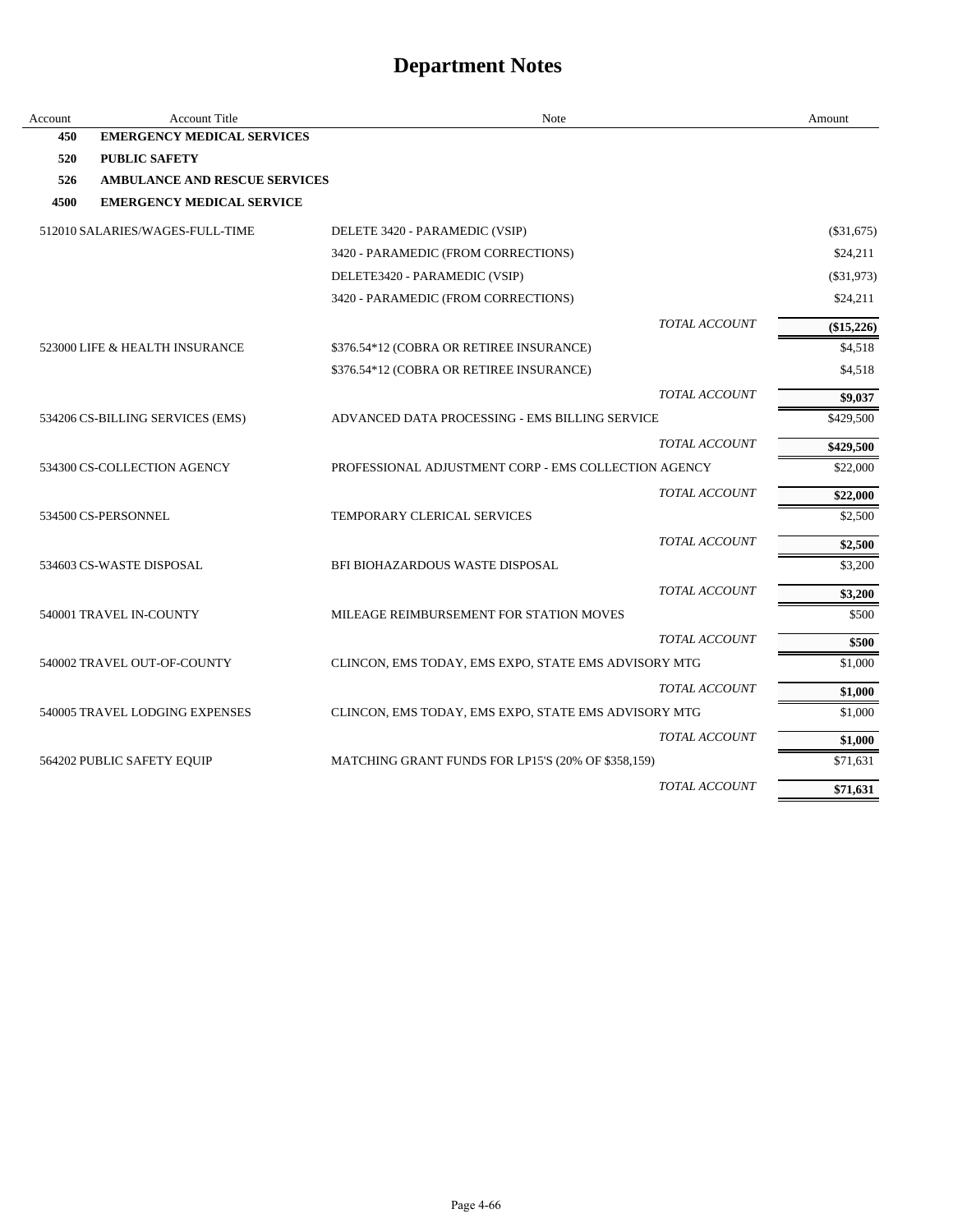| Account | <b>Account Title</b>                 | <b>Note</b>                                             | Amount      |
|---------|--------------------------------------|---------------------------------------------------------|-------------|
| 460     | <b>CONFERENCE CENTER ENTERPRISE</b>  |                                                         |             |
| 570     | <b>CULTURE/RECREATION</b>            |                                                         |             |
| 575     | <b>SPECIAL RECREATION FACILITIES</b> |                                                         |             |
| 4614    | C.C. PROMOTIONS (30%)                |                                                         |             |
|         | 534002 CS-ADVERTISING                | ADVERTISING AND PROMOTION                               | \$1,200,000 |
|         |                                      | <b>TOTAL ACCOUNT</b>                                    | \$1,200,000 |
|         | 534009 CS-PUBLIC RELATIONS           | PUBLIC RELATIONS - RAISE PUBLIC AWARENESS OF CONF CTR   | \$150,000   |
|         |                                      | <b>TOTAL ACCOUNT</b>                                    | \$150,000   |
|         | 540002 TRAVEL OUT-OF-COUNTY          | INDUSTRY/TRADE SHOWS TSAE, ACAE, LSAE, SGMP, MPI, HSMAI | \$10,000    |
|         |                                      | <b>TOTAL ACCOUNT</b>                                    | \$10,000    |
|         | 540005 TRAVEL LODGING EXPENSES       | <b>TRADE AND INDUSTRY SHOWS</b>                         | \$4,000     |
|         |                                      | ON SALES CALLS                                          | \$3,500     |
|         |                                      | <b>TOTAL ACCOUNT</b>                                    | \$7,500     |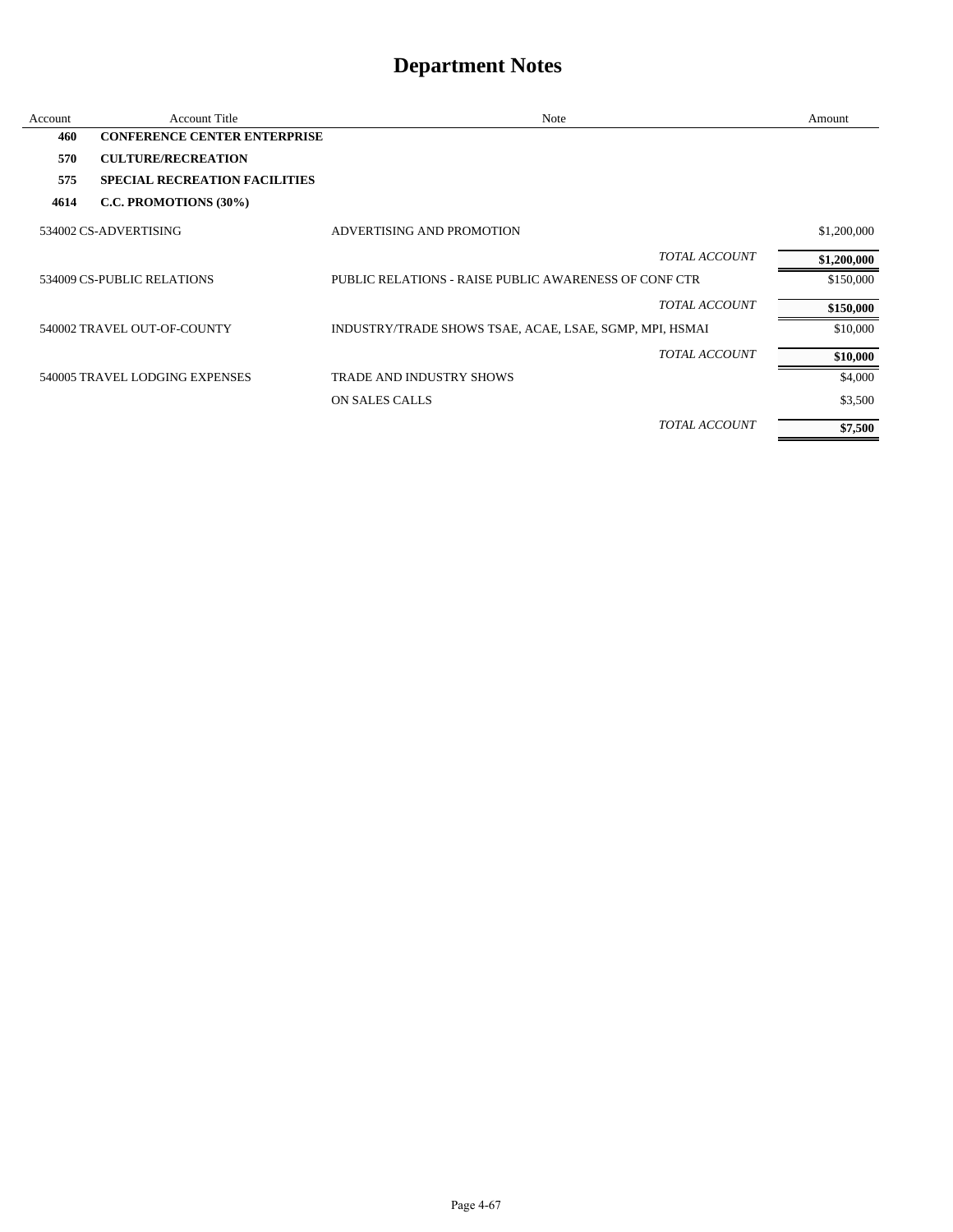| Account         | <b>Account Title</b>                 | Note                                                  | Amount   |
|-----------------|--------------------------------------|-------------------------------------------------------|----------|
| 460             | <b>CONFERENCE CENTER ENTERPRISE</b>  |                                                       |          |
| 570             | <b>CULTURE/RECREATION</b>            |                                                       |          |
| 575             | <b>SPECIAL RECREATION FACILITIES</b> |                                                       |          |
| 4615            | <b>C.C. ADMINISTRATION</b>           |                                                       |          |
|                 | 512020 SALARIES/WAGES-PART-TIME      | ADD 8111-CUSTODIAN (PT) (SPLIT 50% W/TOURIST DEVELOP) | \$6,856  |
|                 |                                      | <b>TOTAL ACCOUNT</b>                                  | \$6,856  |
|                 | 534500 CS-PERSONNEL                  | <b>MAJOR EVENT SUPPORT STAFF</b>                      | \$25,000 |
|                 |                                      | <b>TOTAL ACCOUNT</b>                                  | \$25,000 |
|                 | 534752 CS-CATERING                   | <b>ARAMARK SERVICES</b>                               | \$10,000 |
|                 |                                      | <b>TOTAL ACCOUNT</b>                                  | \$10,000 |
| 534900 CS-OTHER |                                      | <b>OTHER EVENT SERVICES</b>                           | \$10,000 |
|                 |                                      | <b>TOTAL ACCOUNT</b>                                  | \$10,000 |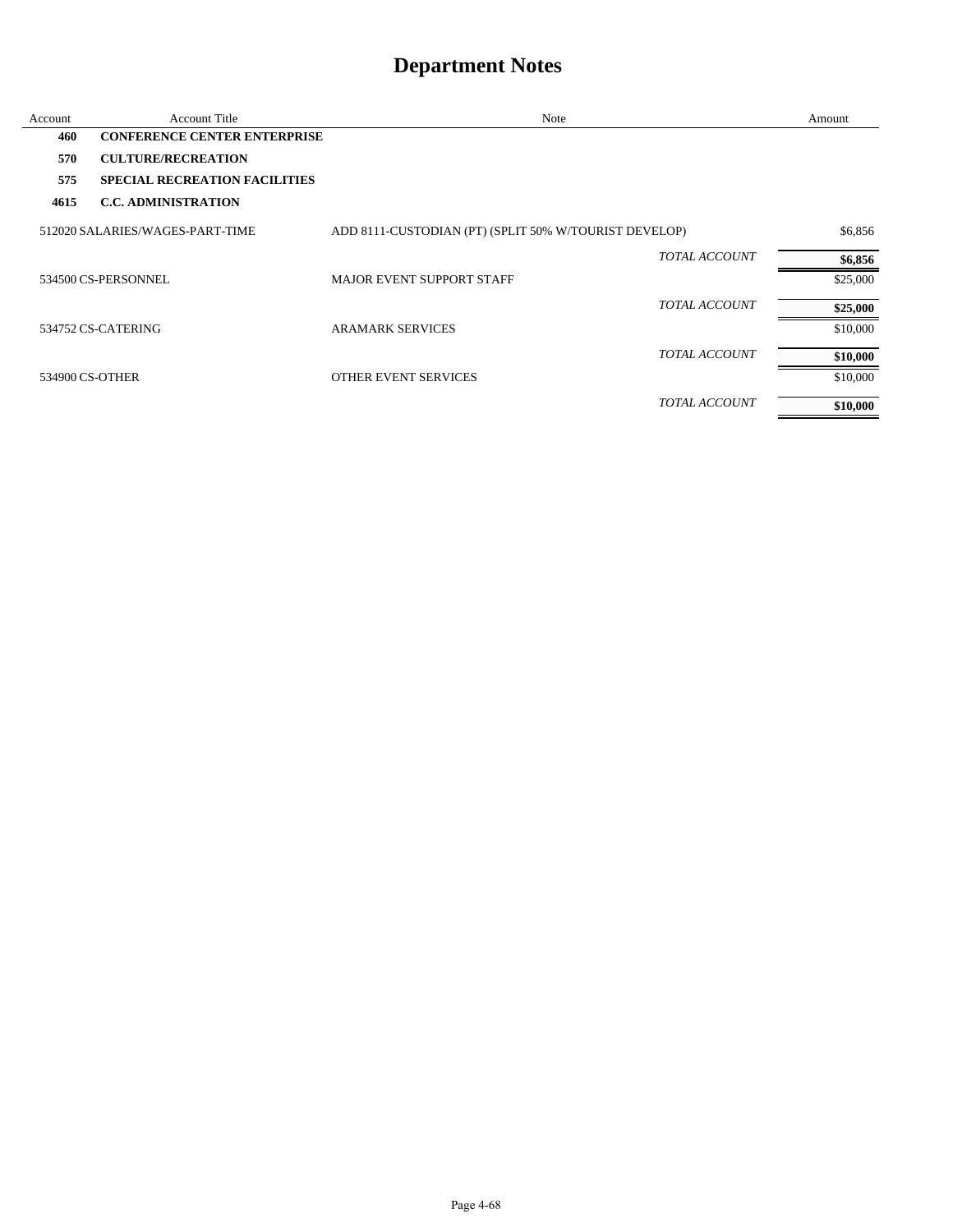| Account | <b>Account Title</b>                 | <b>Note</b>                                       |                      | Amount    |
|---------|--------------------------------------|---------------------------------------------------|----------------------|-----------|
| 460     | <b>CONFERENCE CENTER ENTERPRISE</b>  |                                                   |                      |           |
| 570     | <b>CULTURE/RECREATION</b>            |                                                   |                      |           |
| 575     | <b>SPECIAL RECREATION FACILITIES</b> |                                                   |                      |           |
| 4616    | <b>C.C. CAPITAL</b>                  |                                                   |                      |           |
|         | 562751 C.C. ELEVATOR                 | <b>CONSTRUCTION COSTS FOR ELEVATOR</b>            |                      | \$500,000 |
|         |                                      |                                                   | <b>TOTAL ACCOUNT</b> | \$500,000 |
|         | 563790 OTHER IMPROVEMENTS            | MULTI-COLOR LED MARQUEE                           |                      | \$72,500  |
|         |                                      | MODIFY MARQUIS PEDESTAL                           |                      | \$40,000  |
|         |                                      | POWER OUTLETS FOR PARKING AREA                    |                      | \$10,000  |
|         |                                      | <b>RESURFACE KITCHEN FLOOR</b>                    |                      | \$66,500  |
|         |                                      | HEAT CIRCULATING FANS IN BALLROOM II, III, IV     |                      | \$18,600  |
|         |                                      | LINE ARRAY SPEAKER SYSTEM FOR BALLRM +AUTOCONTROL |                      | \$90,000  |
|         |                                      | <b>EXTERIOR BUILDING SURFACE REPAIRS</b>          |                      | \$250,000 |
|         |                                      | <b>LOADING DOCK EXPANSION</b>                     |                      | \$100,000 |
|         |                                      |                                                   | <b>TOTAL ACCOUNT</b> | \$647,600 |
|         | 564702 CULTURE/RECREATION EQUIP      | <b>GENERATOR (30KW)</b>                           |                      | \$16,550  |
|         |                                      |                                                   | <b>TOTAL ACCOUNT</b> | \$16,550  |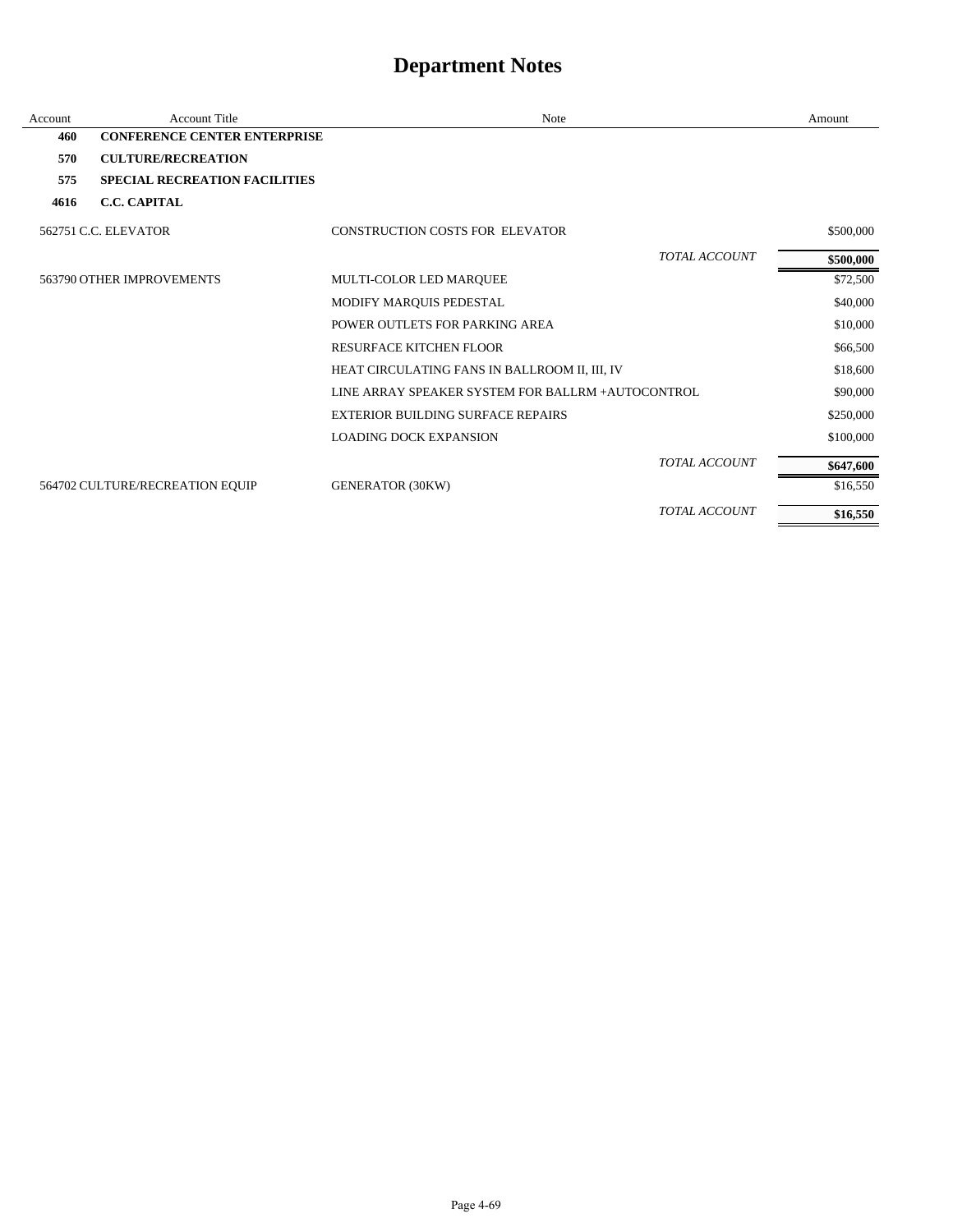| Account         | <b>Account Title</b>                 | Note                                            | Amount              |
|-----------------|--------------------------------------|-------------------------------------------------|---------------------|
| 460             | <b>CONFERENCE CENTER ENTERPRISE</b>  |                                                 |                     |
| 570             | <b>CULTURE/RECREATION</b>            |                                                 |                     |
| 575             | <b>SPECIAL RECREATION FACILITIES</b> |                                                 |                     |
| 4617            | <b>C.C. OPERATIONS</b>               |                                                 |                     |
|                 | 534200 CS-SECURITY                   | <b>SECURITAS</b>                                | \$5,000             |
|                 |                                      | <b>TOTAL ACCOUNT</b>                            | \$5,000             |
|                 | 534207 CS-SECURITY-SHERIFF           | OKALOOSA COUNTY SHERIFF'S DEPARTMENT            | \$2,000             |
|                 |                                      | <b>TOTAL ACCOUNT</b>                            | \$2,000             |
|                 | 534500 CS-PERSONNEL                  | <b>ADDITIONAL EVENT STAFF</b>                   | \$18,000            |
|                 |                                      | <b>TOTAL ACCOUNT</b>                            | \$18,000            |
|                 | 534750 CS-MASS TRANSIT               | ADDITIONAL EVENT SHUTTLE SERVICE                | \$5,000             |
|                 |                                      | <b>TOTAL ACCOUNT</b>                            | \$5,000             |
|                 | 534751 CS-RIGGING/PRODUCTION         | EVENT RIGGING AND PRODUCTION SERVICES           | \$5,000             |
|                 |                                      | <b>TOTAL ACCOUNT</b>                            | \$5,000             |
|                 | 534752 CS-CATERING                   | <b>EVENT CATERERS</b>                           | \$10,000            |
|                 |                                      | <b>TOTAL ACCOUNT</b>                            |                     |
|                 | 534753 CS-ELECTRICAL CONTRACTING     | <b>EVENT ELECTRICAL SERVICES</b>                | \$10,000<br>\$2,000 |
|                 |                                      |                                                 |                     |
|                 |                                      | <b>TOTAL ACCOUNT</b>                            | \$2,000             |
|                 | 534754 CS-SHOW DECORATIONS           | <b>EVENT CONVENTION SERVICES</b>                | \$2,000             |
|                 |                                      | <b>TOTAL ACCOUNT</b>                            | \$2,000             |
|                 | 534755 CS-AUDIO/VIDEO                | EXTENDED AUDIO/VISUAL SERVICES                  | \$80,000            |
|                 |                                      | TOTAL ACCOUNT                                   | \$80,000            |
|                 | 534756 CS-LINEN SERVICE              | <b>ARAMARK</b>                                  | \$6,000             |
|                 |                                      | <b>TOTAL ACCOUNT</b>                            | \$6,000             |
|                 | 534757 CS-ENTERTAINMENT              | <b>EVENT BOOKING SERVICES</b>                   | \$320,000           |
|                 |                                      | TOTAL ACCOUNT                                   | \$320,000           |
|                 | 534758 CS-TICKET SALES               | <b>EVENT TICKETING SERVICES</b>                 | \$25,200            |
|                 |                                      | TOTAL ACCOUNT                                   | \$25,200            |
| 534900 CS-OTHER |                                      | OTHER EVENT RELATED SERVICES                    | \$5,000             |
|                 |                                      | TOTAL ACCOUNT                                   | \$5,000             |
|                 | 540002 TRAVEL OUT-OF-COUNTY          | INTERNATIONAL ASSOCIATION OF ASSEMBLEY MANAGER  | \$1,000             |
|                 |                                      | FLORIDA FACILITY MANAGERS ASSOCIATION           | \$1,000             |
|                 |                                      | <b>TOTAL ACCOUNT</b>                            | \$2,000             |
|                 | 540005 TRAVEL LODGING EXPENSES       | OVERNIGHT STAYS REQUIRED FOR OVERLAPPING EVENTS | \$1,000             |
|                 |                                      | TOTAL ACCOUNT                                   | \$1,000             |
|                 | 564751 C.C. SPECIAL EVENTS           | 2 SCREENS FOR RENTAL AT EVENTS                  | \$6,480             |
|                 |                                      | <b>VIDEO SWITCHER</b>                           | \$27,600            |
|                 |                                      | <b>HOT BOXES</b>                                | \$21,188            |
|                 |                                      | TOTAL ACCOUNT                                   | \$55,268            |
|                 | 581210 DESTIN FIRE DEPARTMENT        | DESTIN FD BEACH SAFETY                          | \$250,000           |
|                 |                                      | TOTAL ACCOUNT                                   | \$250,000           |
|                 |                                      |                                                 |                     |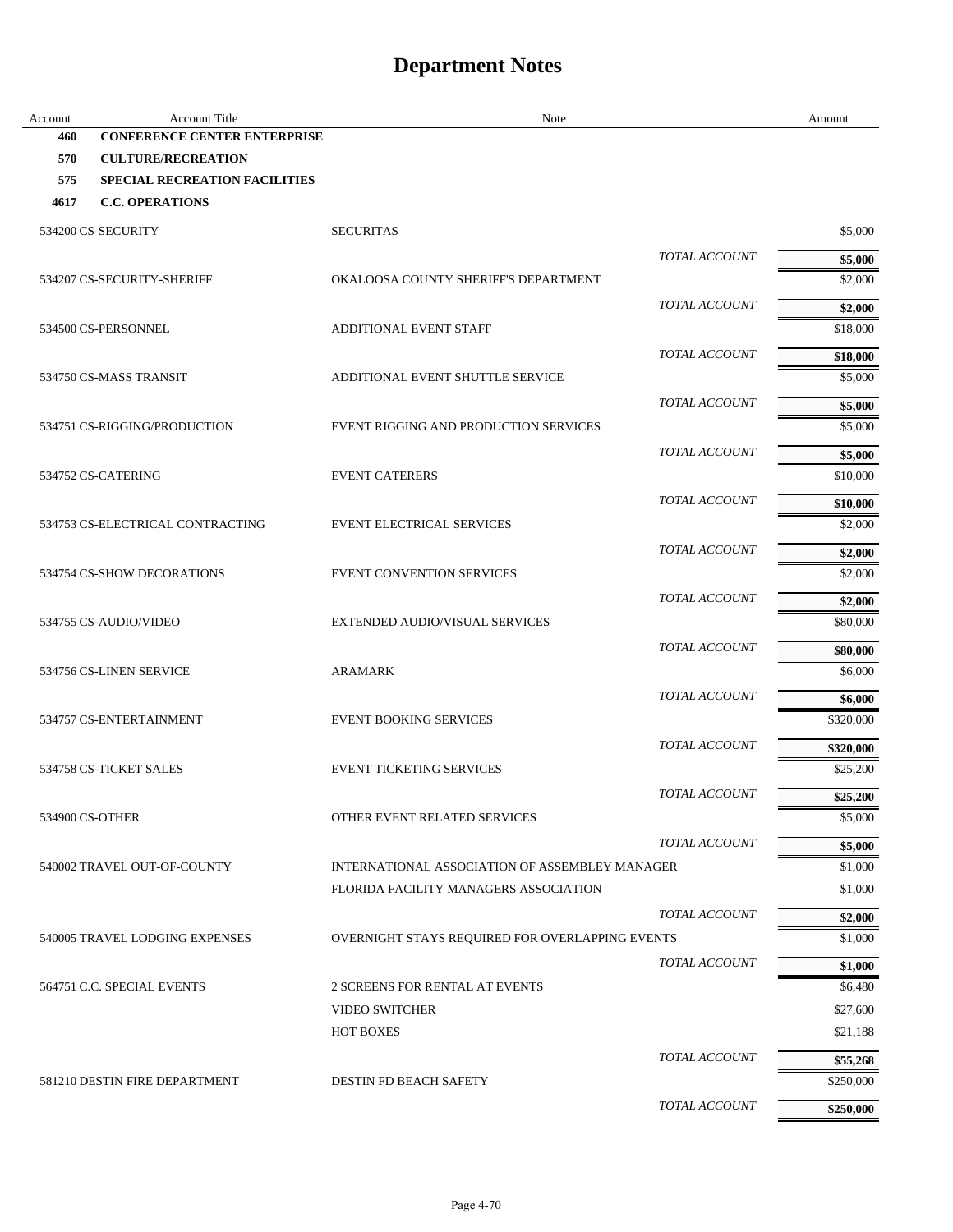| Account         | <b>Account Title</b>                 | Note                                               | Amount   |
|-----------------|--------------------------------------|----------------------------------------------------|----------|
| 460             | <b>CONFERENCE CENTER ENTERPRISE</b>  |                                                    |          |
| 570             | <b>CULTURE/RECREATION</b>            |                                                    |          |
| 575             | <b>SPECIAL RECREATION FACILITIES</b> |                                                    |          |
| 4618            | <b>C.C. MAINTENANCE</b>              |                                                    |          |
|                 | 534500 CS-PERSONNEL                  | KELLEY SERVICES & ABLE BODY ADDITIONAL EVENT STAFF | \$7,000  |
|                 |                                      | <b>TOTAL ACCOUNT</b>                               | \$7,000  |
|                 | 534550 CS-UNIFORMS                   | <b>UNIFIRST UNIFORM</b>                            | \$8,000  |
|                 |                                      | <b>TOTAL ACCOUNT</b>                               | \$8,000  |
|                 | 534607 CS-LAWN SERVICE               | <b>ANNUAL LAWN CARE</b>                            | \$7,000  |
|                 |                                      | TOTAL ACCOUNT                                      | \$7,000  |
| 534900 CS-OTHER |                                      | ADDITIONAL MAINTENANCE SERVICES                    | \$10,000 |
|                 |                                      | <b>TOTAL ACCOUNT</b>                               | \$10,000 |
|                 | 540002 TRAVEL OUT-OF-COUNTY          | <b>AUDIO/VISUAL TRADE SHOW</b>                     | \$1,500  |
|                 |                                      | <b>TOTAL ACCOUNT</b>                               | \$1,500  |
|                 | 540005 TRAVEL LODGING EXPENSES       | LODGING TRADESHOWS AND COURSES                     | \$1,000  |
|                 |                                      | TOTAL ACCOUNT                                      | \$1,000  |
|                 | 564751 C.C. SPECIAL EVENTS           | MOTORIZED PALLET JACK                              | \$5,520  |
|                 |                                      | <b>VIDEO CAMERA</b>                                | \$9,900  |
|                 |                                      | MISC EQUIPMENT                                     | \$3,500  |
|                 |                                      | <b>TOTAL ACCOUNT</b>                               | \$18,920 |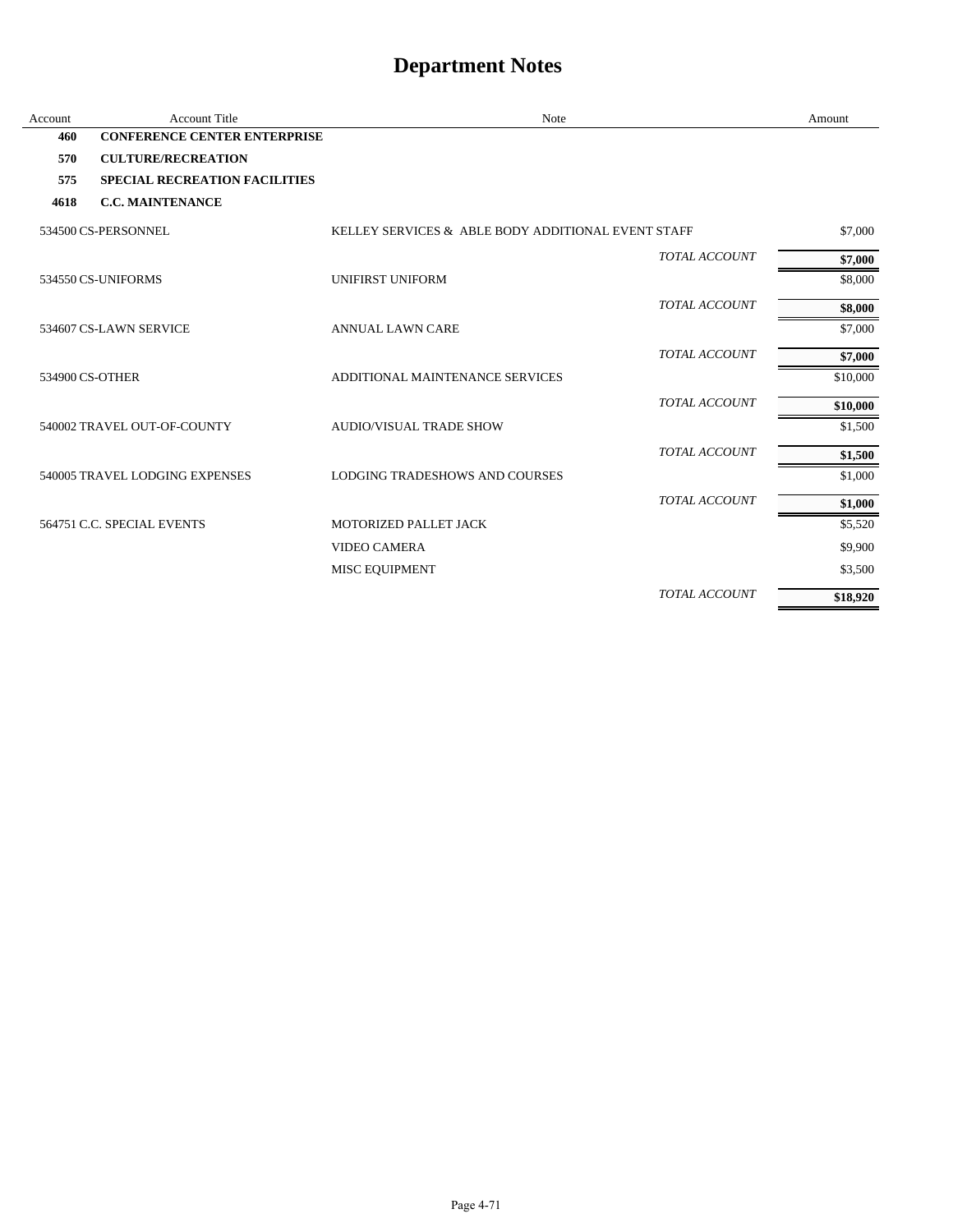| Account | <b>Account Title</b>                | Note                               |                      | Amount |
|---------|-------------------------------------|------------------------------------|----------------------|--------|
| 501     | <b>SELF INSURANCE</b>               |                                    |                      |        |
| 510     | <b>GENERAL GOVERNMENT</b>           |                                    |                      |        |
| 519     | OTHER GENERAL GOVERNMENTAL SERVICES |                                    |                      |        |
| 5101    | <b>RISK MANAGEMENT</b>              |                                    |                      |        |
|         | 534500 CS-PERSONNEL                 | TEMP PERSONNEL FOR VACATION RELIEF |                      | \$500  |
|         |                                     |                                    | <b>TOTAL ACCOUNT</b> | \$500  |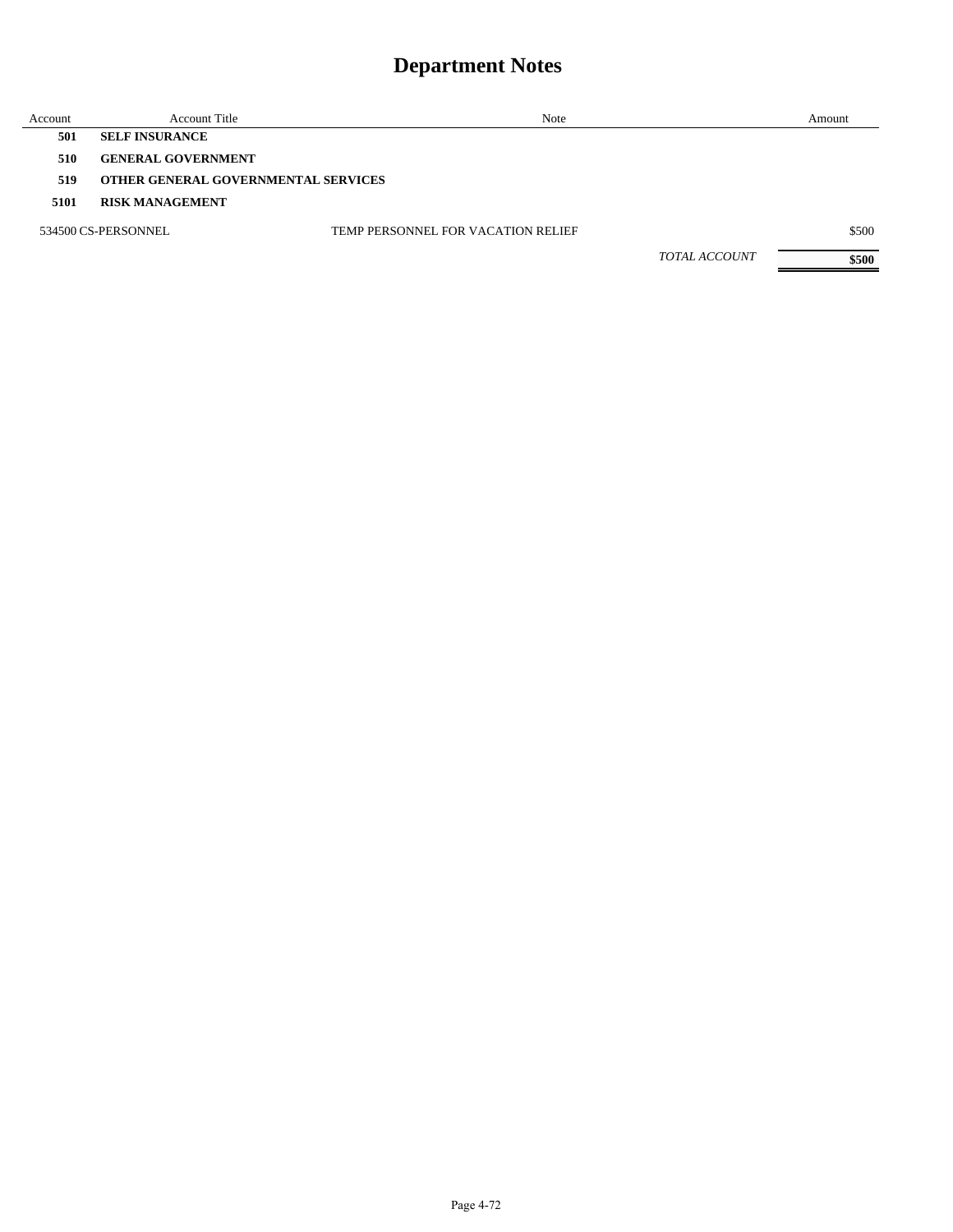## **Department Notes**

| Account | <b>Account Title</b>                | Note                                 |                      | Amount   |
|---------|-------------------------------------|--------------------------------------|----------------------|----------|
| 501     | <b>SELF INSURANCE</b>               |                                      |                      |          |
| 510     | <b>GENERAL GOVERNMENT</b>           |                                      |                      |          |
| 519     | OTHER GENERAL GOVERNMENTAL SERVICES |                                      |                      |          |
| 5102    | <b>SELF INSURANCE</b>               |                                      |                      |          |
|         | 534115 CS-UNREIMBURSED MED CARE     | MGIS UNREIMBURSED ADMINISTRATIVE FEE |                      | \$25,400 |
|         |                                     |                                      | <b>TOTAL ACCOUNT</b> | \$25,400 |